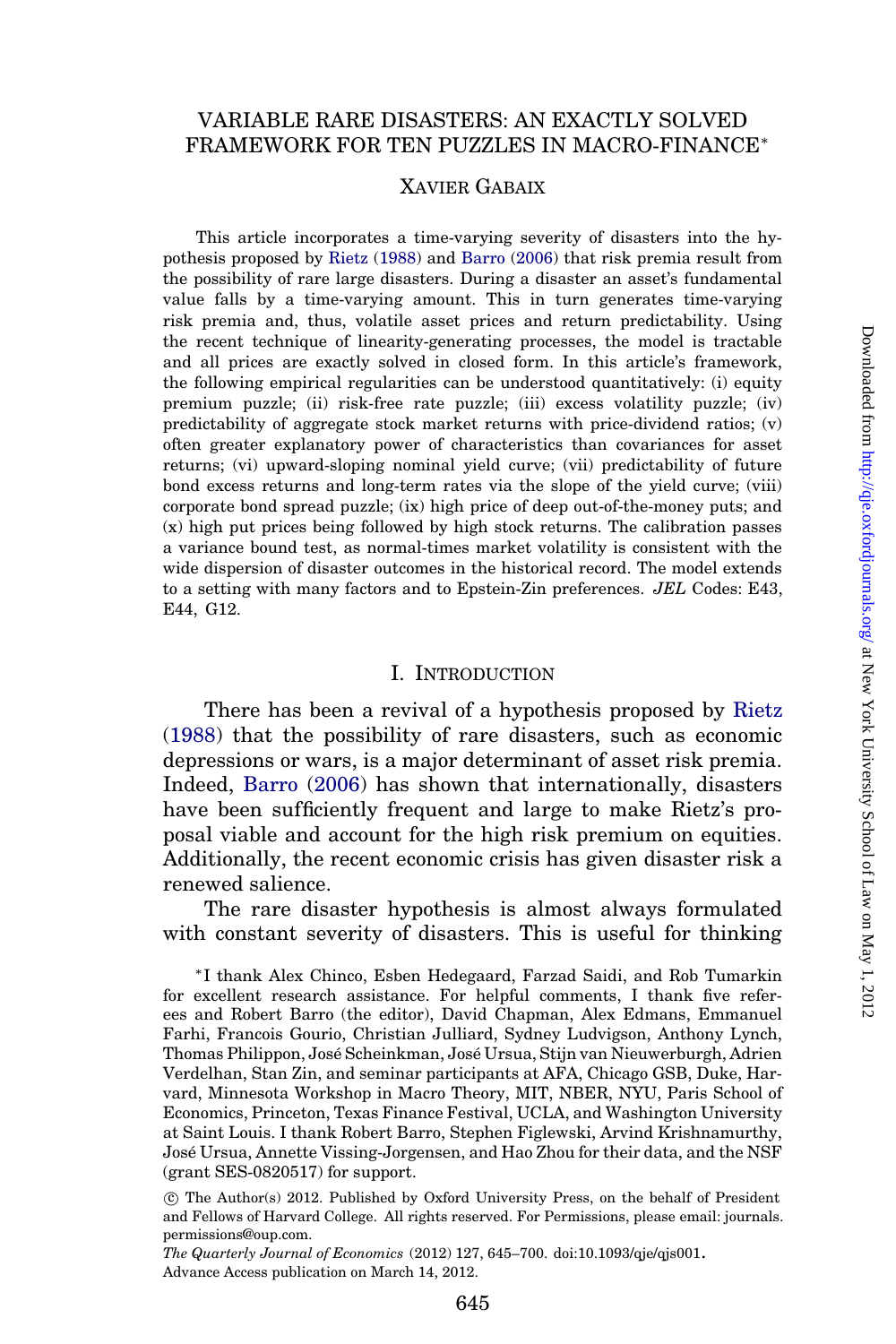about averages but cannot account for some key features of asset markets, such as volatile price-dividend ratios for stocks, volatile bond risk premia, and return predictability. In this article, I formulate a variable-severity version of the rare disasters hypothesis and investigate the impact of time-varying disaster severity on the prices of stocks and bonds as well as on the predictability of their returns.<sup>1</sup>

I show that many asset puzzles can be qualitatively understood using this model. I then demonstrate that a parsimonious calibration allows one to understand the puzzles quantitatively, provided that real and nominal variables are sufficiently sensitive to disasters (which I argue is plausible below).

The proposed framework allows for a very tractable model of stocks and bonds in which all prices are in closed form. In this setting, the following patterns are not puzzles but emerge naturally when the present model has just two shocks: a real one for stocks and a nominal one for bonds.<sup>2</sup>

## *I.A. Stock Market: Puzzles about the Aggregates*

- 1. Equity premium puzzle: The standard consumption-based model with reasonable relative risk aversion (less than 10) predicts a too low equity premium [\(Mehra and Prescott](#page-55-0) [1985\)](#page-55-0).
- 2. Risk-free rate puzzle: Increasing risk aversion leads to a too high risk-free rate in the standard model (Weil 1989).<sup>3</sup>
- 3. Excess volatility puzzle: Stock prices seem more volatile than warranted by a model with a constant discount rate [\(Shiller 1981\)](#page-55-0).
- 4. Aggregate return predictability: Future aggregate stock market returns are partly predicted by price/dividend (P/D) and similar ratios [\(Campbell and Shiller 1998](#page-53-0)).

## *I.B. Stock Market: Puzzles about the Cross-Section of Stocks*

5. Characteristics vs. covariances puzzle: Stock characteristics (e.g., the P/D ratio) often predict future returns as well

1. A later companion paper, Farhi and Gabaix [\(2011\)](#page-54-0), studies exchange rates. A brief introduction is Gabaix (2008), but almost all results appear here for the first time.

2. I mention just a few references, but most puzzles have been documented by numerous authors.

3. For this and the above puzzle, the article simply imports from [Rietz](#page-55-0) [\(1988\)](#page-55-0), [Longstaff and Piazzesi](#page-55-0) [\(2004\)](#page-55-0), and [Barro](#page-53-0) [\(2006\)](#page-53-0).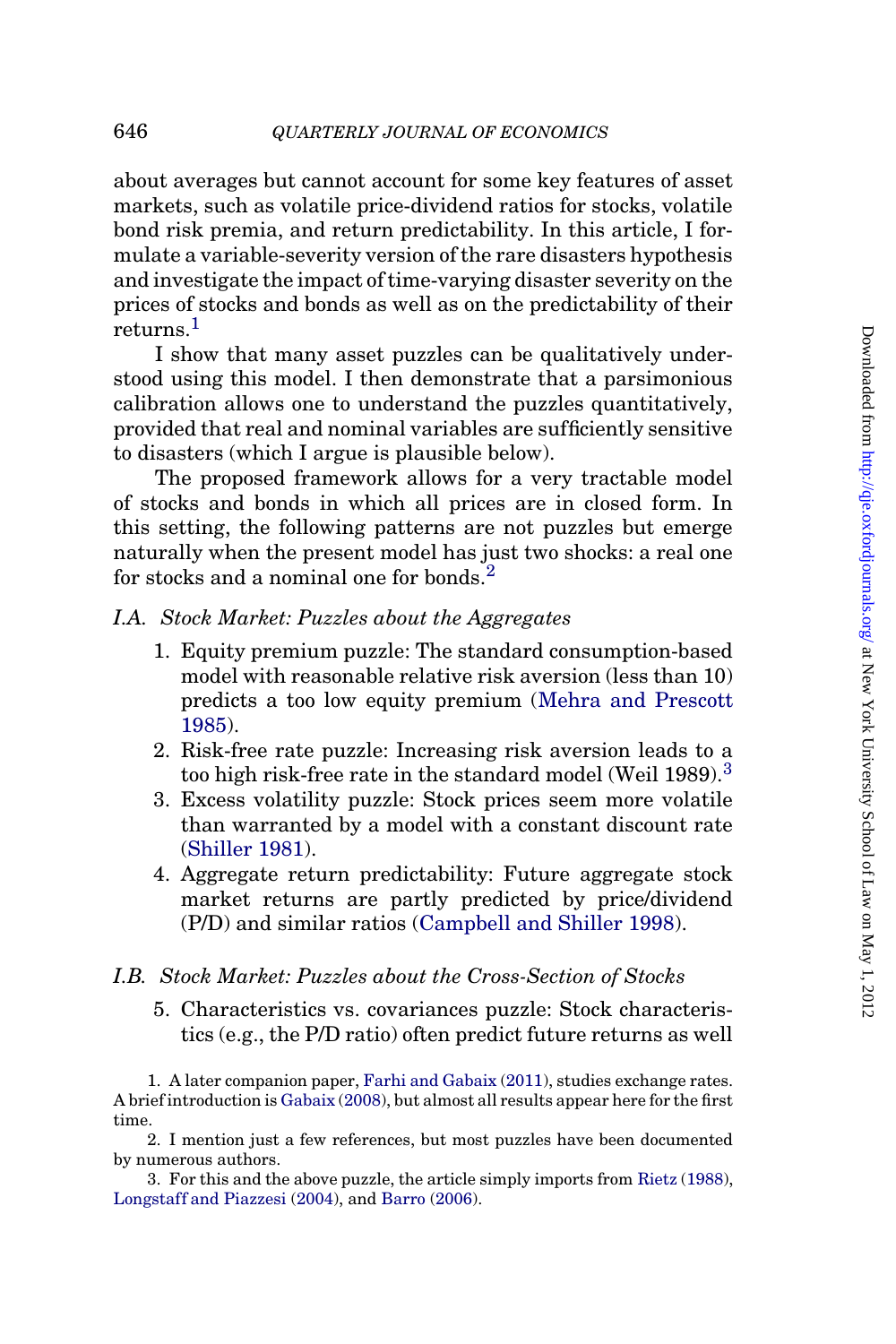as or better than covariances with risk factors [\(Daniel and](#page-54-0) [Titman 1997](#page-54-0)).

# *I.C. Nominal Bond Puzzles*

- 6. Yield curve slope puzzle: The nominal yield curve slopes up on average. The premium of long-term yields over shortterm yields is too high to be explained by a traditional RBC model. This is the bond version of the equity premium puzzle [\(Campbell 2003\)](#page-53-0).
- 7. Long-term bond return predictability: A high slope of the yield curve predicts high excess returns on long-term bonds [\(Macaulay 1938](#page-55-0); [Fama and Bliss 1987;](#page-54-0) [Campbell and](#page-53-0) [Shiller 1991](#page-53-0)).
- 8. Credit spread puzzle: Corporate bond spreads are seemingly higher than warranted by historical default rates [\(Almeida and Philippon 2007\)](#page-52-0).
- *I.D. Options Puzzles*
	- 9. Deep out-of-the-money puts have higher prices than predicted by the Black-Scholes model [\(Jackwerth and](#page-54-0) [Rubinstein 1996\)](#page-54-0).
	- 10. When prices of puts on the stock market index are high, so are its future returns [\(Bollerslev, Tauchen, and Zhou](#page-53-0) [2009](#page-53-0)).

To understand the economics of the model, first consider bonds. Consistent with the empirical evidence reviewed shortly, a disaster leads on average to a positive jump in inflation in the model. This has a greater detrimental impact on long-term bonds, so they command a high risk premium relative to short-term bonds. This explains the upward slope of the nominal yield curve. Next, suppose that the size of the expected jump in inflation itself varies. Then, the slope of the yield curve will vary and predict excess bond returns. A high slope will mean-revert and, thus, predicts a drop in the long rate and high returns on long-term bonds. This mechanism accounts for many stylized facts on bonds.

The same mechanism is at work for stocks. Suppose that a disaster reduces the fundamental value of a stock by a time-varying amount. This yields a time-varying risk premium that generates a time-varying price-dividend ratio and the "excess" volatility" of stock prices. It also makes stock returns predictable via measures such as the price-dividend ratio. When agents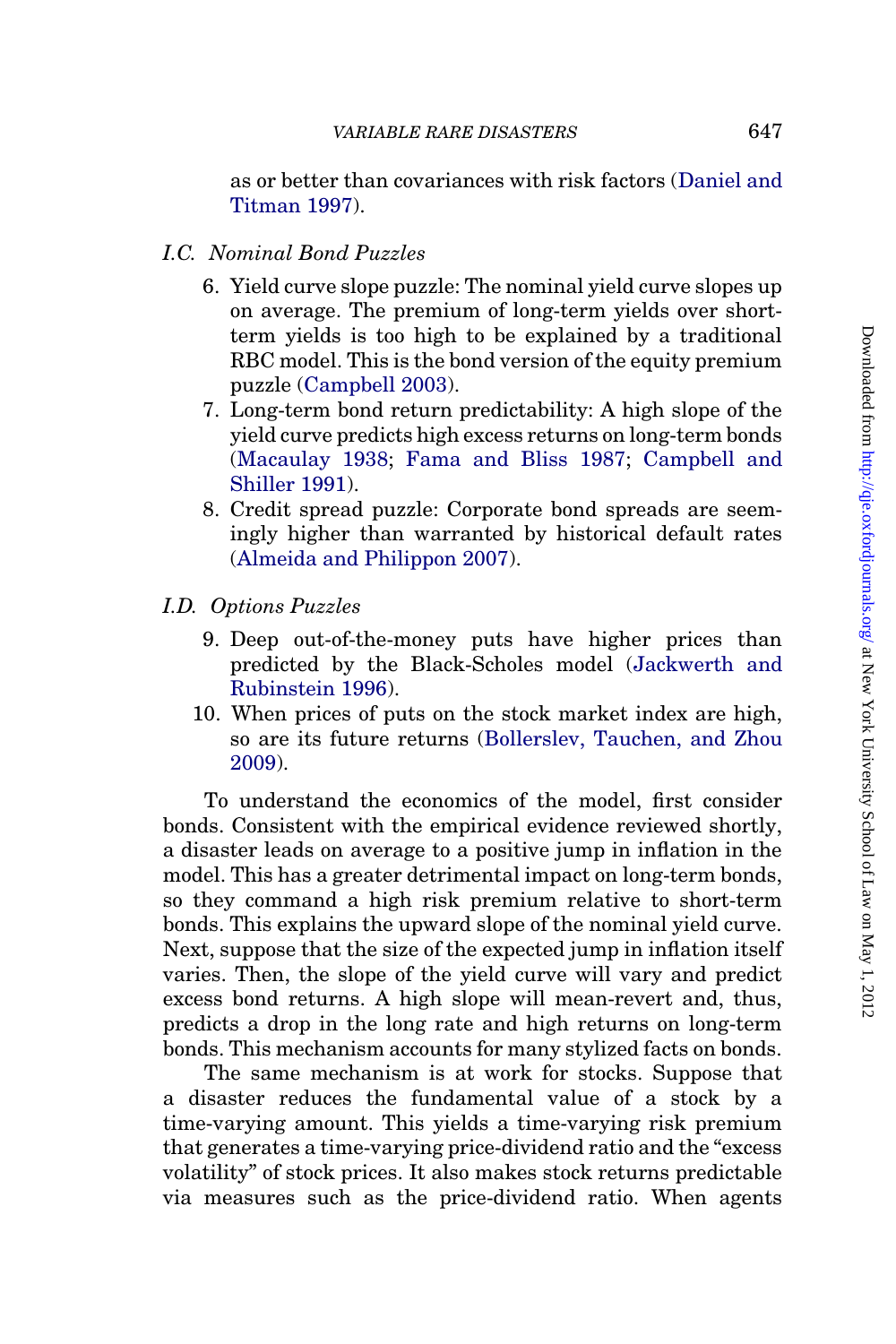perceive the severity of disasters as low, price-dividend ratios are high and future returns are low.

The model's mechanism also impacts disaster-related assets such as corporate bonds and options. If high-quality corporate bonds default mostly during disasters, then they should command a high premium that cannot be accounted for by their behavior during normal times. The model also generates option prices with a "volatility smirk," that is, a high put price (and, thus, implied volatility) for deep out-of-the-money put options.

After laying out the framework and solving it in closed form, I calibrate it. The values for disasters are essentially taken from [Barro and Ursua's](#page-53-0) [\(2008\)](#page-53-0) analysis of many countries' disasters, defined as drops in GDP or consumption of 10% or more. The calibration yields results for stocks, bonds, and options consistent with empirical values. The volatilities of the expectation about disaster sizes are very hard to measure directly. However, the calibration generates a steady-state dispersion of anticipations that is lower than the dispersion of realized values. This is shown by "dispersion ratio tests" in the spirit of [Shiller](#page-55-0) [\(1981\)](#page-55-0), which are passed by the disaster model. By that criterion, the calibrated values in the model appear reasonable. Importantly, they generate a series of fine quantitative predictions. Hence, the model calibrates quite well.

So far, asset price movements come from changes in how badly the asset will perform if a disaster happens (i.e., movements in the asset-specific recovery). The power utility model allows us to think about that quantitatively. However, as found by previous authors (see, for instance, [Barro 2009](#page-53-0)), the power utility model has one important anomalous feature: when the disaster probability goes up, even though risk premia increase, the safe rate decreases so much that asset prices tend to go up. To counteract the strong movement in the short rate, it is useful to have an Epstein-Zin model, which basically weakens this movement, as people's savings behavior is decoupled from their risk aversion. I extend the model to Epstein-Zin preferences only later in the article, as the machinery is substantially more complex. For movements in asset-specific fears, the Epstein-Zin model leads to very similar predictions. However, it makes arguably better predictions for movements in disaster probability. Hence, I recommend the basic power utility model for many asset pricing issues, such as the volatility of stocks, bonds, and the predictability of their returns, but to study the impact of movements in disaster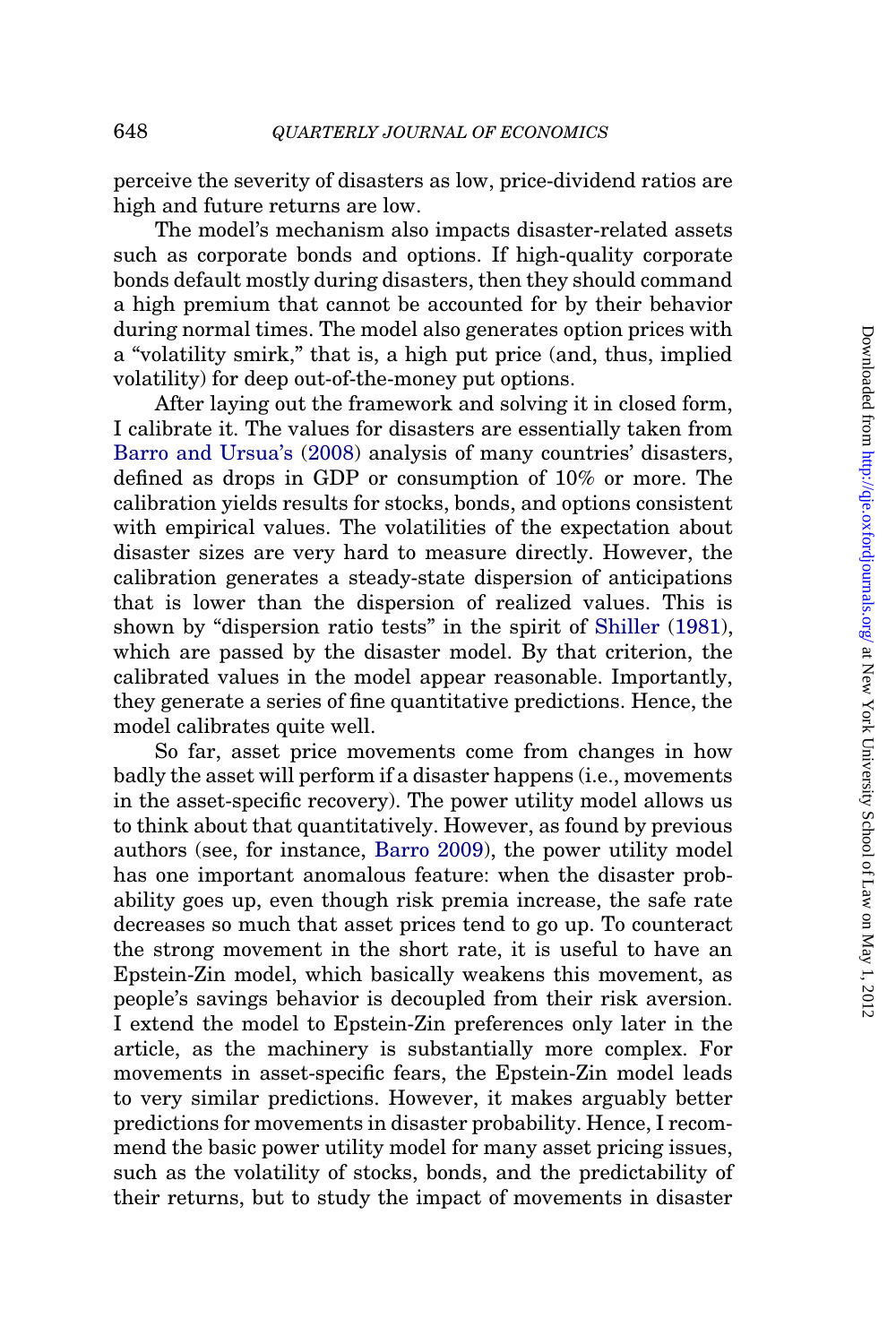probability, I recommend paying the somewhat higher cost of using the Epstein-Zin model.

Throughout this article, I use the class of "linearitygenerating" (LG) processes [\(Gabaix 2009](#page-54-0)), which was motivated by the present article. That class keeps all expressions in closed form. The entire article could be rewritten with other processes (e.g., affine-yield models) albeit with considerably more complicated algebra and the need to resort to numerical solutions. The LG class and the affine class yield the same expression to a firstorder approximation. The use of the LG processes should thus be viewed as a mere analytical convenience.

*Relation to the Literature.* A few papers address the issue of time-varying disasters. [Longstaff and Piazzesi](#page-55-0) [\(2004\)](#page-55-0) consider an economy with constant severity of disasters, but in which stock dividends are a variable, mean-reverting share of consumption. They find a high equity premium and highly volatile stock returns. [Veronesi](#page-55-0) [\(2004](#page-55-0)) considers a model in which investors learn about a world economy that follows a Markov chain through two possible economic states, one of which may be a disaster state. His model yields GARCH effects and apparent "overreaction." [Weitzman](#page-55-0) [\(2007\)](#page-55-0) provides a Bayesian view that the main risk is model uncertainty, as the true volatility of consumption may be much higher than the sample volatility.<sup>4</sup> Unlike the present work, all of those papers neither consider bonds nor study return predictability.

After the present paper was circulated, [Wachter](#page-55-0) [\(2009\)](#page-55-0) proposed a different model, based on Epstein-Zin utilities, where valuation movements come solely from the stochastic probability of disasters and which analyzes stocks and the short-term rate, but not nominal bonds. The present article, in contrast, allows the stochasticity to come both from movements in the probability of disasters and from the expected recovery rate of various assets, and can work with power utility as well as Epstein-Zin utility. Importantly, it is conceived to easily handle several assets, such as nominal bonds and stocks (as in this article), stocks with different timing of cash flows [\(Binsbergen, Brandt, and Koijen](#page-53-0)

<sup>4.</sup> Another related literature explores the idea that fear of medium-frequency (e.g., yearly) market crashes (rather than macroeconomic disasters) is important for risk premia. Such high-frequency extreme events could be due to the trades of large funds trading under limited liquidity [\(Gabaix et al. 2003](#page-54-0), [2006](#page-54-0); [Brunnermeier, Nagel, and Pedersen 2008\)](#page-53-0).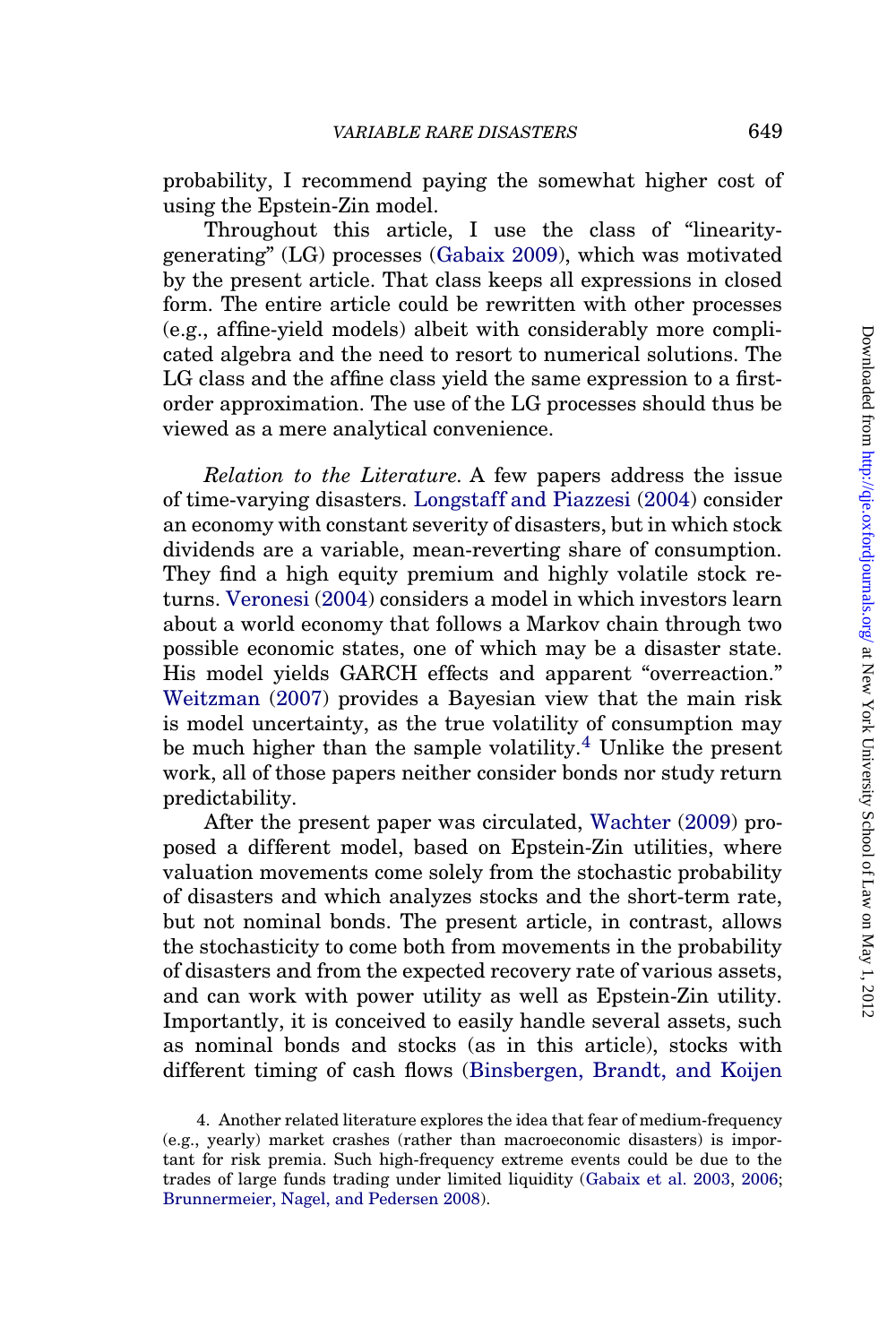[forthcoming\)](#page-53-0), particular corporate sectors [\(Ghandi and Lustig](#page-54-0) [2011\)](#page-54-0), and exchange rates [\(Farhi and Gabaix 2011](#page-54-0)). This choice is motivated by the empirical evidence which shows that several factors are needed to explain risk premia ([Fama and French](#page-54-0) [1993\)](#page-54-0) across stocks and bonds. It is useful to have asset-specific shocks, as single-factor models generate perfect correlations of risk premia across assets, while empirically valuation ratios are not highly correlated across assets (see Section [IV.A\)](#page-17-0).

Within the class of rational, representative-agent frameworks that deliver time-varying risk premia, the variable rare disasters model may be a third workable framework, along with the external-habit model of [Campbell and Cochrane](#page-53-0) (CC [1999](#page-53-0)) and the long-run risk model of Bansal and Yaron (BY [2004](#page-53-0)). These have proven to be two very useful and influential models. Still, the reader might ask: why do we need another model of timevarying risk premia? The variable rare disasters framework has several useful features, besides the obvious feature that disaster risk might be substantially crucial for financial prices.

First, as emphasized by [Barro](#page-53-0) [\(2006\)](#page-53-0), the model uses the traditional isoelasticexpected utility framework like the majority of models in macroeconomictheory. CC and BY use more complex utility functions with external habit and [Epstein and Zin](#page-54-0) [\(1989](#page-54-0)) utility, which are harder to embed in macroeconomic models. In [Gabaix](#page-54-0) [\(2011\)](#page-54-0) (see also [Gourio 2011\)](#page-54-0), I show how the present model (in an endowment economy) can be directly mapped into a production economy with traditional real business cycle features. Hence, the rare-disasters idea brings us closer to the long-sought unification of macroeconomics and finance. Second, the model makes different predictions for the behavior of "tail-sensitive" assets, such as deep out-of-the-money options and high-yield corporate bonds—broadly speaking, the model naturally predicts that such assets command very high premia. Third, the model is particularly tractable. Stock and bond prices have linear closed forms. As a result, asset prices and premia can be derived and analytically understood without recourse to simulations. Fourth, the model easily accounts for some facts that are hard togenerate in the CC and BY models. In my proposed model, "characteristics" (such as P/D ratios) predict future stock returns better than market covariances, which is virtually impossible to generate in the CC and BY frameworks. The model also generates a low correlation between consumption growth and stock market returns, which is also hard to achieve in the CC and BY models.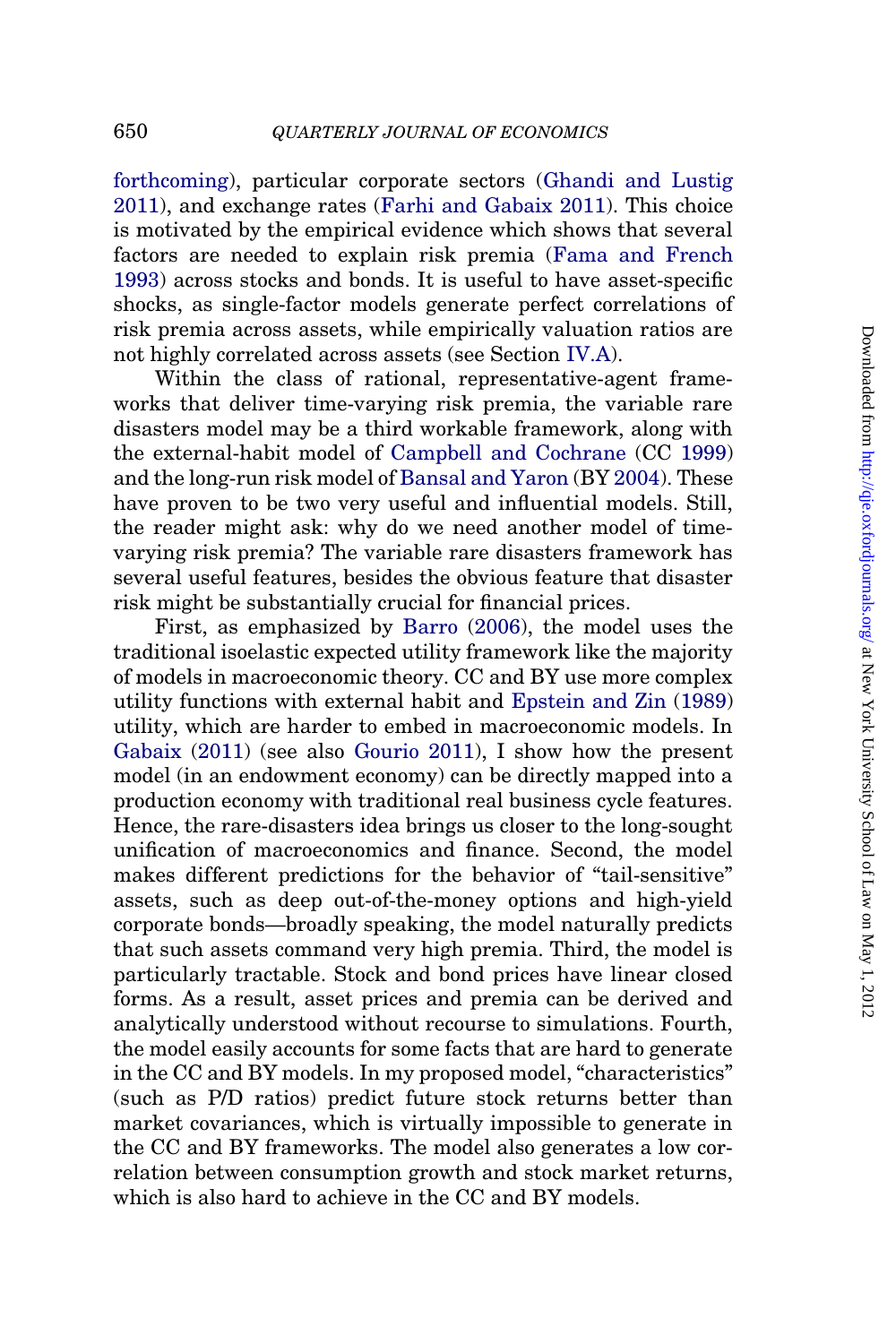There is a well-developed literature that studies jumps particularly with option pricing in mind. Using options, [Liu, Pan,](#page-55-0) [and Wang](#page-55-0) [\(2005\)](#page-55-0) calibrate models with constant risk premia and uncertainty aversion, demonstrating the empirical relevance of rare events in asset pricing. [Santa-Clara and Yan](#page-55-0) [\(2010](#page-55-0)) also use options to calibrate a model with frequent jumps. Typically, the jumps in these papers happen every few days or months and affect consumption by moderate amounts, whereas the jumps in the rare-disasters literature happen perhaps once every 50 years and are larger. The authors alsodonot study the impact of jumps on bonds and return predictability.

Section II presents the macroeconomic environment and the cash-flow processes for stocks and bonds. Section [III](#page-11-0) derives equilibrium prices. Section [IV](#page-17-0) proposes a calibration and reports the model's implications for stocks, options, and bonds. Section [V](#page-36-0) discusses various extensions of the model, in particular to an Epstein-Zin economy. The Appendix contains notations and some derivations. An Online Appendix contains supplementary information and extensions.

## II. MODEL SETUP

## *II.A. Macroeconomic Environment*

The environment follows [Rietz](#page-55-0) [\(1988\)](#page-55-0) and [Barro](#page-53-0) [\(2006\)](#page-53-0), and adds a stochastic probability and severity of disasters. There is a representative agent with utility  $\mathbb{E}_0 \left[ \sum_{t=0}^{\infty} e^{-\rho t} \frac{C_t^{1-\gamma} - 1}{1-\gamma} \right]$  $\frac{1-\gamma}{\pi}$ i , where  $\gamma \geq 0$  is the coefficient of relative risk aversion and  $\rho > 0$  is the rate of time preference. She receives a consumption endowment  $C_t$ . At each period  $t + 1$ , a disaster may happen with a probability *p<sub>t</sub>*. If a disaster does not happen,  $\frac{C_{t+1}}{C_t} = e^{g_c}$ , where  $g_c$  is the normal-time growth rate of the economy. If a disaster happens,  $\frac{C_{t+1}}{C_t} = e^{g_C} B_{t+1}$ , where  $B_{t+1} > 0$  is a random variable.<sup>5</sup> For instance, if  $B_{t+1} = 0.8$ , consumption falls by 20%. To sum up:<sup>6</sup>

(1) 
$$
\frac{C_{t+1}}{C_t} = e^{gc} \times \begin{cases} 1 & \text{if there is no disaster at } t+1 \\ B_{t+1} & \text{if there is a disaster at } t+1 \end{cases}.
$$

5. Typically, extra i.i.d. noise is added, but given that it never materially affects asset prices, it is omitted here. It could be added without difficulty. Also, countercyclicality of risk premia could easily be added to the model without hurting its tractability.

6. The consumption drop is permanent. One could add mean-reversion after a disaster.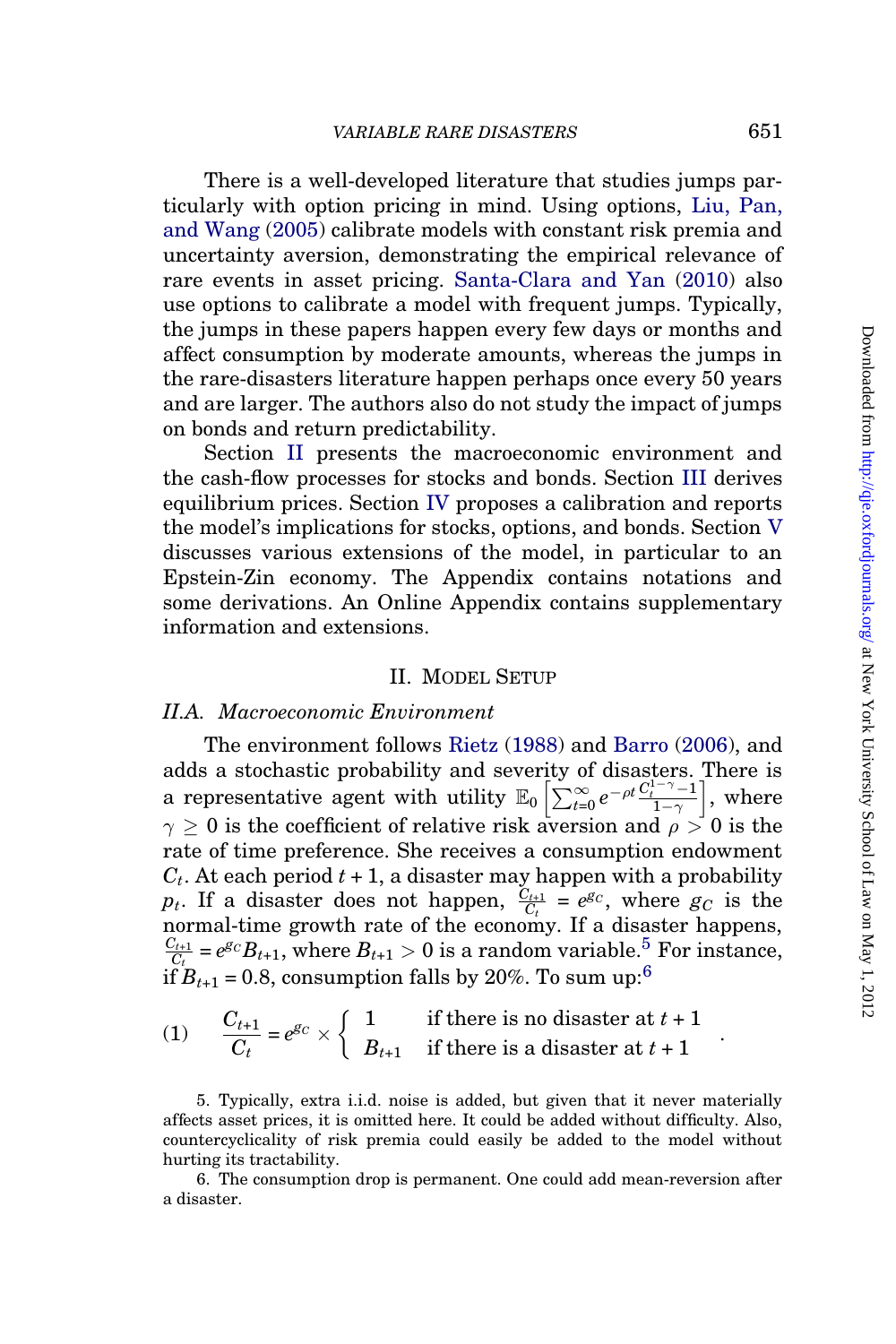<span id="page-7-0"></span>The pricing kernel is the marginal utility of consumption  $M_t =$  $e^{-\rho t} C_t^{-\gamma}$ , and follows:

(2) 
$$
\frac{M_{t+1}}{M_t} = e^{-\delta} \times \left\{ \begin{array}{ll} 1 & \text{if there is no disaster at } t+1 \\ B_{t+1}^{-\gamma} & \text{if there is a disaster at } t+1 \end{array} \right.\,,
$$

where  $\delta = \rho + \gamma g_c$ , the "Ramsey" discount rate, is the risk-free rate in an economy that would have a zero probability of disasters. The price at *t* of an asset yielding a stream of dividends  $(D_s)_{s \geq t}$  $\text{is: } P_t = \frac{\mathbb{E}_t\left[\sum_{s\geq t}M_s D_s\right]}{\overline{M}_t}.$ 

## *II.B. Setup for Stocks*

I consider a typical stock *i* which is a claim on a stream of dividends  $(D_{it})_{t\geq 0}$ :<sup>7</sup>

(3) 
$$
\frac{D_{i,t+1}}{D_{it}} = e^{g_{iD}} \left( 1 + \varepsilon_{i,t+1}^D \right)
$$

$$
\times \left\{ \begin{array}{ll} 1 & \text{if there is no disaster at } t+1 \\ F_{i,t+1} & \text{if there is a disaster at } t+1 \end{array} \right\}
$$

where  $\varepsilon_{i,t+1}^D$  > −1 is a mean-zero shock that is independent of the disaster event. It matters only for the calibration of dividend volatility. In normal times,  $D_{it}$  grows at an expected rate of  $g_{iD}$ . But if there is a disaster, the dividend of the asset is partially wiped out following [Longstaff and Piazzesi](#page-55-0) [\(2004\)](#page-55-0) and [Barro](#page-53-0) [\(2006](#page-53-0)): the dividend is multiplied by a random variable  $F_{i,t+1} \geq 0$ , which is the recovery rate of the dividend. In other terms, for this individual asset *i*, there can be a partial "default" in a disaster, without any necessary effect on aggregate consumption and the pricing kernel. When  $F_{i,t+1} = 0$ , the asset is completely destroyed or expropriated. When  $F_{i,t+1} = 1$ , there is no dividend loss.

To model the time variation in the asset's recovery rate, I introduce the notion of "resilience" *Hit* of asset *i*,

(4) 
$$
H_{it} = p_t \mathbb{E}_t^D \left[ B_{t+1}^{-\gamma} F_{i,t+1} - 1 \right],
$$

where  $\mathbb{E}^D$  (resp.  $\mathbb{E}^{ND}$ ) is the expected value conditionally on a *d*isaster happening at *t* + 1 (resp. *no d*isaster).<sup>8</sup> In (4),  $p_t$  and  $B_{t+1}^{-\gamma}$ 

7. There can be many stocks. The aggregate stock market is a priori not aggregate consumption, because the whole economy is not securitized in the stock market. Indeed, stock dividends are more volatile than aggregate consumption.

8. Later in the paper, when there is no ambiguity (e.g., for  $\mathbb{E}\left[B_{t+1}^{-\gamma}\right],$  I will drop the *D*.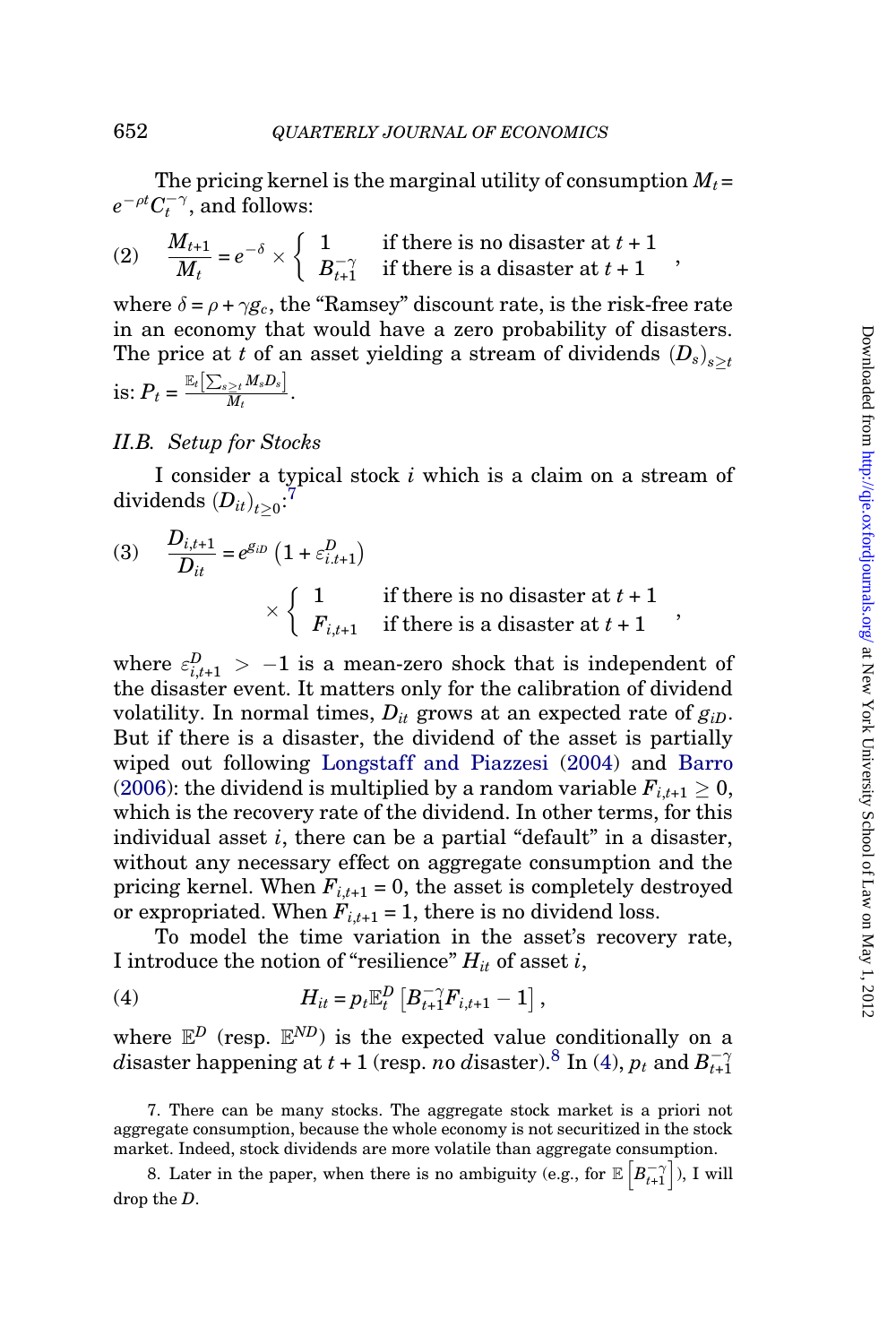<span id="page-8-0"></span>are economy-wide variables, whereas the resilience and recovery rate  $F_{i,t+1}$  are stock-specific though typically correlated with the rest of the economy.

When the asset is expected to do well in a disaster (high  $F_{i,t+1}$ ,  $H_{it}$  is high—investors are optimistic about the asset. In the cross-section, an asset with higher resilience  $H_{it}$  is safer than one with low resilience. As is intuitive, assets with high resilience will command low risk premia.

I specify the dynamics of *Hit* directly rather than through the individual components  $p_t$ ,  $B_{t+1}$ , and  $F_{i,t+1}$ . I split resilience  $H_{it}$  into a constant part  $H_{i*}$  and a variable part  $\hat{H}_{ii}$ :

$$
H_{it} = H_{i*} + \widehat{H}_{it},
$$

and I postulate the following linearity-generating ([Gabaix 2009](#page-54-0)) process for the variable part  $H_{it}$ :

(5) 
$$
\widehat{H}_{i,t+1} = \frac{1 + H_{i*}}{1 + H_{it}} e^{-\phi_H} \widehat{H}_{it} + \varepsilon_{i,t+1}^H,
$$

where  $\mathbb{E}_{t} \varepsilon_{i,t+1}^{H} = 0$  and  $\varepsilon_{i,t+1}^{H}, \varepsilon_{t+1}^{D}$ , and the disaster event are uncorrelated variables.

To interpret (5), observe that to the leading order, it implies  $\text{that } \widehat{H}_{i,t+1} \simeq e^{-\phi_H} \widehat{H}_{it} + \varepsilon^H_{i,t+1} \text{ (as } H_{it} \text{ hovers around } H_{i*}, \frac{1+H_{i*}}{1+H_{it}} \text{ is close}$ to 1):  $H_{it}$  mean-reverts to 0 at a speed  $\phi_H$ , but has innovations at every period. To the leading order, the process is an autoregressive  $AR(1)$  process. However, this is a "twisted"  $AR(1)$ ; the "twist" term  $\frac{1+H_{i*}}{1+H_{ii}}$  makes prices linear in the factors and independent of the functional form of the noise.<sup>9</sup>

Economically,  $H_{it}$  does not jump if there is a disaster. However, one can imagine, for instance, that resilience falls in a disaster. Such a feature could easily be added in the form of an extra negative jump in (5) in case of a disaster. Everything would go through qualitatively, though in addition, equities would be even riskier. However, to keep the model parsimonious, I shrink from postulating that extra feature.

I turn to bonds.

9. The noise  $\varepsilon_{t+1}^H$  can be heteroskedastic, but its variance need not be spelled out, as it does not enter into the prices. However, the process needs to satisfy  $\frac{H_{it}}{(1+H_{it})} \geq e^{-\phi_H} - 1$  for it to be stable, and also  $\hat{H}_{it} \geq -p - H_{i*}$  to ensure  $F_{it} \geq 0$ . Hence, the variance needs to vanish in a right neighborhood max  $((e^{-\phi_H} - 1) (1 + H_{i*}), -p - H_{i*})$  (see [Gabaix 2009\)](#page-54-0).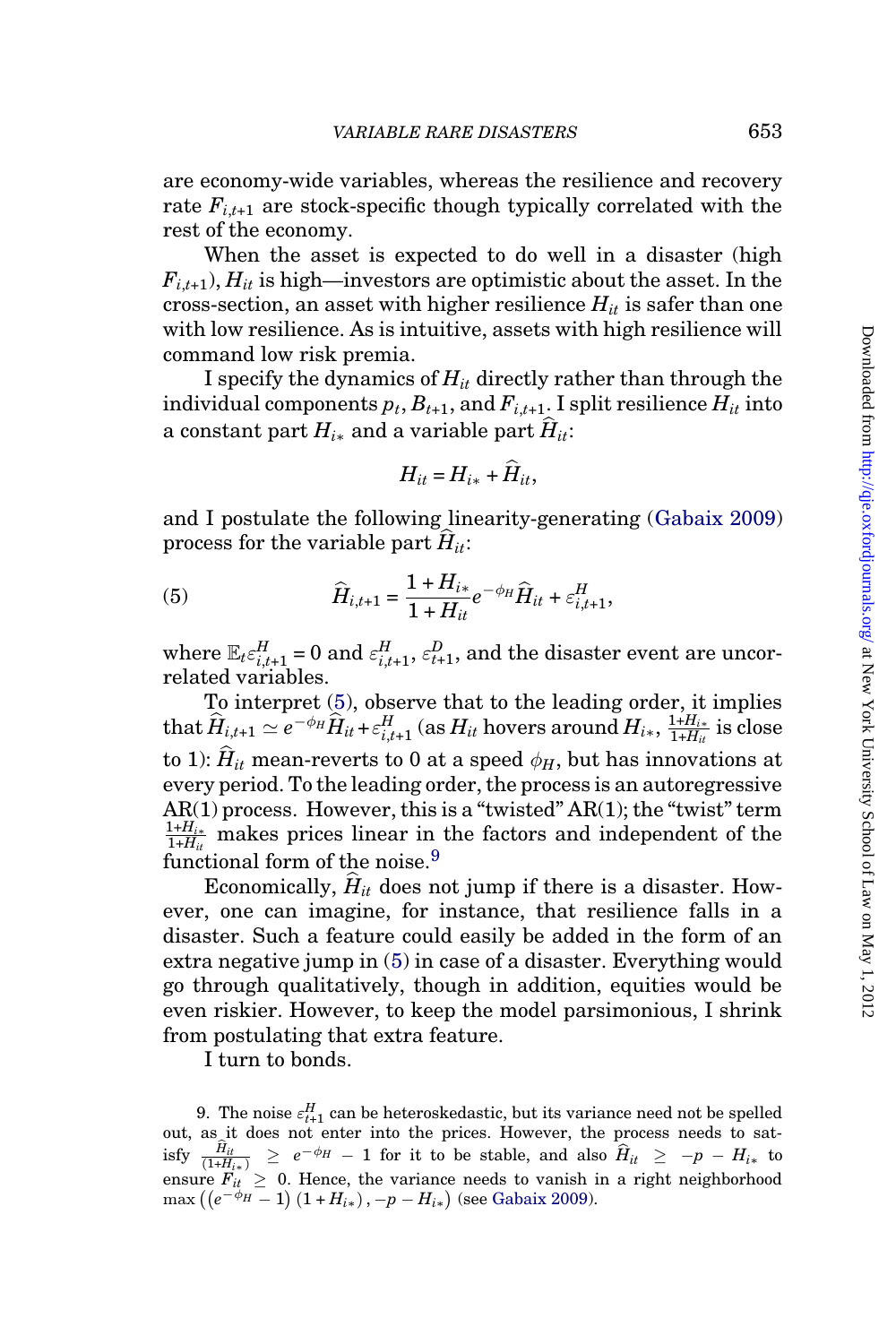## *II.C. Setup for Bonds*

The two most salient facts on nominal bonds are arguably the following. First, the nominal yield curve slopes up on average, that is, long-term rates are higher than short-term rates (e.g., [Campbell 2003,](#page-53-0) Table [VI\)](#page-28-0). Second, there are stochastic bond risk premia. The risk premium on long-term bonds increases with the difference between the long-term rate and the shortterm rate [\(Fama and Bliss 1987](#page-54-0); [Campbell and Shiller 1991;](#page-53-0) [Cochrane and Piazzesi 2005\)](#page-53-0). These facts are considered to be puzzles because they are not derived from standard macroeconomic models, which generate risk premia that are too small [\(Mehra and Prescott 1985](#page-55-0)).

I propose the following explanation. When a disaster occurs, inflation increases (on average). Since very short-term bills are essentially immune to inflation risk and long-term bonds lose value when inflation is higher, long-term bonds are riskier, so they yield a higher risk premium. Thus, the yield curve slopes up. Moreover, the magnitude of the surge in inflation is time-varying, which generates a time-varying bond premium. If that bond premium is mean-reverting, it generates the Fama-Bliss puzzle. Note that this explanation does not hinge on the specifics of the disaster mechanism. The advantage of the disaster framework is that it allows for formalizing and quantifying the idea in a simple way.

Several authors have models where inflation is higher in bad times, which makes the yield curve slope up. An earlier unification of several puzzles is provided by [Wachter](#page-55-0) [\(2006](#page-55-0)), who studies a [Campbell and Cochrane](#page-53-0) [\(1999](#page-53-0)) model with extra nominal shocks, and concludes that it explains an upward-sloping yield curve and the [Campbell and Shiller](#page-53-0) [\(1991](#page-53-0)) findings. The [Brandt and Wang](#page-53-0) [\(2003](#page-53-0)) study is also a [Campbell and Cochrane](#page-53-0) [\(1999\)](#page-53-0) model, but one where risk aversion depends directly on inflation. [Bansal](#page-53-0) [and Shaliastovich](#page-53-0) [\(2009\)](#page-53-0) build on [Bansal and Yaron](#page-53-0) [\(2004](#page-53-0)). In [Piazzesi and Schneider](#page-55-0) [\(2007](#page-55-0)), inflation also rises in bad times, although in a very different model. Finally, [Dai and Singleton](#page-54-0) [\(2002](#page-54-0)) and [Duffee](#page-54-0) [\(2002\)](#page-54-0) present econometric frameworks that deliver the Fama-Bliss and Campbell-Shiller results.

I decompose trend inflation  $I_t$  as  $I_t = I_{*} + I_t$ , where  $I_*$  is its constant part and  $I_t$  is its variable part. The variable part of inflation follows the process:

(6) 
$$
\widehat{I}_{t+1} = \frac{1 - I_*}{1 - I_t} \cdot \left( e^{-\phi_I} \widehat{I}_t + 1_{\{\text{Disaster at } t+1\}} J_t \right) + \varepsilon_{t+1}^I,
$$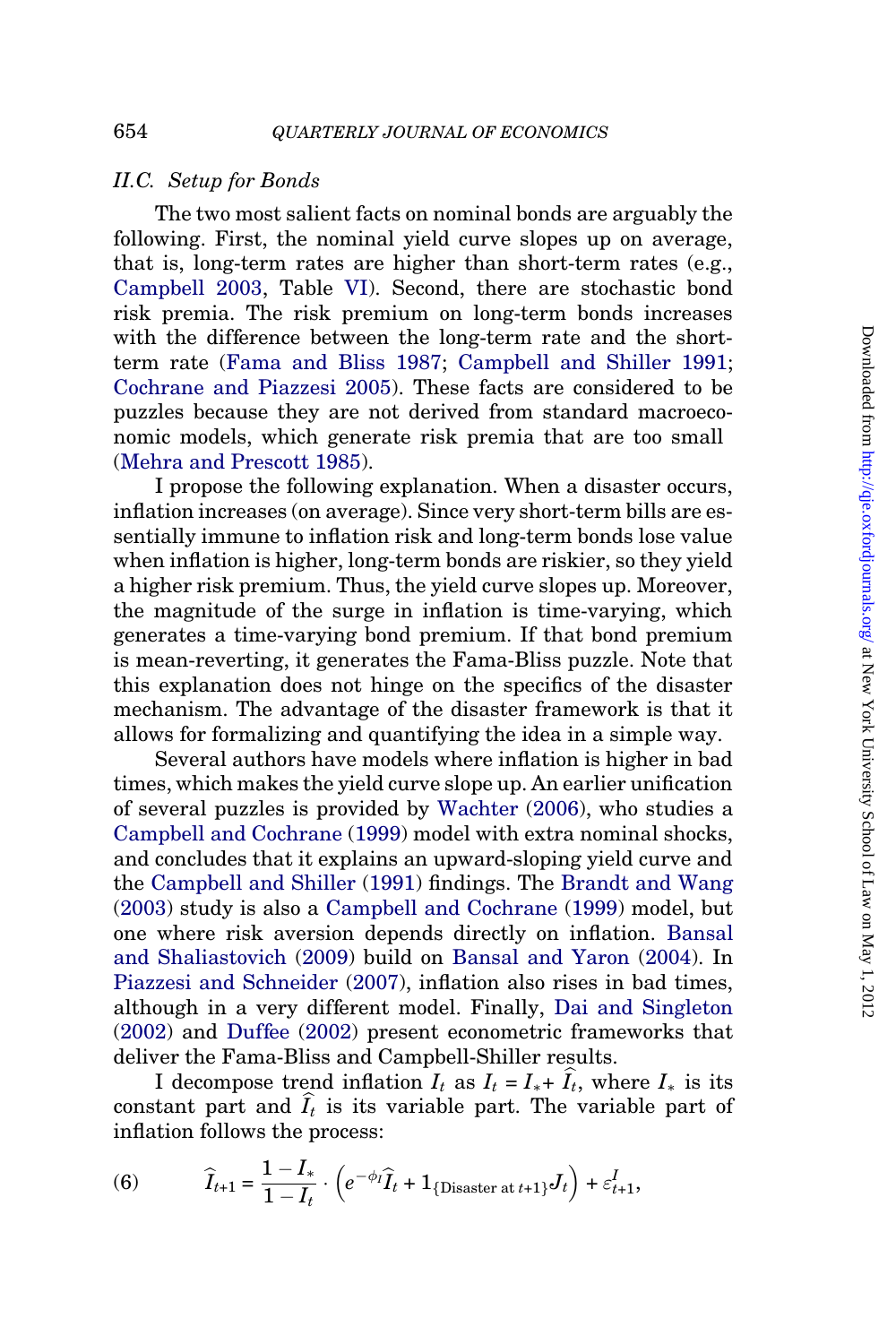<span id="page-10-0"></span>where  $\varepsilon_{t+1}^I$  has mean 0 and is uncorrelated with the realization of a disaster. This equation means, first, that if there is no disaster,  $\mathbb{E}_t \hat{I}_{t+1} = \frac{1-I_*}{1-I_t} e^{-\phi_I} \hat{I}_t \simeq e^{-\phi_I} \hat{I}_t$ , that is, inflation follows the LG-twisted  $\mu_{t}$ <sub> $t$ </sub> $\mu_{t+1}$  –  $\mu_{t}$ <sub> $t$ </sub> $\mu_{t}$  =  $\epsilon$  –  $\mu_{t}$ , that is, imitation follows the BO-twisted autoregressive process [\(Gabaix 2009](#page-54-0)). Inflation mean-reverts at a rate  $\phi_I$ , with the LG twist  $\frac{1-I_*}{1-I_i}$  to ensure tractability. In addition, in case of a disaster, inflation jumps by an amount  $J_t$ , decomposed into  $J_t = J_* + J_t$ , where  $J_*$  is the baseline jump in inflation and  $J_t$ is the mean-reverting deviation of the jump size from baseline. This jump in inflation makes long-term bonds particularly risky. It follows a twisted autoregressive process and, for simplicity, does not jump during crises:

(7) 
$$
\widehat{J}_{t+1} = \frac{1 - I_*}{1 - I_t} e^{-\phi_J} \widehat{J}_t + \varepsilon_{t+1}^J,
$$

where  $\varepsilon_{t+1}^J$  has mean 0.  $\varepsilon_{t+1}^J$  is uncorrelated with disasters but can be correlated with innovations in *It*.

A few more notations are useful. I define  $H_{\$} = p_t \mathbb{E}_t$  $[F_{\$, t+1}B_{t+1}^{-\gamma}-1]$ , where  $F_{\$, t+1}$  is one minus the default rate on bonds (later this will be useful to differentiate government from corporate bonds). For simplicity, I assume that  $H_{\rm s}$  is a constant: there will be much economics coming solely from the variations of  $I_t$ . I call  $\pi_t$  the variable part of the bond risk premium:

(8) 
$$
\pi_t \equiv \frac{p_t \mathbb{E}_t \left[ B_{t+1}^{-\gamma} F_{\$,t+1} \right]}{1 + H_{\$}} \hat{J}_t.
$$

The second notation is only useful when the typical jump in inflation *J*<sup>∗</sup> is not zero, and the reader is invited to skip it in the first reading. I parametrize  $J_*$  in terms of a variable  $\kappa \leq \frac{1-e^{-\phi_I}}{2}$ , called the inflation disaster risk premium:<sup>10</sup>

(9) 
$$
\frac{p_t \mathbb{E}_t \left[B_{t+1}^{-\gamma} F_{\$,t+1}\right] J_*}{1+H_{\$}} = (1-I_*) \kappa \left(1-e^{-\phi_I}-\kappa\right),
$$

that is, in the continuous time limit:  $p_t \mathbb{E}_t \left[ B_{t+1}^{-\gamma} F_{\$_,t+1} \right] J_* = \kappa (\phi_I - \kappa)$ . A high  $\kappa$  means a high central jump in inflation if there is a disaster. For most of the paper it is enough to think that  $J_* = \kappa = 0$ .

<sup>10.</sup> Calculating bond prices in a linearity-generating process sometimes involves calculating the eigenvalues of its generator. I presolve by parameterizing  $J_*$  by  $\kappa$ . The upper bound on  $\kappa$  implicitly assumes that  $J_*$  is not too large.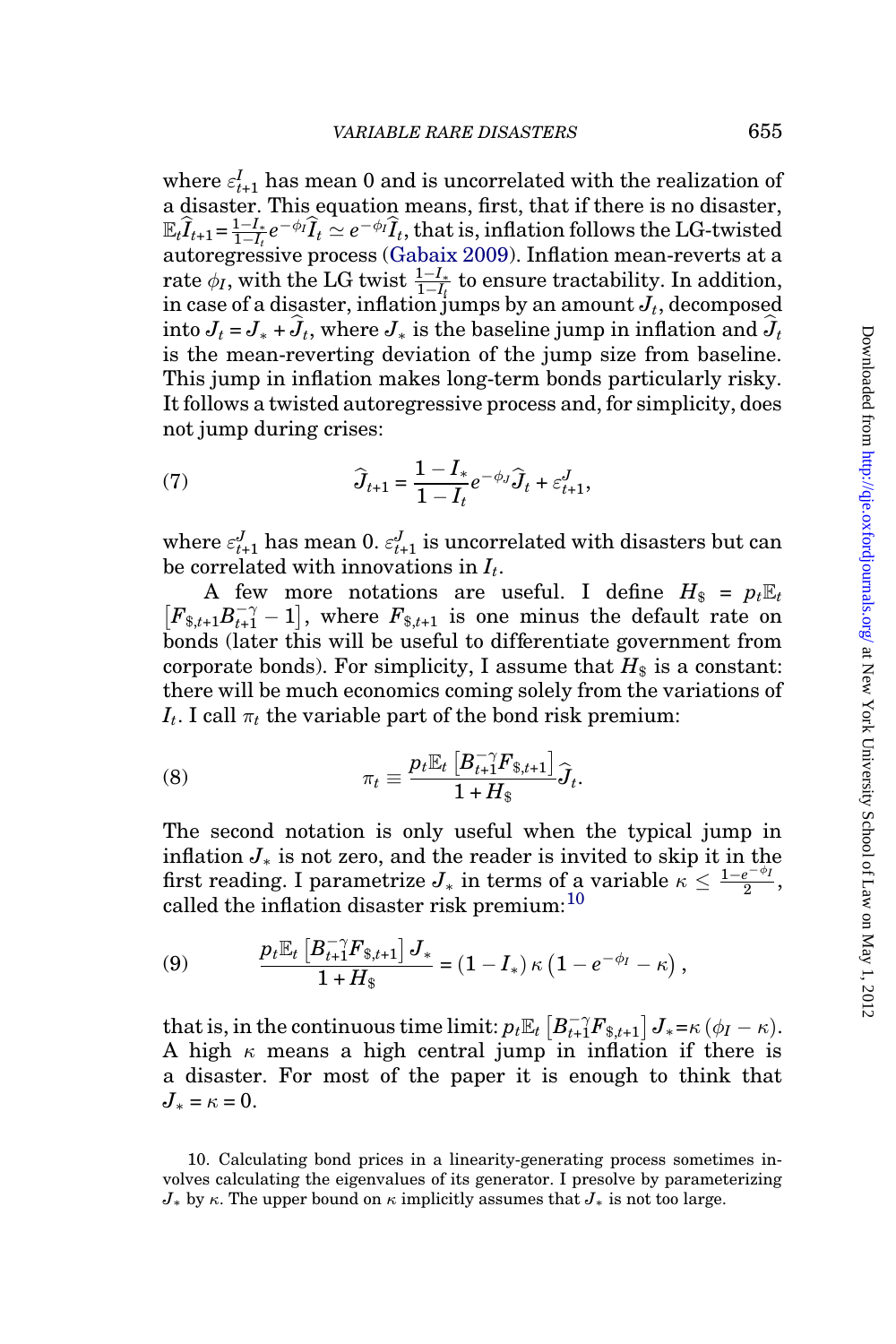# *II.D. Expected Returns*

I conclude the presentation of the economy by stating a general lemma about the expected returns.

LEMMA 1. (Expected returns) Consider an asset *i* and call  $r_{i,t+1}$ the asset's return. Then, the expected return of the asset at *t*, conditional on no disasters, is:

(10) 
$$
r_{it}^{e} = \frac{1}{1-p_{t}} \left( e^{\delta} - p_{t} \mathbb{E}_{t}^{D} \left[ B_{t+1}^{-\gamma} \left( 1 + r_{i,t+1} \right) \right] \right) - 1.
$$

In the limit of small time intervals,

(11) 
$$
r_{it}^e = \delta - p_t \mathbb{E}_t^D \left[ B_{t+1}^{-\gamma} (1 + r_{i,t+1}) - 1 \right] = r_f - p_t \mathbb{E}_t^D \left[ B_{t+1}^{-\gamma} r_{i,t+1} \right],
$$

where  $r_f$  is the real risk-free rate in the economy:

(12) 
$$
r_f = \delta - p_t \mathbb{E}_t^D \left[ B_{t+1}^{-\gamma} - 1 \right].
$$

The unconditional expected return is  $(1 - p_t) r_{it}^e + p_t \mathbb{E}_t^D [r_{i,t+1}]$ . *Proof.* It comes from the Euler equation,  $1=\mathbb{E}_{t}[(1+r_{i,t+1})M_{t+1}/M_{t}],$ that is:

$$
1 = e^{-\delta} \{ \underbrace{(1-p_t) \cdot (1+r_{it}^e)}_{\text{No disaster term}} + \underbrace{p_t \cdot \mathbb{E}_t^D \left[ B_{t+1}^{-\gamma} \left( 1 + r_{i,t+1} \right) \right]}_{\text{Disaster term}} \}.
$$

Equation (10) indicates that only the behavior in disasters (the  $r_{i,t+1}$  term) creates a risk premium. It is equal to the riskadjusted (by  $B_{t+1}^{-\gamma}$ ) expected capital loss of the asset if there is a disaster.

The unconditional expected return on the asset (i.e., without conditioning on no disasters) in the continuous time limit is  $r_{it}^e$  −  $p_t \mathbb{E}^D_t\left[r_{i,t+1}\right]$ . Barro (2006) observes that the unconditional expected return and the expected return conditional on no disasters are very close. The possibility of disaster affects primarily the risk premium, and much less the expected loss.

# III. ASSET PRICES AND RETURNS

# *III.A. Stocks*

THEOREM 1. (Stock prices) Let  $h_{i*} = \ln(1 + H_{i*})$  and define  $\delta_i = \delta$  $g_{iD} - h_{i*}$ , which will be called the stock's effective discount rate. The price of stock *i* is:

<span id="page-11-0"></span>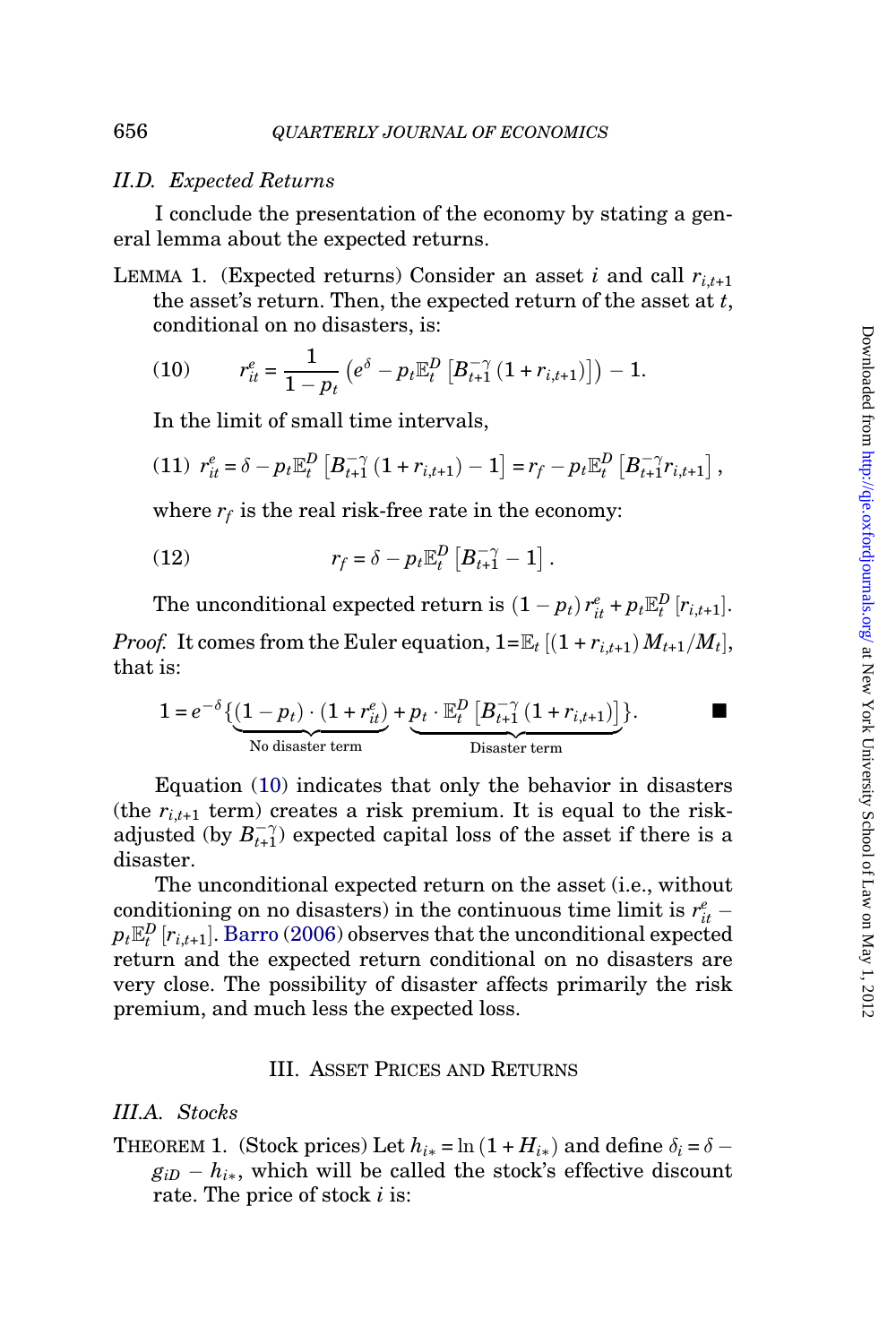<span id="page-12-0"></span>(13) 
$$
P_{it} = \frac{D_{it}}{1 - e^{-\delta_i}} \left( 1 + \frac{e^{-\delta_i - h_{i*}} \widehat{H}_{it}}{1 - e^{-\delta_i - \phi_H}} \right).
$$

In the limit of short time periods, the price is:

(14) 
$$
P_{it} = \frac{D_{it}}{\delta_i} \left( 1 + \frac{\widehat{H}_{it}}{\delta_i + \phi_H} \right).
$$

The next proposition links resilience  $H_{it}$  and the equity premium.

PROPOSITION 1. (Expected stock returns) The expected return on stock *i*, conditional on no disasters, is:

(15) *r<sup>e</sup> it* = δ − *Hit*.

The equity premium (conditional on no disasters) is  $r_{it}^e - r_f =$  $p_t \mathbb{E}_t\left[B_{t+1}^{-\gamma}\left(1 - F_{i,t+1}\right)\right],$  where  $r_f$  is the risk-free rate derived in [\(12](#page-11-0)). To obtain the unconditional values of these two quanti- $\text{ties, subtract } p_t \mathbb{E}_t^D \left[1 - F_{i,t+1} \right].$ 

*Proof.* If a disaster occurs, dividends are multiplied by  $F_{it}$ . As  $\hat{H}_{it}$  does not change,  $1 + r_{it} = F_{it}$ . So returns are, by [\(11](#page-11-0)),  $r_{it}^e = \delta - \frac{1}{2}$  $p_t\left(\mathbb{E}_t\left[B_{t+1}^{-\gamma}F_{i,t+1}\right]-1\right)=\delta-H_{it}.$ 

As expected, more resilient stocks (assets that do better in a disaster) have a lower ex ante risk premium (a higher  $H_{it}$ ). When resilience is constant ( $H_{it} \equiv 0$ ), equation (14) is [Barro](#page-53-0) [\(2006\)](#page-53-0)'s expression. The P/D ratio is increasing in the stock's resilience  $h_{i*}$ .

The key advance in Theorem [1](#page-11-0) is that it derives the stock price with a stochastic resilience  $H_{it}$ . More resilient stocks (high  $H_{it}$ ) have a lower equity premium and a higher valuation. Since resilience  $H_{it}$  is volatile, so are price-dividend ratios, in a way that is potentially independent of innovations to dividends. Hence, the model generates a time-varying equity premium and there is "excess volatility," that is, volatility of the stocks unrelated to (normal-times) cash-flow news. As the *P*/*D* ratio is stationary, it mean-reverts. Thus, the model generates predictability in stock prices. Stocks with a high *P*/*D* ratio will have low returns, and stocks with a low *P*/*D* ratio will have high returns. Section [IV.B](#page-23-0) quantifies this predictability. Proposition 11 in the Online Appendix extends equation (14) to a world that has variable expected growth rates of cash flows in addition to variable risk premia.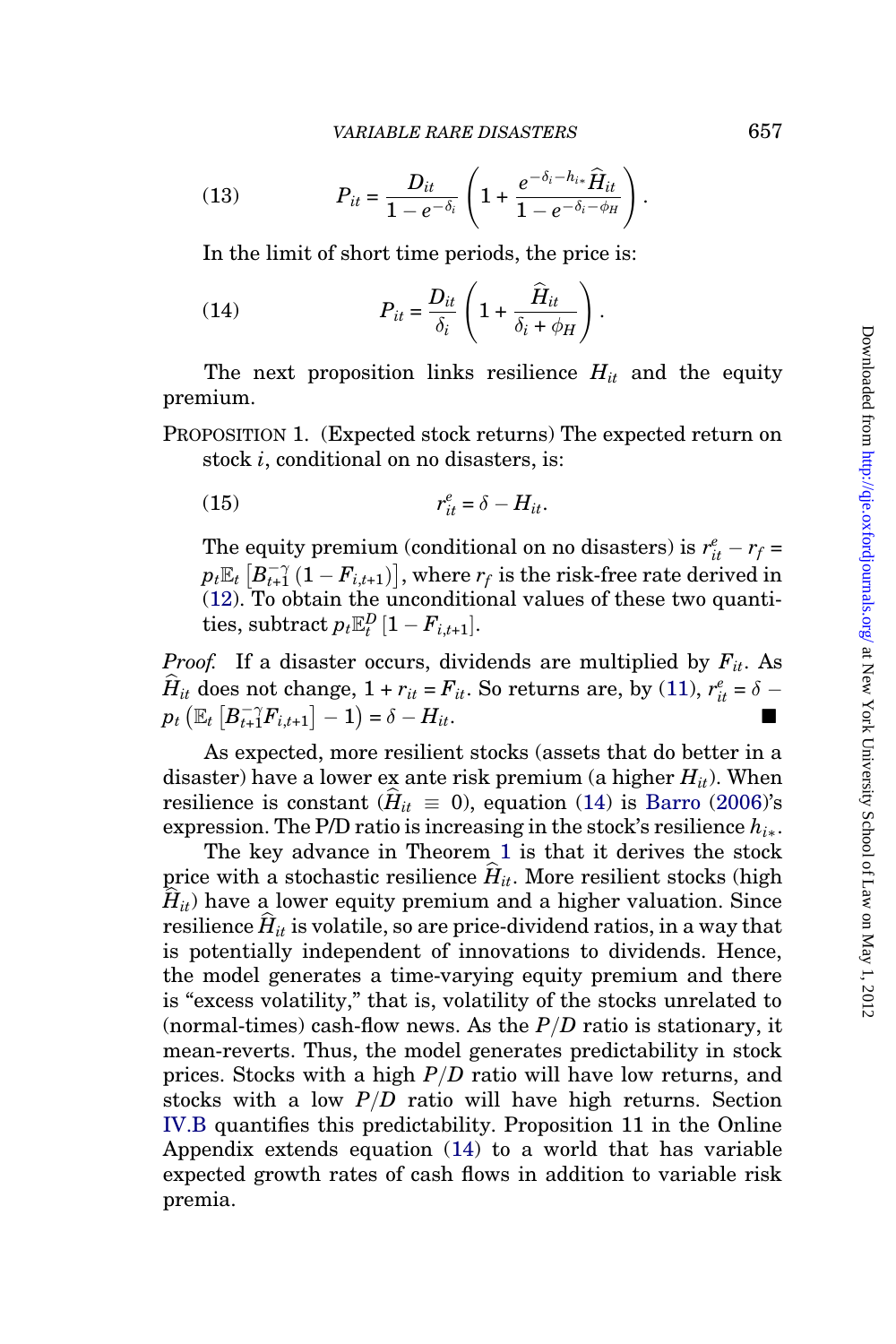## <span id="page-13-0"></span>*III.B. Nominal Government Bonds*

THEOREM 2. (Bond prices) In the limit of small time intervals, the nominal short-term rate is  $r_t = \delta - H_s + I_t$ , and the price of a nominal zero-coupon bond of maturity *T* is:

$$
(16) Z_{\$t}(T) = e^{-(\delta - H_{\$} + I_{**})T} \left( 1 - \frac{1 - e^{-\psi_I T}}{\psi_I} (I_t - I_{**}) - K_T \pi_t \right),
$$

$$
K_T \equiv \frac{\frac{1 - e^{-\psi_I T}}{\psi_I} - \frac{1 - e^{-\psi_J T}}{\psi_J}}{\psi_J - \psi_I},
$$

where  $I_t$  is inflation,  $\pi_t$  is the bond risk premium,  $I_{**} \equiv I_* + \kappa$ ,  $\psi_I \equiv \phi_I - 2\kappa$ , and  $\psi_J \equiv \phi_J - \kappa$ . The discrete-time expression is in [\(42\)](#page-51-0).

Theorem 2 gives a closed-form expression for bond prices. As expected, bond prices decrease with inflation and with the bond risk premium. Indeed, expressions  $\frac{1-e^{-\psi_I T}}{\psi_I}$  and  $K_T$  are non-negative and increasing in bond maturity *T*. The term  $\frac{1-e^{-\psi_I T}}{\psi_I} \tilde{I}_t$  simply expresses that inflation depresses nominal bond prices and mean-reverts at a (risk-neutral) rate  $\psi_I$ . The bond risk premium  $\pi_t$  reduces the price all bonds of positive maturity, but not the short-term rate.

When  $\kappa > 0$  (resp.  $\kappa < 0$ ) inflation typically increases (resp. decreases) during disasters. While  $\phi_I$  (resp.  $\phi_J$ ) is the speed of mean reversion of inflation (resp. of the bond risk premium, which is proportional to  $J_t$ ) under the physical probability,  $\psi_I$  (resp.  $\psi_J$ ) is the speed of mean reversion of inflation (resp. of the bond risk premium) under the risk-neutral probability.

I calculate expected bond returns, bond forward rates, and yields, again in the limit of small time intervals.

PROPOSITION 2. (Expected bond returns) Conditional on no disasters, the short-term real return on a short-term bill is  $r_{\text{S}t}^e(0) = \delta - H_{\text{S}}$ , and the real excess return on the bond of maturity *T* is:

(17) 
$$
r_{\text{st}}^{e}(T) - r_{\text{st}}^{e}(0) = \frac{\frac{1 - e^{-\psi_{I}T}}{\psi_{I}} (\kappa (\psi_{I} + \kappa) + \pi_{t})}{1 - \frac{1 - e^{-\psi_{I}T}}{\psi_{I}} (I_{t} - I_{**}) + K_{T}\pi_{t}}
$$

(18) 
$$
= T(\kappa(\psi_I + \kappa) + \pi_t) + O(T^2) + O(\pi_t, I_t, \kappa)^2
$$

(19) 
$$
= T p_t \mathbb{E}_t \left[ B_{t+1}^{-\gamma} F_{s,t+1} \right] J_t + O(T^2) + O(\pi_t, I_t, \kappa)^2.
$$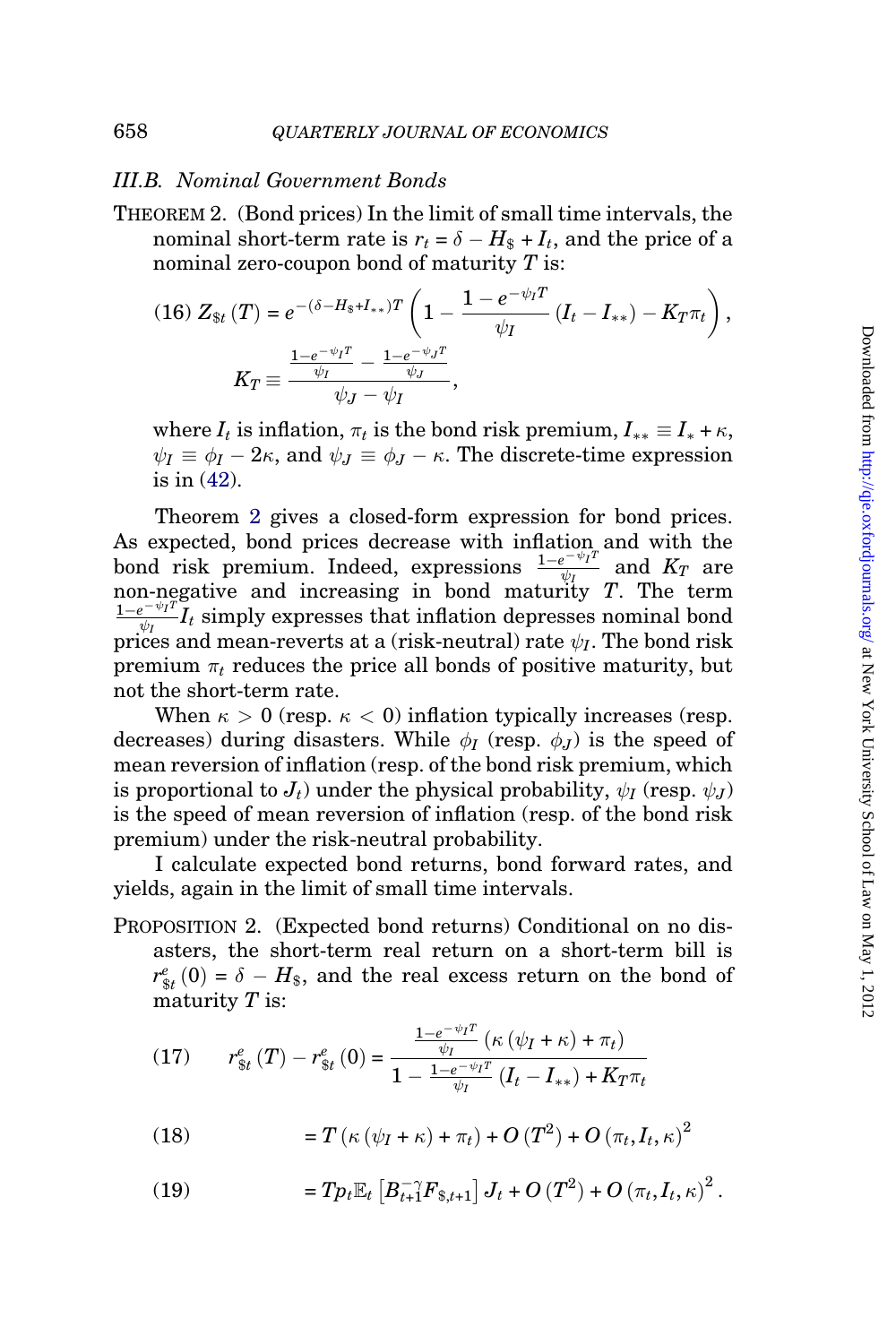<span id="page-14-0"></span>*Proof.* After a disaster in the next time interval of size  $dt \rightarrow 0$ , inflation jumps by  $dI_t = J_t$  and  $\pi_t$  by 0. By [\(16](#page-13-0)), the bond price jumps by  $dZ_{\$,t}(T) = Z_{\$,t+dt}(T - dt) - Z_{\$,t}(T) = -e^{-(\delta - H_{\$} + I_{**})T}$ .  $\frac{1-e^{-\psi_I T}}{\psi_I} J_t + O\left(\sqrt{dt}\right)$  $\frac{1-e^{-\psi_I T}}{\psi_I} J_t + O\left(\sqrt{dt}\right)$  $\frac{1-e^{-\psi_I T}}{\psi_I} J_t + O\left(\sqrt{dt}\right)$ . Lemma 1 gives the risk premia,

$$
r_{\$t}^{e}\left(T\right)-r_{\$t}^{e}\left(0\right)=-p_{t}\mathbb{E}_{t}\left[B_{t+1}^{-\gamma}\frac{dZ_{\$,t}\left(T\right)}{Z_{\$t}\left(T\right)}\right]=\frac{\frac{1-e^{-\psi_{I}T}}{\psi_{I}}p_{t}\mathbb{E}_{t}\left[B_{t+1}^{-\gamma}F_{\$,t+1}J_{t}\right]}{1-\frac{1-e^{-\psi_{I}T}}{\psi_{I}}\left(I_{t}-I_{\ast\ast}\right)+K_{T}\pi_{t}},
$$

and we conclude using  $p_t \mathbb{E}_t [B_{t+1}^{-\gamma} F_{s,t+1} J_t] = \kappa (\phi_I - \kappa) + \pi_t =$  $\kappa (\psi_I + \kappa) + \pi_t$ .

Equation [\(19\)](#page-13-0) shows the first-order value of the bond risk premium for bonds of maturity *T*. It is the maturity *T* of the bond  $\mathbf{F}_{t+1}$  multiplied by an inflation premium,  $p_t \mathbb{E}_t\left[B_{t+1}^{-\gamma}F_{\$_{t+1}}\right]J_t.$  The inflation premium is equal to the risk-neutral probability of disasters (adjusting for the recovery rate),  $p_t \mathbb{E}_t [B_{t+1}^{-\gamma} F_{s,t+1}]$ , times the jump in expected inflation if there is a disaster,  $J_t$ . We note that a lower recovery rate reduces risk premia, a general feature that we will explore in greater detail in Section [III.D](#page-16-0)

LEMMA 2. (Bond yields and forward rates) The forward rate,  $f_t(T) \equiv -\partial \ln Z_{\text{S}t}(T)/\partial T$ , is:

(20) 
$$
f_t(T) = \delta - H_{\$} + I_{**} + \frac{e^{-\psi_l T} (I_t - I_{**}) + \frac{e^{-\psi_l T} - e^{-\psi_l T}}{\psi_l - \psi_l}}{1 - \frac{1 - e^{-\psi_l T}}{\psi_l} (I_t - I_{**}) - K_T \pi_t}
$$
  
\n(21) 
$$
= \delta - H_{\$} + I_{**} + e^{-\psi_l T} (I_t - I_{**}) + \frac{e^{-\psi_l T} - e^{-\psi_l T}}{\psi_l - \psi_l}
$$
  
\n
$$
+ O(I_t - I_{**}, \pi_t)^2.
$$

The bond yield is  $y_t(T) = -\frac{\left(\ln Z_{\$t}(T)\right)}{T}$  with  $Z_{\$t}(T)$  given by [\(16\)](#page-13-0), and its Taylor expansion is given in [\(43\)](#page-51-0)–[\(44](#page-51-0)).

The forward rate increases with inflation and the bond risk premia. The coefficient of inflation decays with the speed of mean reversion of inflation,  $\psi_I$ , under the "risk-neutral" probability. The coefficient of the bond premium,  $\pi_t$ , is  $\frac{e^{-\psi_I T}-e^{-\psi_J T}}{\psi_J-\psi_I}$  and, thus, has value 0 at both very short and very long maturities and a positive hump shape in between. Very short-term bills, being safe, do not command a risk premium, and long-term forward rates are also essentially constant (Dybvig, Ingersoll, and Ross 1996). Therefore, the time-varying risk premium only affects intermediate maturities of forwards.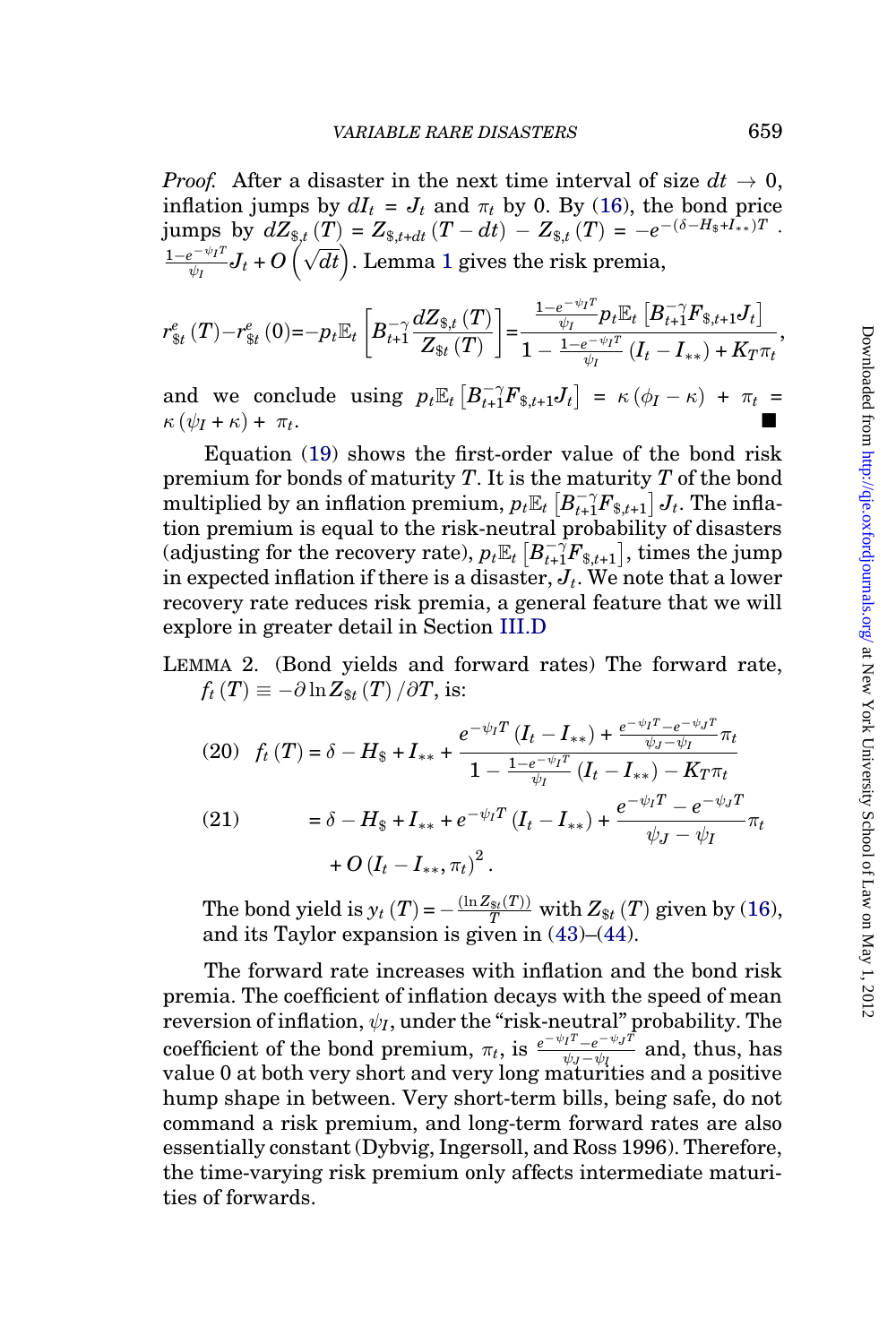## <span id="page-15-0"></span>*III.C. Options*

Let us next study options, which offer a potential way to measure disasters. The price of a European one-period put on a stock *i* with strike *K* expressed as a ratio to the initial price is:  $V_t = \mathbb{E}_t \left[ \frac{M_{t+1}}{M_t} \max\left(0, K - \frac{P_{i,t+1}}{P_{it}}\right) \right]$  $V_t = \mathbb{E}_t \left[ \frac{M_{t+1}}{M_t} \max\left(0, K - \frac{P_{i,t+1}}{P_{it}}\right) \right]$  $V_t = \mathbb{E}_t \left[ \frac{M_{t+1}}{M_t} \max\left(0, K - \frac{P_{i,t+1}}{P_{it}}\right) \right]$ . Recall that Theorem 1 yields  $\frac{P_{it}}{D_{it}} = a + b \hat{H}_{it}$  for two constants *a* and *b*. Hence,  $\mathbb{E}_t^{ND} \left[ \frac{P_{it+1}}{P_{it}} \right] = e^{\mu_{it}}$ with  $\mu_{it} = g_{iD} + \ln \frac{a + b \frac{e^{-\phi_H} \hat{H}_{it}}{1 + e^{-h^*} \hat{H}_{it}}}{a + h \hat{H}_{it}}$  $1+e<sup>−h</sup><sup>*</sup>  $\hat{H}_{it}$$  $\frac{1+e^{-\lambda t}H_{it}}{a+b\hat{H}_{it}}$ . Therefore, I parameterize the noise

according to:<sup>11</sup>

(22) 
$$
\frac{P_{i,t+1}}{P_{it}} = e^{\mu_{it}} \times \begin{cases} e^{\sigma u_{i,t+1} - \sigma^2/2} & \text{if there is no disaster at } t+1 \\ F_{i,t+1} & \text{if there is a disaster at } t+1 \end{cases}
$$

where  $u_{i,t+1}$  is a standard Gaussian variable and  $F_{i,t+1}$  is as already given. This parameterization ensures that the option price has a closed form, and at the same time conforms to the essence of the underlying economics. Economically, I assume that in a disaster most of the option value comes from the disaster, not from "normal-times" volatility. In normal times, returns are log-normal. However, if there is a disaster, stochasticity comes entirely from the disaster (there is no Gaussian  $u_{i,t+1}$  noise, though adding some would have little impact). The structure takes advantage of the flexibility in the modeling of the noise in  $H_{it}$  and *Dit*. Rather than modeling them separately, I assume that their aggregate yields exactly a log-normal noise (the Online Appendix provides a way to ensure that this is possible). At the same time, (22) is consistent with the processes and prices in the remainder of the article.

- PROPOSITION 3. (Put price) The value of a put with strike *K* (the fraction of the initial price at which the put is in the money) and a one-period maturity is  $V_{it} = V_{it}^{ND} + V_{it}^{D}$  with  $V_{it}^{ND}$  and  $V_{it}^{D}$  corresponding to the events with no disasters and with disasters, respectively:
	- (23)  $V_{it}^{ND} = e^{-\delta + \mu_{it}} (1 p_t) V_{Put}^{BS} (Ke^{-\mu_{it}}, \sigma)$

(24) 
$$
V_{it}^{D} = e^{-\delta + \mu_{it}} p_t \mathbb{E}_t \left[ B_{t+1}^{-\gamma} \max \left( 0, Ke^{-\mu_{it}} - F_{i,t+1} \right) \right],
$$

11. Recall that with LG processes many parts of the variance need not be specified to calculate stock and bond prices. So, when calculating options, one is free to choose a convenient and plausible specification of the noise.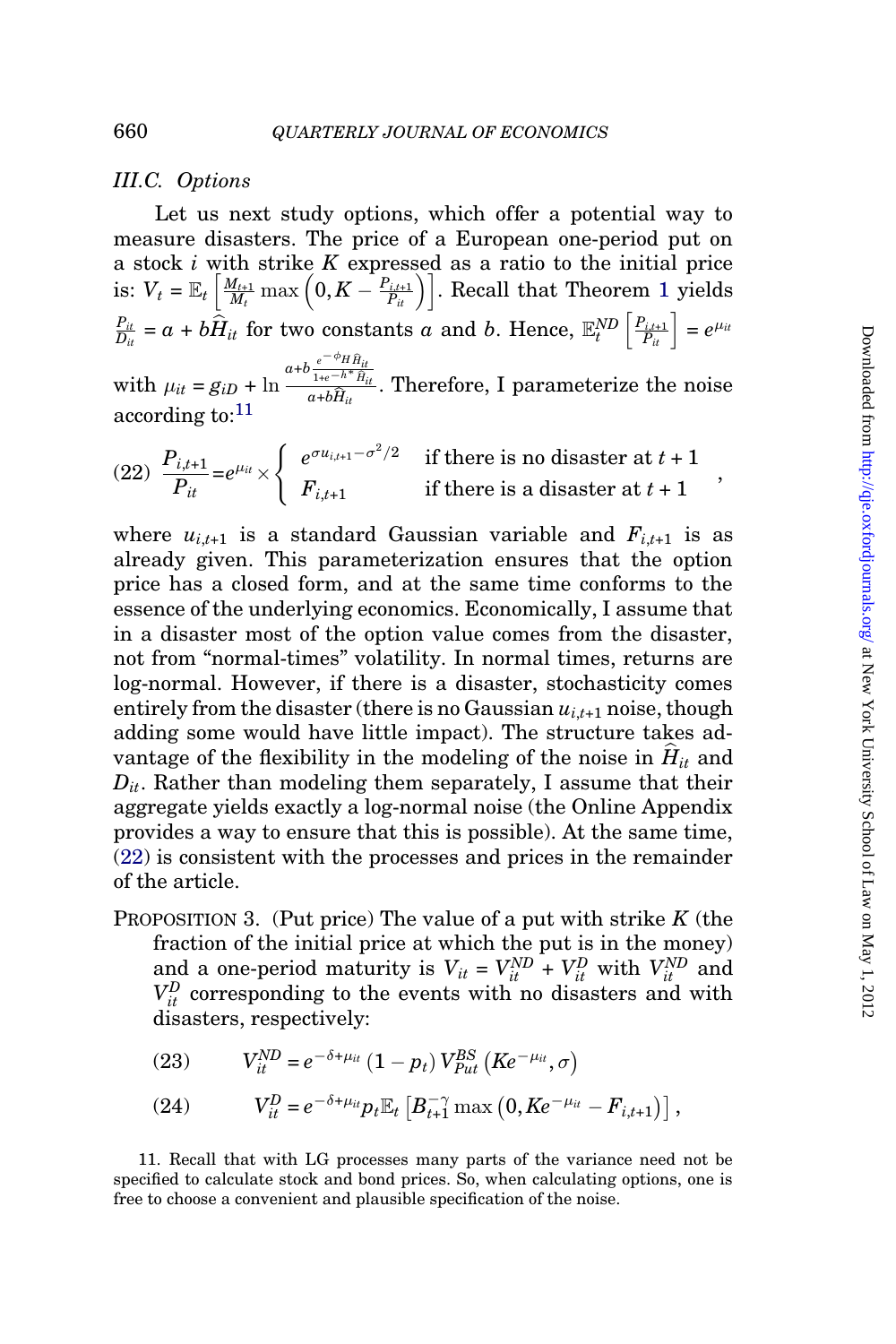<span id="page-16-0"></span>where  $V_{Put}^{BS}(K, \sigma)$  is the Black-Scholes value of a put with strike *K*, volatility  $\sigma$ , initial price 1, maturity 1, and interest rate 0.

## *III.D. Corporate Spread, Government Debt, and Inflation Risk*

Consider the corporate spread, which is the difference between the yield on the corporate bonds issued by the safest corporations (such as AAA firms) and government bonds. The "corporate spread puzzle" is that the spread is too high compared to the historical rate of default ([Almeida and Philippon](#page-52-0) [2007\)](#page-52-0). It has a very natural explanation under the disaster view. It is mostly during disasters (i.e., in bad states of the world) that very safe corporations will default. Hence, the risk premia on default risk will be very high. To explore this effect quantitatively, I consider the case of constant severity of disasters. The following proposition summarizes the effects, which are analyzed quantitatively in the next section. It deals with one-period bonds; the economics would be similar for long-term bonds.

PROPOSITION 4. (Corporate bond spread, disasters, and expected inflation) Consider a corporation  $i$ ; call  $F_i$  the recovery rate of its bond<sup>12</sup> and  $\lambda_i$  the default rate conditional on no disaster, then the yield on debt is  $y_i = \delta + \lambda_i - p \mathbb{E}^D [B^{-\gamma} F_s F_i]$ . So, denoting by  $y_G$  the yield on government bonds, the corporate spread is:

(25) 
$$
y_i - y_G = \lambda_i + p \mathbb{E}^D \left[ B^{-\gamma} F_{\$} \left( 1 - F_i \right) \right].
$$

In particular, when inflation is expected to be high during disasters (i.e.,  $F_{\$}$  is low, perhaps because the current Debt/GDP ratio is high), then (i) the spread  $|y_i - y_j|$  between two nominal assets *i* and *j* is low, and (ii) the yield on nominal assets is high.

*Proof.* The Euler equation is  $1 = e^{-\delta} (1 + y_i) [(1 - p) (1 - \lambda_i) +$  $p \mathbb{E}^D\left[B^{-\gamma}F_{\$_{t}+1}F_i\right]\right]$ , and the proposition follows from taking the limit of small time intervals.

<sup>12.</sup> In the assumptions of [Chen, Collin-Dufresne, and Goldstein](#page-53-0) [\(2009\)](#page-53-0) and [Cremers, Driessen, and Maenhout](#page-53-0) [\(2008\)](#page-53-0), the loss rate conditional on a default,  $\lambda^d$ , is the same across firms, but only their probability of defaulting in a disaster state,  $p_i$ , varies. Then  $F_i = 1 - p_i \lambda^d$ , which is a particular case of this article.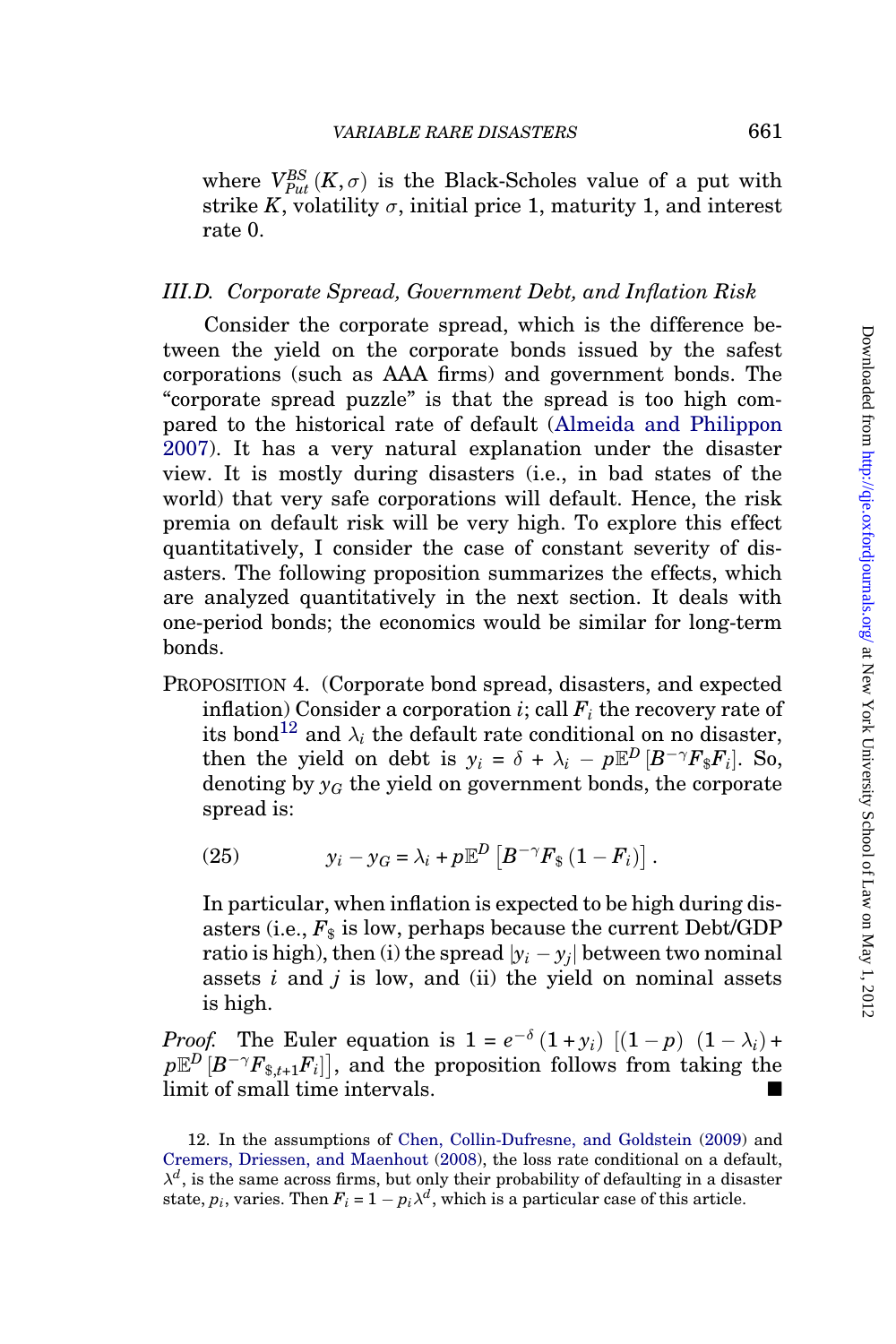## IV. A QUANTITATIVE INVESTIGATION

## <span id="page-17-0"></span>*IV.A. Calibrated Parameters*

I propose the following calibration of the model's parameters. I assume that time variation of disaster risk enters through the recovery rate  $F_{it}$  for stocks and through the potential jump in inflation  $J_t$  for bonds. I take the limit of small time intervals and report annualized units. The calibration's inputs are summarized in Table I, while the results from the calibration are in Tables [II–](#page-18-0)[VII](#page-34-0) and Figure [I.](#page-32-0) Section [V.C](#page-41-0) will show that in the calibration realized disaster risk varies enough compared to the volatility of resilience, so that the calibrated numbers are reasonable by that criterion.

*Macroeconomy.* In normal times, consumption grows at rate  $g_c = 2.5\%$ . To keep things parsimonious, the probability and conditional severity of macroeconomic disasters are taken to be constant over time; I discuss this assumption later and relax it in Section [V.A.](#page-36-0) The disaster probability is *p* = 3.63%, [Barro and](#page-53-0) [Ursua](#page-53-0) [\(2008\)](#page-53-0)'s estimate. I take  $\gamma = 4$ , for which [Barro and Ursua](#page-53-0)  $(2008)$  $(2008)$ 's evaluation of the probability distribution of  $B_{t+1}$  gives  $\mathbb{E}[B^{-\gamma}] = 5.29$ , so that the utility-weighted mean recovery rate of consumption is  $\overline{B} = \mathbb{E}[B^{-\gamma}]^{-\frac{1}{\gamma}} = 0.66$ . Because of risk aversion, bad events receive a high weight: the modal loss is less severe. There is an active literature centering around the basic disaster parameters, namely, Barro and Ursua (2008) and Nakamura et al.

| Variables                                                                       | Values                                                        |
|---------------------------------------------------------------------------------|---------------------------------------------------------------|
| Time preference, risk aversion                                                  | $\rho = 6.57\%, \gamma = 4$                                   |
| Growth rate of consumption<br>and dividends                                     | $g = g_{iD} = 2.5\%$                                          |
| Volatility of dividends                                                         | $\sigma_D = 11\%$                                             |
| Probability of disaster,<br>recovery rate of C after disaster                   | $p = 3.63\%, \overline{B} = 0.66$                             |
| Stocks' recovery rate:<br>typical value, volatility, speed of mean<br>reversion | $F_{i*} = \overline{B}$ , $\sigma_F = 10\%$ , $\phi_H = 13\%$ |
| Inflation:<br>typical value, volatility, speed of mean<br>reversion             | $I_* = 3.7\%, \sigma_I = 1.5\%, \phi_I = 18\%$                |
| Jump in inflation:<br>typical value, volatility, speed of mean<br>reversion     | $J_* = 2.1\%, \sigma_J = 15\%, \phi_J = 92\%$                 |

TABLE I VARIABLES USED IN THE CALIBRATION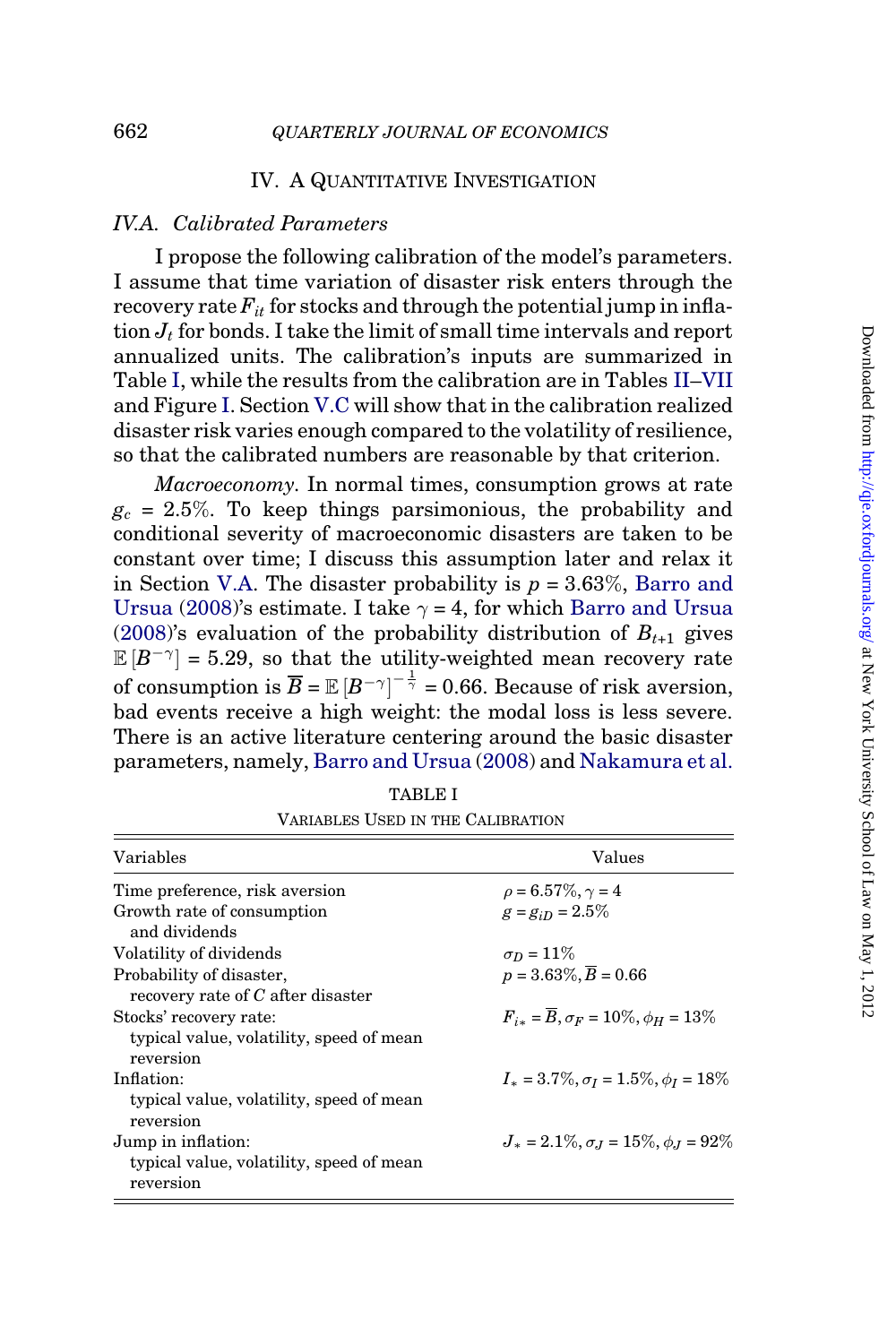<span id="page-18-0"></span>

| Variables                                                       | Values                                         |
|-----------------------------------------------------------------|------------------------------------------------|
| Ramsey discount rate                                            | $\delta = 16.6\%$                              |
| Risk-adjusted probability of disaster                           | $pE[B_{11}^{-\gamma}] = 19.2\%$                |
| Stocks: effective discount rate                                 | $\delta_i = 5.0\%$ ,                           |
| Stock resilience: typical value,<br>volatility                  | $H_{i*} = 9.0\%, \sigma_H = 1.9\%$             |
| Stocks: equity premium, conditional<br>on no disasters, uncond. | $6.5\%$ , $5.3\%$                              |
| Real short-term rate                                            | 1.0%                                           |
| Resilience of one nominal dollar                                | $H_{\rm s} = 16.0\%$                           |
| 5-year nominal slope $y_t(5) - y_t(1)$ :<br>mean and volatility | $0.57\%$ , $0.92\%$                            |
| $Long-run - short-run yield:$<br>typical value                  | $\kappa = 2.6\%$                               |
| Inflation parameters                                            | $I_{**} = 6.3\%, \psi_I = 13\%, \psi_J = 90\%$ |
| Bond risk premium: volatility                                   | $\sigma_{\pi} = 2.9\%$                         |

#### TABLE II

#### SOME VARIABLES GENERATED BY THE CALIBRATION

*Notes*. The main other objects generated by the model are in Tables [III](#page-23-0)[–VII](#page-34-0) and Figure [I.](#page-32-0)

[\(2011](#page-55-0)) who find estimates consistent with the initial [Barro\(2006](#page-53-0)) numbers.

The key number is the risk-neutral probability of disasters,  $p\mathbb{E}[B^{-\gamma}] = 19.2\%$ . This high risk-neutral probability allows the model to calibrate a host of high risk premia. Following Barro and Ursua, I set the rate of time preference to match a risk-free rate of 1%, so in virtue of [\(12\)](#page-11-0), the rate of time preference is  $\rho = 6.6\%$ .

*Stocks.* I use a growth rate of dividends  $g_{iD} = g_C$ , consistent with the international evidence [\(Campbell 2003](#page-53-0), Table [III](#page-23-0)). The volatility of the dividend is  $\sigma_D = 11\%$ , as in Campbell and Cochrane [\(1999](#page-53-0)). The speed of mean reversion of resilience  $\phi_H$  is the speed of mean reversion of the P/D ratio. It has been carefully examined in two recent studies based on U.S. data. [Lettau and van](#page-55-0) [Nieuwerburgh](#page-55-0) [\(2008\)](#page-55-0) find  $\phi$ <sub>*H*</sub> = 9.4%. However, they find  $\phi$ <sub>*H*</sub> = 26% when allowing for a structural break in the time series, which they suggest is warranted. [Cochrane](#page-53-0) [\(2008\)](#page-53-0) finds  $\phi_H = 6.1\%$  (std.err. 4.7%). I take the mean of those three estimates, which leads to  $\phi_H = 13\%$ . Given these ingredients, a typical volatility  $\sigma_H = 1.9\%$ helps match the volatility of stock returns.<sup>13</sup>

13. The Online Appendix details a specific volatility process for  $H_{it}$ , which satisfies the requirement that volatility vanishes at a lower bound, see note [9](#page-8-0).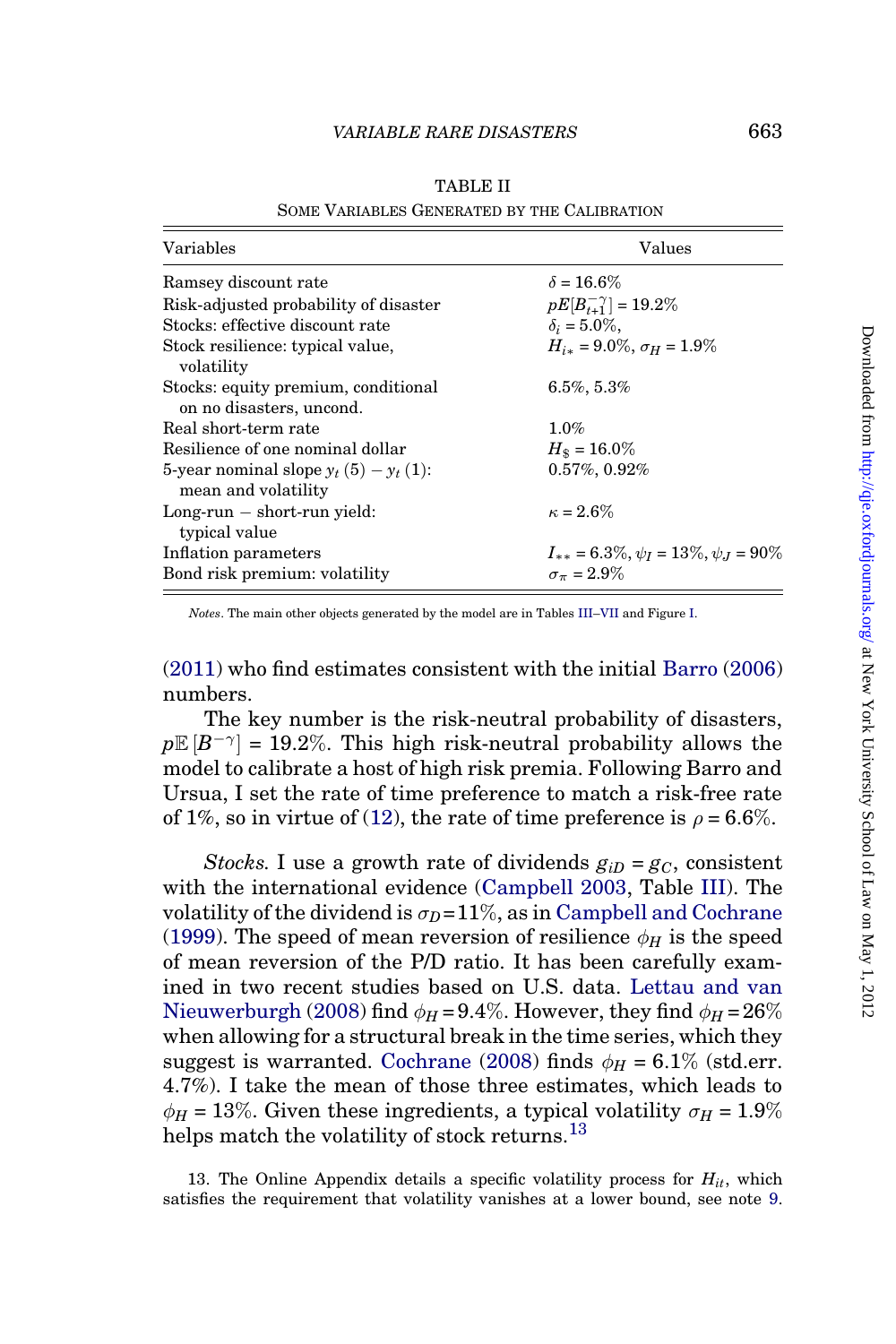To specify the volatility of the recovery rate  $F_{it}$ , I specify that it has a baseline value  $F_{i*} = \overline{B}$  and support  $F_{it} \in [F_{\min}, F_{\max}] = [0, 1].$ That is, if there is a disaster, dividends can do anything from losing all their value to losing no value at all. The process for *Hit* then implies that the corresponding average volatility for  $F_{it}$ , the expected recovery rate of stocks in a disaster, is 10%. This may be considered a high volatility. Economically, it reflects the fact that it seems easy for stock market investors to alternatively feel extreme pessimism and optimism (e.g., during the large turning points around 1980, 2001, and 2008). In any case, this perception of the risk for  $F_{it}$  is not directly observable, so the calibration does not appear to contradict any known fact about observable quantities.

The disaster model implies a high covariance of stock prices with consumption during disasters. Is that true empirically? First, it is clear that we need multicountry data, as, for instance, a purely U.S.-based sample would not represent the whole distribution of outcomes because it would contain too few disasters. Using such multicountry data, [Ghosh and Julliard](#page-54-0) [\(2008\)](#page-54-0) find a low importance of disasters. On the other hand, [Barro](#page-53-0) [\(2009](#page-53-0)) report a high covariance between consumption and stock returns during a disaster, which warrants the basic disaster model. The methodological debate, which involves missing observations—for instance due to closed stock markets, price controls, the measurement of consumption, and the very definition of disasters—is likely to continue for years to come. My reading of [Barro](#page-53-0) [\(2009](#page-53-0)) is that the covariance between consumption and stock returns, once we include disaster returns, is large enough to vindicate the disaster model.

*Inflation and Nominal Bonds.* For simplicity and parsimony, I consider the case when inflation does not burst during disasters,  $F_{\$,t+1} = 1$ . Bond and inflation data come from CRSP. Bond data are monthly prices of zero-coupon bonds with maturities of one to five years, from June 1952 through September 2007. In the same time sample, I estimate the inflation process as follows. First, I linearize the LG process for inflation:  $I_{t+1} - I_* = e^{-\phi_I \Delta t} (I_t - I_*)$  +  $\varepsilon_{t+1}^I$ . Next, it is well known that inflation contains a substantial high-frequency and transitory component, which is in part due

Fortunately, many moments (e.g., stock prices) do not depend on the detalis of that process.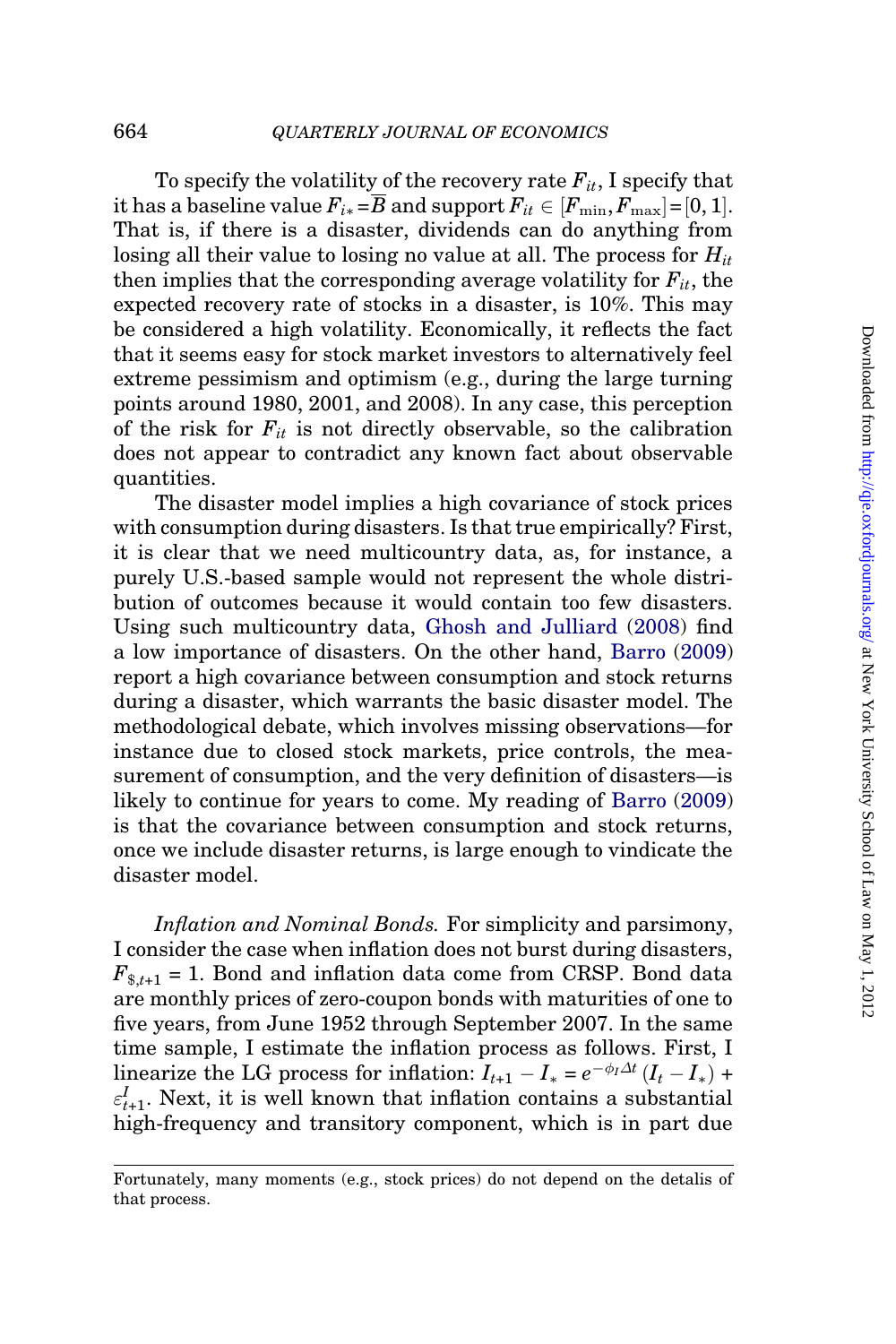to measurement error. The model accommodates this. Call  $\tilde{I}_t$  =  $I_t + \eta_t$  the measured inflation (which can be thought of as trend inflation plus mean-zero noise), while  $I_t$  is the trend inflation. I estimate inflation using the Kalman filter, with  $I_{t+1} = C_1 + C_2 I_t + C_3 I_t$  $\varepsilon_{t+1}^I$  for the trend inflation and  $\tilde{I}_t = I_t + \eta_t$  for the noisy measurement of inflation. Estimation is at the quarterly frequency, and yields  $C_2$  = 0.954 (std.err. 0.020), that is, the speed of mean reversion of inflation is  $\phi$ <sup>*I*</sup> = 0.18 in annualized values. Also, the annualized volatility of innovations in trend inflation is  $\sigma$ <sup> $I$ </sup> = 1.5%. I have also checked that estimating the process for  $I_t$  on the nominal short rate yields substantially the same conclusion. Finally, I set *I*<sup>∗</sup> at the mean inflation, 3.7% (note that the slight nonlinearity in the LG term process makes  $I_*$  differ from the mean of  $I_t$  by only a trivial amount).

To assess the process for  $J_t$ , I consider the five-year slope,  $s_t = y_t(5) - y_t(1)$ . Equation [\(44](#page-51-0)) shows that, conditional on no disasters, it follows (up to second-order terms) that  $s_{t+1} = a +$  $e^{-\phi_J \Delta t} s_t + bI_t + \varepsilon_{t+1}^s$ , where  $\Delta t$  is the length of "a period" (e.g., a quarter means  $\Delta t = \frac{1}{4}$ ). I estimate this process at a quarterly frequency. The coefficient on  $s_t$  is 0.78 (std.err. 0.043). This yields  $\phi_J$  = 0.92. The standard deviation of innovations to the slope is  $0.92\%$ .

To calibrate  $\kappa$ , I consider the baseline value of the yield, which from [\(16](#page-13-0)) is  $y_t(T) = y_t(0) + \kappa + \ln \frac{1 - \frac{1 - e^{-\psi_I T}}{\psi_I} \kappa}{T}$  with  $\psi_I = \phi_I - 2\kappa$ , and I compute the value of  $\kappa$  such that it ensures  $y_t(5) - y_t(1) = 0.0057$ , the empirical mean of the five-year slope. This gives  $\kappa = 2.6\%$ . By [\(9\)](#page-10-0), this implies that in a disaster the expected jump in inflation is  $J_* = 2.1\%$ .

As a comparison, [Barro and Ursua](#page-53-0) [\(2008\)](#page-53-0) find a median increase of inflation during disasters of 2.4%. They find a median inflation rate of 6.6% during disasters, compared to 4.2% for long samples taken together. This is heartening, but one must keep in mind that [Barro and Ursua](#page-53-0) [\(2008\)](#page-53-0) find that the average increase in inflation during disasters is equal to 109%—because of hyperinflations, inflation is very skewed.<sup>14</sup> I conclude that a jump

<sup>14.</sup> There is a difference between wars and financial disasters: wars very rarely lead to deflations, but financial disasters often do, especially during the Great Depression. The inflation jump is a bit higher during wars than financial disasters, by about 1% or 4%, depending on whether one takes the median or the mean of winsorized values. It is useful to note that financial disasters in non-OECD countries are typically inflationary.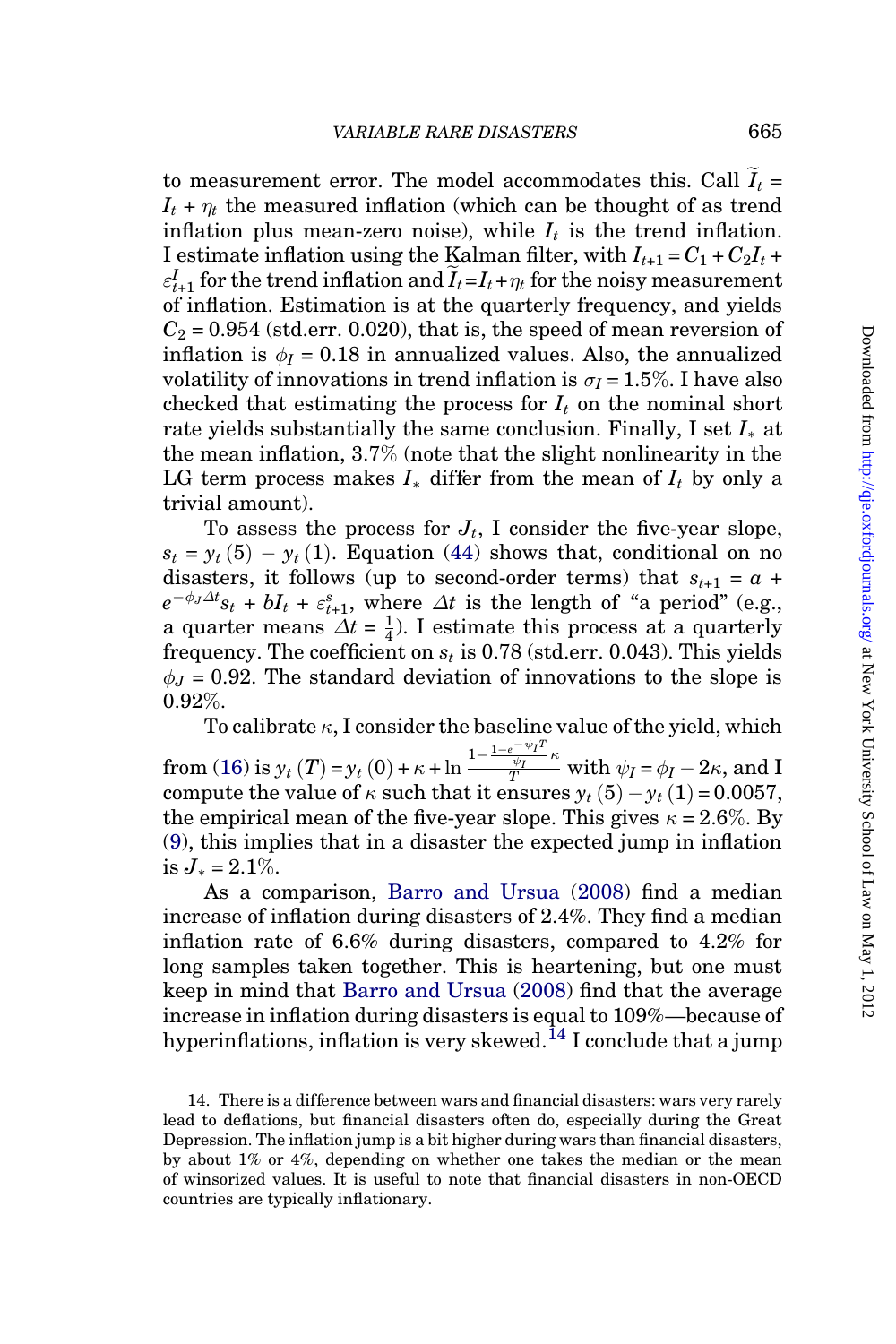in inflation of  $2.1\%$  is consistent with the historical experience. Investors do not know ex ante if disasters will bring about inflation or deflation; on average, however, they expect more inflation.

As there is considerable variation in the actual jump in inflation, there is much room for variations in the perceived jump in inflation,  $J_t = J_* + \hat{J}_t$ —something that the calibration will indeed deliver. We saw that empirically the standard deviation of the innovations to the spread is 0.92% (in annualized values), whereas in the model it is  $(K_5 - K_1) \sigma_{\pi}$ . Hence, we calibrate  $\sigma_{\pi}$  = 2.9%. As a result, the standard deviation of the five-year spread is  $\frac{(K_5 - K_1)\sigma_{\pi}}{\sqrt{2\sigma_{\pi}}}$  = 0.68%, while in the data it is 0.79%. Therefore, the  $\sqrt{2\phi_J}$  = 0.00%, while in the data is to<br>model is reasonable in terms of observables.

An important nonobservable is the perceived jump in inflation during a disaster,  $J_t$ . Its volatility is  $\sigma_J = \frac{\sigma_{\pi}}{p \mathbb{E}[B^{-\gamma}]} = 15.4\%$ , and its population standard deviation is  $\frac{\sigma_J}{\sqrt{2\phi_J}} = 11\%$ . This is arguably high, although it does not violate the constraint that the actual jump in inflation should be more dispersed than its expectation (see Section [V.C\)](#page-41-0). One explanation is that the yield spread has some high-frequency transitory variation that leads to a very high measurement of  $\phi_J$ ; with a lower value one would obtain a considerably lower value of  $\sigma_J$ . Another interpretation is that the demand for bonds shifts at a high frequency (perhaps for liquidity reasons). While this is captured by the model as a change in perceived inflation risk, it could be linked to other factors. In any case, we shall see that the model does well in a series of dimensions explored in Section [IV.C.](#page-26-0)

*Fixed Versus Variable*  $p_t$  The baseline calibration uses a fixed  $p_t$ . Let us see how things would change with a variable  $p_t$ . If only  $p_t$  varied, then the correlation between stock and bond risk premia would be perfect. Empirically, we shall see that the correlation is much closer to 0, which suggests that asset-classspecific factors drive the bulk of stock versus bond returns, rather than a common factor. This suggests that a calibration with a constant  $p_t$  is a useful first pass.

To be more quantitative, one would like long time series of  $\frac{P_t}{D_t}$ and of real bond yields. To obtain such a long-term time series, I use the real short-term yield. Then, I regress  $\Delta \ln \frac{P_t}{D_t} = \alpha + \beta \Delta r_{ft} + \varepsilon_t$ . I observe that, in the model,  $p_t$  affects  $r_{\hat{t}}$  and  $\ln \frac{P_t}{D_t}$ , but that  $F_{it}$ affects only  $\frac{P_t}{D_t}$ . Hence, using the model, the interpretation of the  $R^2$  is an answer to the question: how much of the variation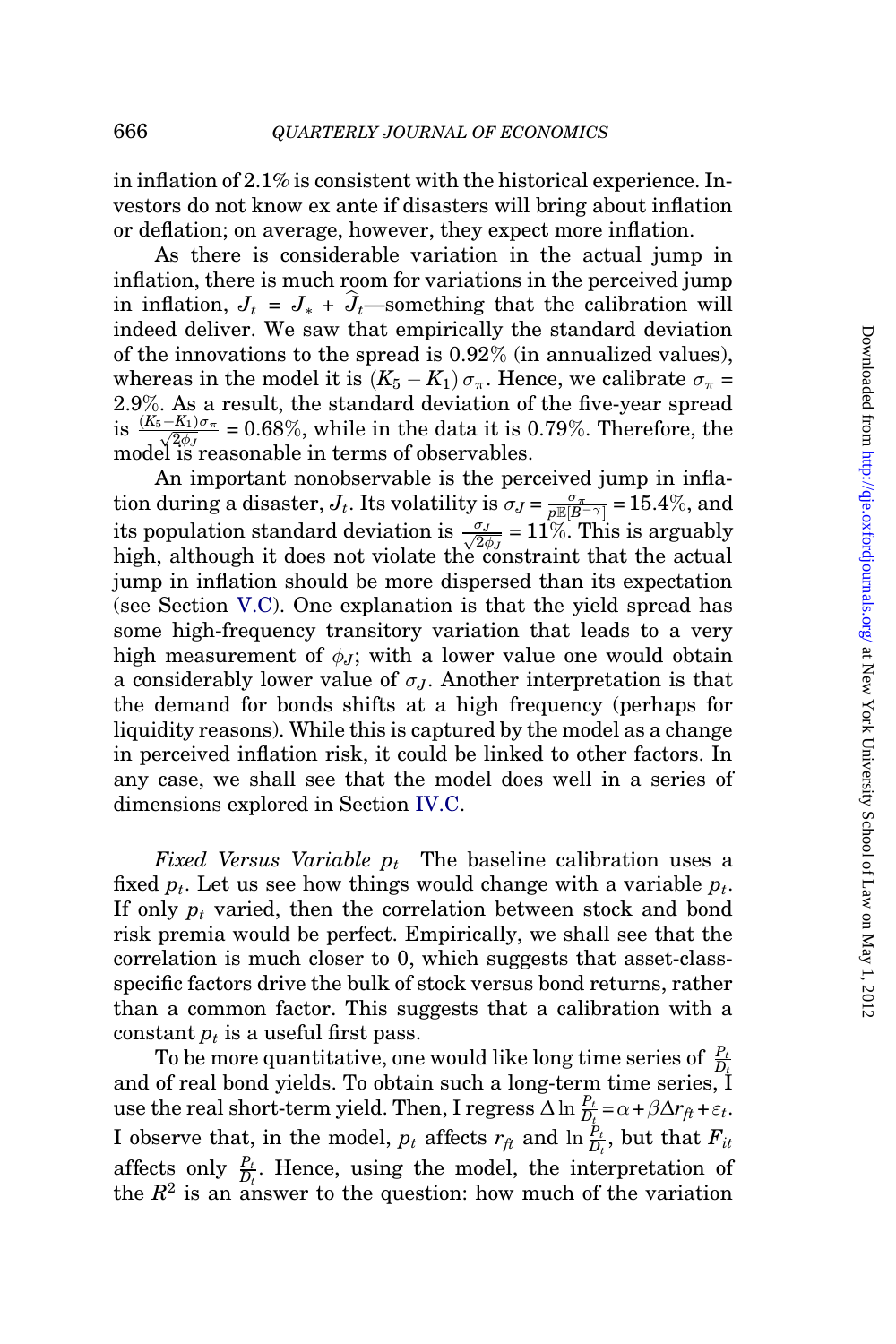in  $\frac{P_t}{D_t}$  comes from  $p_t$  rather than  $F_{it}$ ? Empirically,  $R^2 = 13\%$  and  $\beta = -2.1$  (std.err. 1.1). This means that, prima facie, 87% of the variation in the  $P/D$  ratio comes from the recovery rate, and  $13\%$ from changes in  $p_t$ . For the calibration's parsimony, I take  $\sigma_p = 0$ . Using the regression on the [Cochrane and Piazzesi](#page-53-0) (CP, [2005](#page-53-0)) factor, regressing  $\Delta \ln \frac{P_t}{D_t} = \alpha + \beta \Delta CP_t + \varepsilon_t$ , yields an  $R^2$  of 0.04%. This also points to a very small role for a common shock in bond versus stock premia. I note that this 13% / 87% breakdown is, of course, provisional. In addition, it is undoubtedly the case that in some episodes, variations in  $p_t$  are important (e.g., during the 2008 crisis), and then it is useful topay the somewhat higher cost of using the Epstein-Zin model developed later.

Let me expand on the theme that the correlation between stock and nominal bond premia appears to be small. Viceira (2007) reports that the correlation between stock and bond returns is  $3\%$ . The correlation between the change in the CP factor and stock market returns is 3%, and the correlation between the level of CP and the change in stock market returns is also 3%, at monthly frequencies. In the model, this could be accounted for by setting  $corr\left(\varepsilon_{t+1}^{J}, -\varepsilon_{i,t+1}^{H}\right) \simeq corr\left(\varepsilon_{t+1}^{J}, \varepsilon_{i,t+1}^{D}\right) \simeq 3\%.$ 

*On the Degree of Parsimony of this Calibration.* This article is mainly concerned with the value of stocks and government bonds. It uses two latent measures of riskiness, one for real quantities (the stock resilience  $H_{it}$ ) and another for nominal quantities (the bond risk premium  $\pi_t$ ), both of which load on just one macro shock, the disaster shock. This assumption of at least one risk premium for nominal quantities and another risk premium for real quantities is used by several authors, for example, [Wachter](#page-55-0) [\(2006](#page-55-0)), [Piazzesi and Schneider](#page-55-0) [\(2007\)](#page-55-0), [Bansal and Shaliastovich](#page-53-0) [\(2009](#page-53-0)), and [Lettau and Wachter](#page-55-0) [\(2011](#page-55-0)).

My conclusion is that it is hardly possible to be more parsimonious and still account for the basic facts of asset prices. Indeed, a tempting, though ultimately inadequate, idea would be the following: nominal bonds and stocks are driven by just one factor, perhaps the disaster probability. However, there is much evidence that risk premia are driven by more than one factor (see above, and also [Fama and French 1993](#page-54-0) who find that five factors are necessary to account for stocks and bonds). Hence, the framework in this article using two time-varying risk premia (one for nominal assets, one for real assets) is, in a sense, the minimal framework to make sense of asset price puzzles on stocks and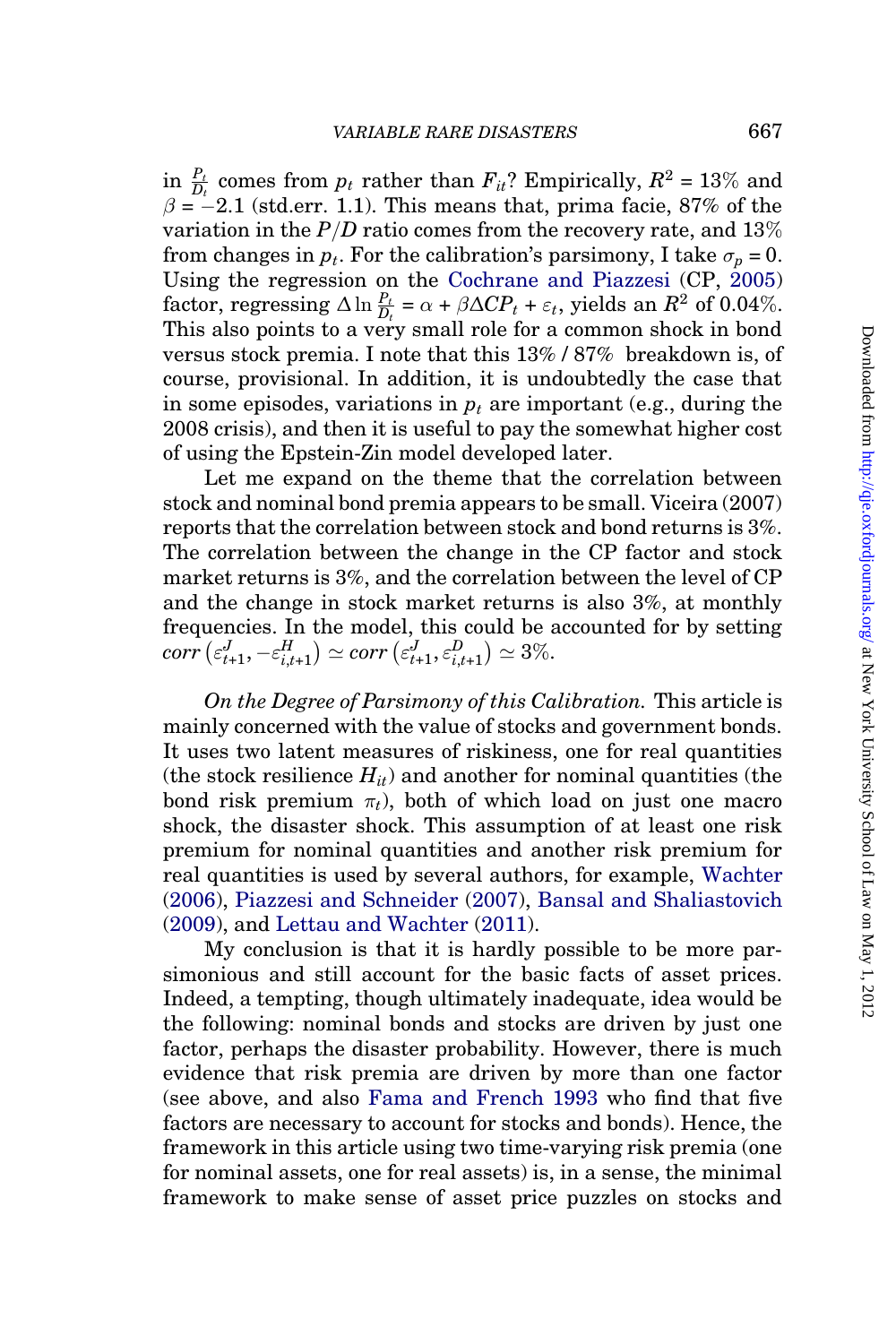<span id="page-23-0"></span>

|                                   | Data       | Model        |
|-----------------------------------|------------|--------------|
| Mean $P/D$<br>Std. dev. $\ln P/D$ | 23<br>0.33 | 18.2<br>0.30 |
| Std. dev. of stock returns        | 0.18       | 0.15         |

TABLE III SOME STOCK MARKET MOMENTS

*Notes*. Stock market moments. The data are from [Campbell](#page-53-0) [\(2003](#page-53-0), Table 1 and 10)'s calculation for the United States 1891–1997.

nominal bonds. Of course, those premia ultimately compensate for just one source of risk—disaster risk.

I next turn to the return predictability generated by the model. Sometimes I use simulations, in a sample without disasters, as in most of the theory. The calibration was designed to match two-thirds of Table III, but the predictions in Figure [I](#page-32-0) and Tables [IV–](#page-25-0)[VII](#page-34-0) are out of sample, that is, were not directly targeted in the calibration.

## *IV.B. Stocks: Level, Excess Volatility, Predictability*

*Average Levels.* The equity premium (conditional on no disasters) is  $r_{it}^e - r_f = p \mathbb{E}[B^{-\gamma}] (1 - F_{i*}) = 6.5\%$ . The unconditional equity premium is 5.3% (the above value minus  $p(1 - F_{i*})$ ). So, as in [Barro](#page-53-0) [\(2006\)](#page-53-0), the excess returns of stocks mostly reflect a risk premium, not a peso problem.<sup>15</sup> The mean value of the P/D ratio is 18.2 (and is close to equation [\(14\)](#page-12-0), evaluated at  $\hat{H}_{it} = 0$ ), in line with the empirical evidence reportedin Table III. The central value of the  $D/P$  ratio is  $\delta_i = 5.0\%$ . <sup>16</sup>

*"Excess" Volatility.* The model generates "excess" volatility and predictability. Consider [\(14\)](#page-12-0),  $\frac{P_{it}}{D_{it}} = \frac{\frac{1+H_{it}}{\delta_i+\phi_H}}{\delta_i}$ . As stock market resilience  $H_{it}$  is volatile, so are stock market prices and P/D ratios. Table III reports the numbers. The standard deviation of  $\ln (P/D)$  is 0.27. Volatile resilience yields a volatility of the log of the P/D ratio equal to 10%. For parsimony's sake, I assume

<sup>15.</sup> Note that this explanation for the equity premium is very different from the one proposed in [Brown, Goetzmann, and Ross](#page-53-0) [\(1995](#page-53-0)), which centers around survivorship bias.

<sup>16.</sup> In those tables, the sample sometimes includes the Great Depression, but as shown by Campbell (2003), for the stock market moments considered, the broad facts do not depend on including the Great Depression.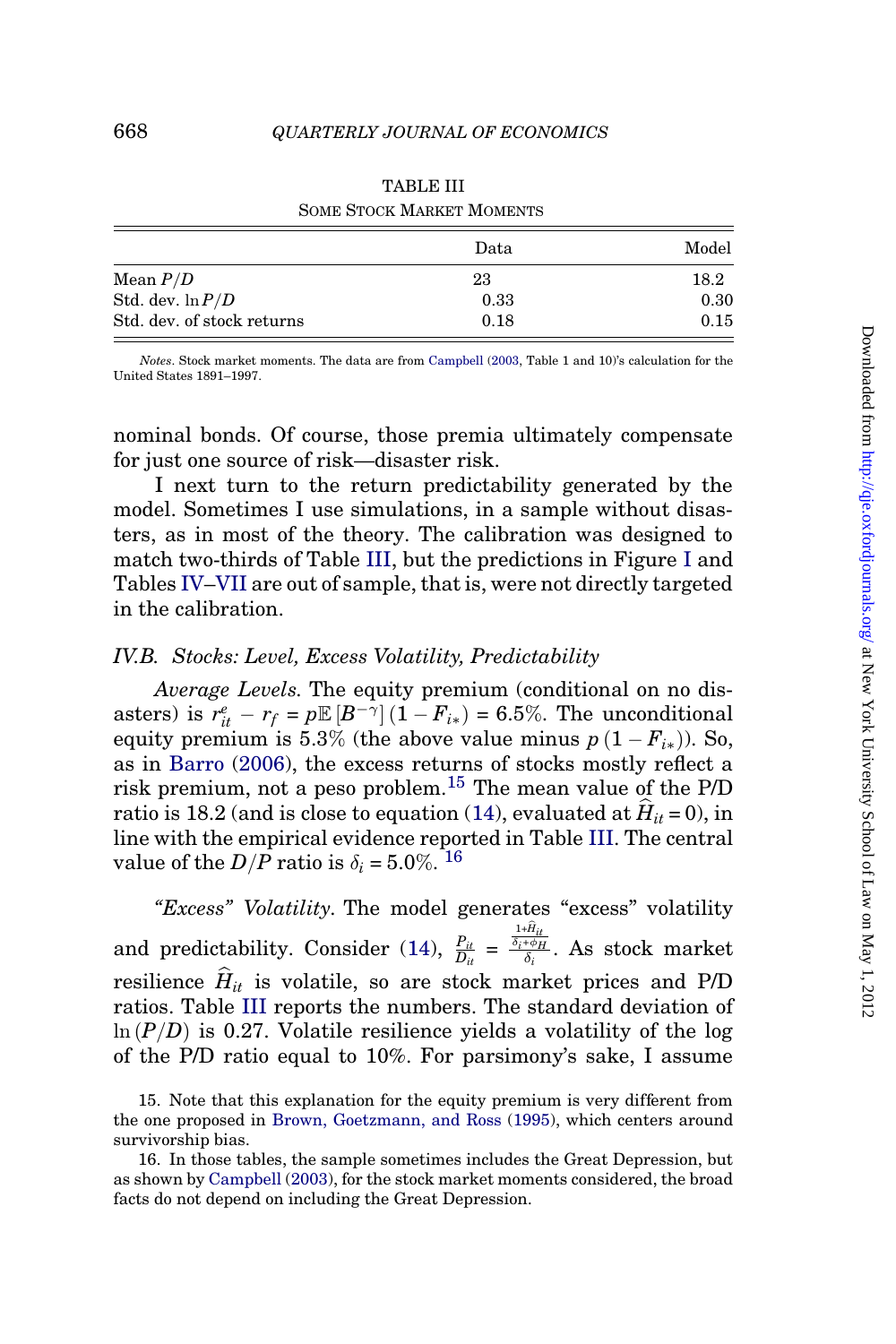<span id="page-24-0"></span>that innovations to dividends and resilience are uncorrelated. The volatility of equity returns is 15%. I conclude that the model can quantitatively account for an "excess" volatility of stocks through a stochastic risk-adjusted severity of disasters. In addition, changes in the P/D ratio reflect only changes in future returns, not future dividends. This is in line with the empirical findings of [Campbell and Cochrane](#page-53-0) [\(1999\)](#page-53-0).

*Predictability.* Consider [\(14\)](#page-12-0) and [\(15\)](#page-12-0). When  $H_{it}$  is high, [\(15](#page-12-0)) implies that the risk premium is low and P/D ratios [\(14](#page-12-0)) are high. Hence, the model generates above-average subsequent stock market returns when the market-wide P/D ratio is below average. This is the view held by many, but not all, researchers (see the discussion in [Cochrane 2008\)](#page-53-0). The model predicts the following magnitudes for regression coefficients.

PROPOSITION 5. (Predicting stock returns via D/P ratios) Consider the predictive regressions of the return from holding the stock from *t* to  $t + T$ ,  $r_{it \to t+T}$ , on the initial dividend-price ratio,  $\ln\left(\frac{D_{it}}{P_{it}}\right)$ : (26)  $r_{it \to t+T} = \alpha_T + \beta_T \ln\left(\frac{D_{it}}{P_{it}}\right) + \text{noise}$ (27)  $r_{it \to t+T} = \alpha'_T + \beta'_T \left(\frac{D_{it}}{P_{it}}\right) + \text{noise.}$ 

In the model, for small holding horizons *T*, the slopes are, to the leading order:  $\beta_T = (\delta_i + \phi_H)T$  and  $\beta'_T = \left(\frac{1+\phi_H}{\delta_i}\right)T$  $\int_{T}^{r}$ 

*Proof.* Proposition [1](#page-12-0) states the expected returns over a short horizon *T* to be  $r^e_{it \to t+T} = (\delta - H_{it})T$ . Equation [\(14\)](#page-12-0) implies that the right-hand side of (26) is, to the leading order,  $\ln(D/P)_t = \ln \delta_i$  −  $\frac{H_{it}}{\delta_i+\phi_H}.$  So the regression is, to a first order,  $r^e_{it\to t+T}$  = ( $\delta$   $-H_{i*}-\widehat{H}_{it}$ ) $T$  =  $\alpha_T - \beta_T \frac{H_{it}}{\delta_i + \phi_H}$ . Equating the  $\widehat{H}_{it}$  terms,  $\beta_T = (\delta_i + \phi_H)$  *T*. The same reasoning yields  $\beta'_T$ . *<sup>T</sup>*.

The intuition for the value of  $\beta_T$  is as follows. First, the slope is proportional to *T* simply because returns over a horizon *T* are proportional to *T*. Second, when the P/D ratio is lower than the baseline by 1%, it increases returns through two channels: the dividend yield is higher by δ*i*%, and mean reversion of the P/D ratio creates capital gains of  $\phi\%$ .

Using the paper's calibration of  $\delta_i = 5\%$  and  $\phi_H = 13\%$ , Proposition 5 predicts a slope coefficient  $\beta_1 = 0.18$  at a one-year horizon.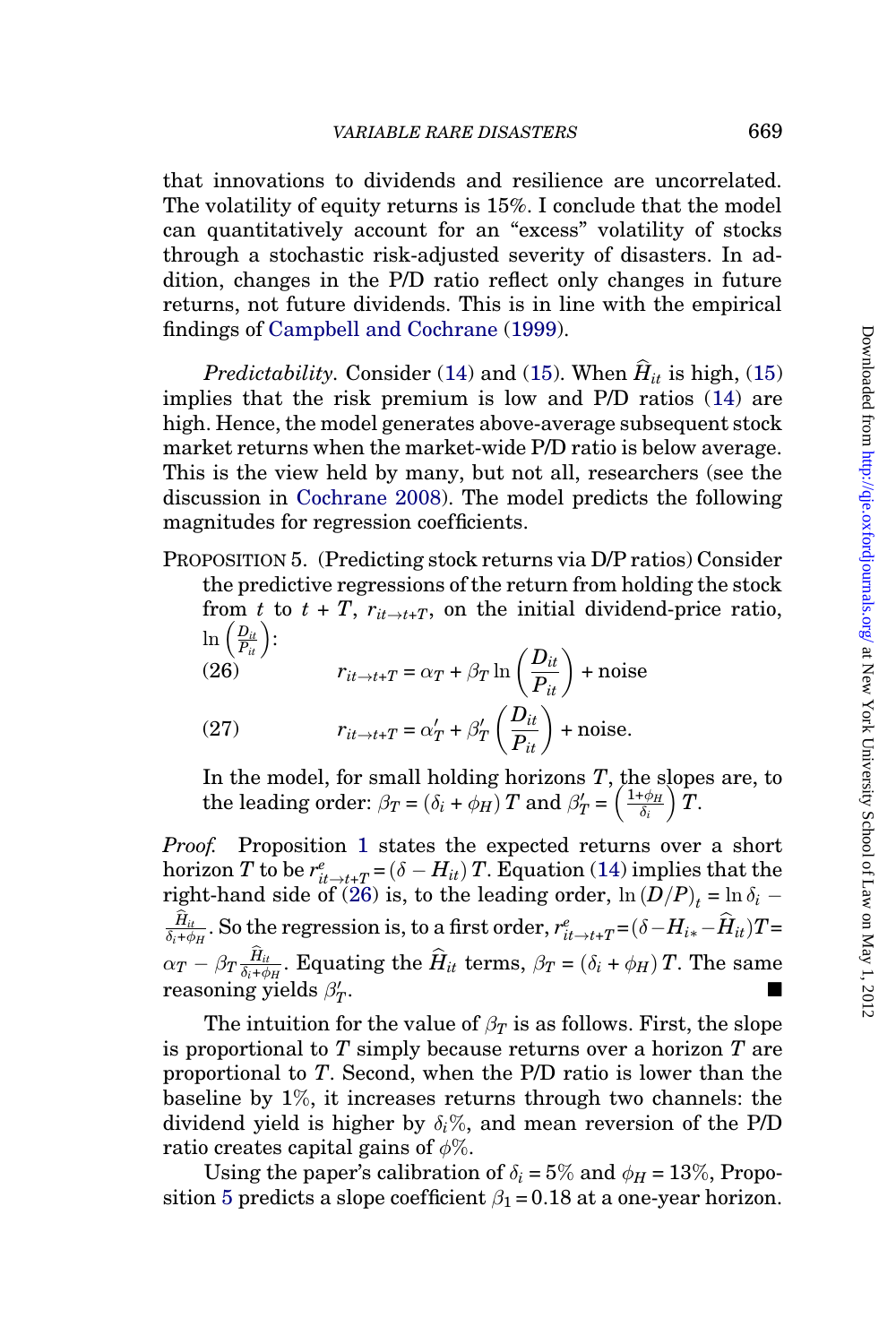<span id="page-25-0"></span>

| Data            |       | Model   |         |       |         |
|-----------------|-------|---------|---------|-------|---------|
| Horizon         | Slope | s.e.    | $\,R^2$ | Slope | $\,R^2$ |
| 1 <sub>yr</sub> | 0.11  | (0.053) | 0.04    | 0.17  | 0.06    |
| 4 yr            | 0.42  | (0.18)  | 0.12    | 0.45  | 0.19    |
| 8 yr            | 0.85  | (0.20)  | 0.29    | 0.79  | 0.30    |

TABLE IV PREDICTING RETURNS WITH THE DIVIDEND/PRICE RATIO

*Notes*. Predictive regression for the expected stock return  $r_{it\to t+T} = \alpha_T + \beta_T \ln\left(\frac{D_{it}}{P_{it}}\right)$ , at horizon *T* (annual frequency), up to an 8-year horizon. The data are from [Campbell](#page-53-0) [\(2003,](#page-53-0) Table 10 and 11B)'s calculation for the United States 1891–1997.

This prediction is in line with the careful estimates of [Lettau and](#page-55-0) [van Nieuwerburgh](#page-55-0) [\(2008](#page-55-0)) who find a  $\beta_1$  value of 0.23 in their preferred specification. Also, [Cochrane](#page-53-0) [\(2008\)](#page-53-0) runs regression [\(27](#page-24-0)) at the annual horizon, and finds  $\beta'_1 = 3.8$  with a standard error of 1.6. Proposition [5](#page-24-0) predicts  $\beta_1 = 3.6$ . We note that the approximation in Proposition [5,](#page-24-0) valid for "small" *T*, appears to be valid up to approximately a one-year holding period. Table IV reports the model predictions for large *T*, using simulations, and their arguably good congruence with empirical data.

I conclude that the model is successful in matching not only the level but also the variation and predictability of the stock market.

*Characteristics Versus Covariances.* In a rare-disaster economy, characteristics tend to predict returns better than covariances, which a strand of research argues is true ([Daniel and](#page-54-0) [Titman 1997\)](#page-54-0). Indeed, in a sample without disasters, betas will only reflect the covariance during "normal times,"but risk premia are only due to the covariance with consumption in disasters. The two can be entirely different. Hence, the "normal-times" betas can have no relation with risk premia. However, "characteristics," like the P/D ratio, imbed measures of risk premia (as in [\(14\)](#page-12-0)). Hence, characteristics will predict returns better than covariances.

However, there could be some spurious links if stocks with low *Hi*<sup>∗</sup> have higher cash-flow betas. One could conclude that a cash-flow beta commands a risk premium; however, this is not because cash-flow betas cause the latter, but simply because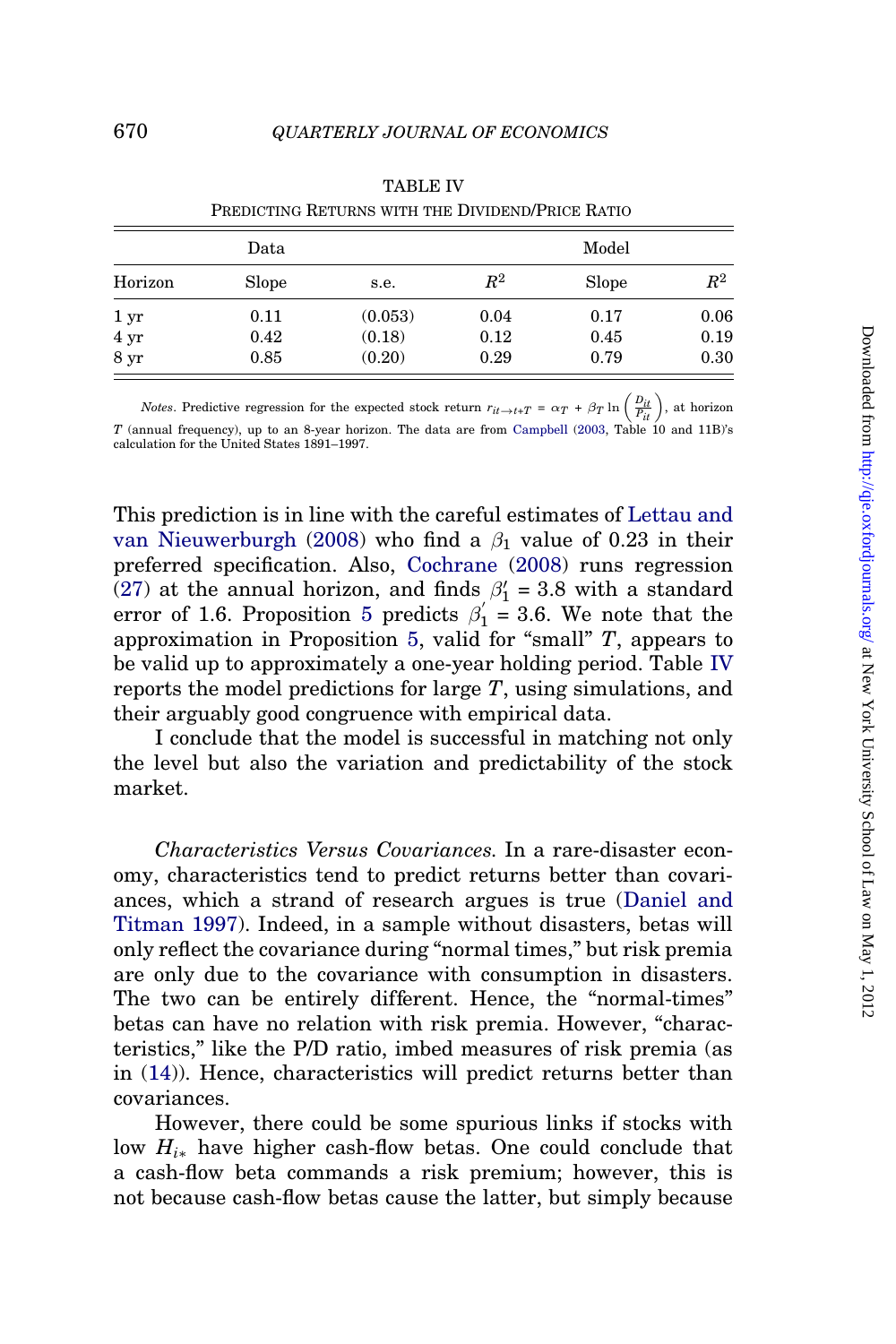<span id="page-26-0"></span>stocks with high cash-flow betas happen to be stocks that have a large loading on the disaster risk.

These points may help explain the somewhat contradictory findings in the debate about whether characteristics or covariances explain returns. When normal-times covariances badly measure the true risk, as is the case in a disaster model, characteristics will often predict expected returns better than covariances.<sup>17</sup>

## *IV.C. Bond Premia and Yield Curve Puzzles*

*Excess Returns and Time-Varying Risk Premia.*

*i. Bonds Carry a Time-Varying Risk Premium.* Equation [\(18](#page-13-0)) indicates that bond premia are (to a first order) proportional to bond maturity *T*. This is the finding of [Cochrane and Piazzesi](#page-53-0) [\(2005](#page-53-0)). The explanatory factor here is the inflation premium  $\pi_t$ , that is, compensation for a jumpin inflation if a disaster happens. The model delivers this because a bond's loading of inflation risk is proportional to its maturity *T*.

*ii. The Nominal Yield Curve Slopes Up On Average.* Suppose that when a disaster happens, inflation jumps by  $J_* > 0$ . This leads to a positive parametrization  $\kappa$  of the bond premia (equation [\(9\)](#page-10-0)). The typical nominal short-term rate (i.e., the one corresponding to  $I_t = I_*$ ) is  $y(0) = \delta - H_s + I_*$ , while the long-term rate is  $y(0) + \kappa$  $(i.e., -\lim_{T\to\infty} \ln \frac{Z_{\mathcal{S}_{\ell}}(T)}{T}$ . Hence, the long-term rate exceeds the short-term rate by  $\kappa > 0$ . The yield curve slopes up. Economically, this is because long-maturity bonds are more sensitive to inflation risk than short-term bonds, so they command a risk premium.

On the other hand, in the model, the yield curve on real bonds is flat: all yields are equal to  $r_f$ . The empirical evidence on real bonds is scarce and mixed (e.g., [Nakamura et al. 2011\)](#page-55-0). In the UK, the real yield curve has been downward sloping, but in the US, it has been upward-sloping. Hence, a flat real yield curve may be a good benchmark.

*The Forward Spread Predicts Bond Excess Returns.* [Fama](#page-54-0) and Bliss [\(1987\)](#page-54-0) regress short-term excess bond returns on the forward spread, that is, the forward rate minus the short-term rate:

<sup>17.</sup> A recent working paper [\(Koijen, Lustig, and van Nieuwerburgh 2010\)](#page-54-0) brings new substance to this debate, showing that value stocks' dividends fell a lot during the Great Depression.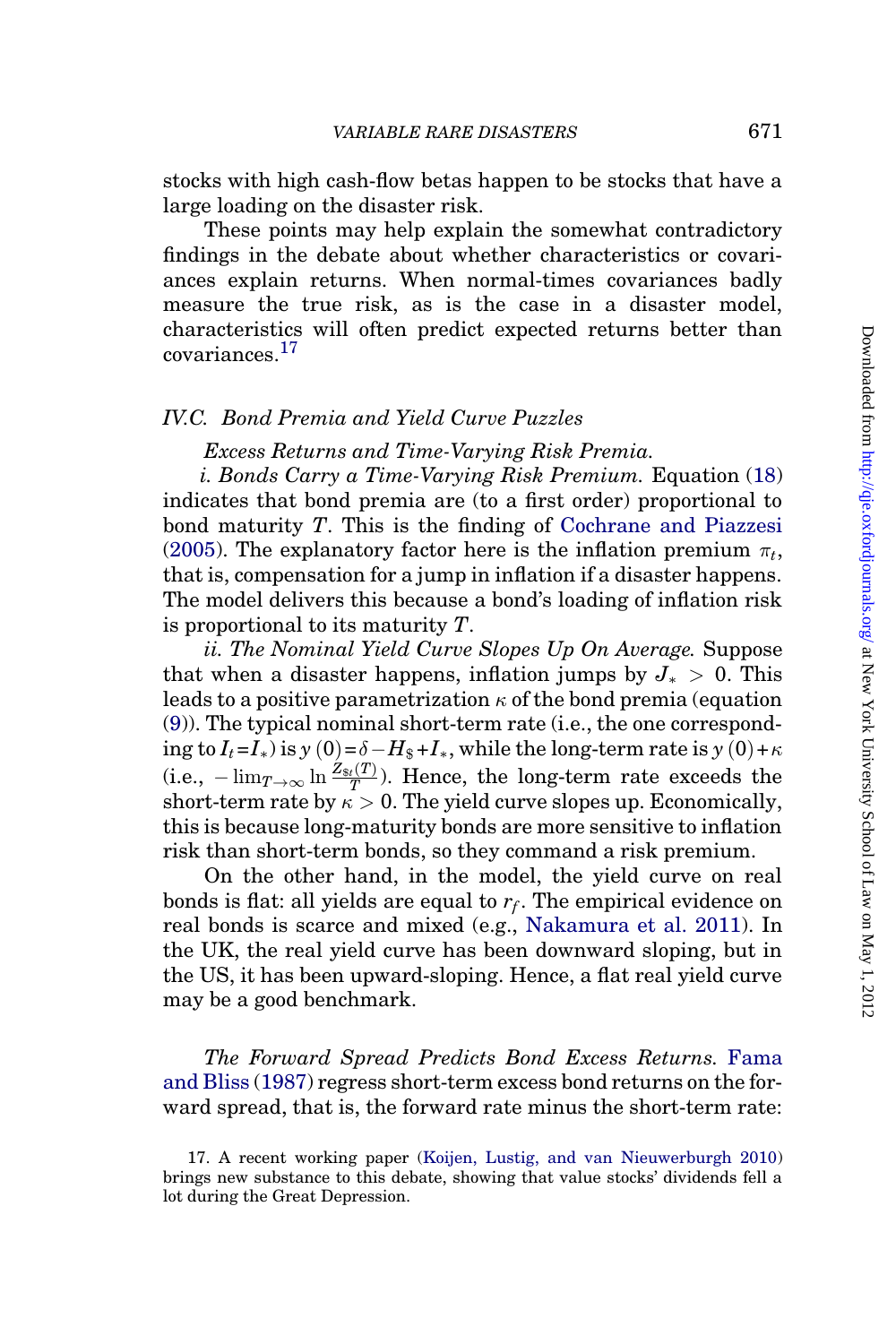# <span id="page-27-0"></span>(28) Fama-Bliss regression: Excess return on bond of maturity  $T = \alpha_T + \beta_T \cdot (f_t(T) - r_t) + \text{noise.}$

The expectation hypothesis yields constant bond premia and, thus, predicts  $\beta_T = 0$ . I next derive the model's prediction. As in the calibration  $\frac{var(I_t)\psi_I^2}{var(\pi_t)} = 0.023$ , I highlight the case where this quantity is small, which means that changes in the slope of the yield curve come from changes in the bond risk premium rather than from changes in the drift of the short-term rate.

PROPOSITION 6. (Coefficient in the Fama-Bliss regression) The slope coefficient  $\beta_T$  of the Fama-Bliss regression (28) is given in [\(45](#page-52-0)). When  $\frac{var(I_t)\psi_I^2}{var(\pi_t)} \ll 1$ ,

(29) 
$$
\beta_T = 1 + \frac{\psi_J}{2} T + O(T^2) .
$$

When  $var(\pi_t) = 0$  (no risk premium shocks), the expectation hypothesis holds and  $\beta_T = 0$ . In all cases, the slope  $\beta_T$  is nonnegative and eventually goes to 0:  $\lim_{T\to\infty} \beta_T = 0$ .

To understand the economics of the previous proposition, consider the variable part of the two sides of the Fama-Bliss regression (28). The excess return on a *T*−maturity bond is approximately  $T_{\pi_t}$  (see equation [\(18](#page-13-0))), while the forward spread is  $f_t(T) - r_t \simeq T\pi_t$  (see equation [\(21\)](#page-14-0)). Both sides are proportional to  $\pi_t T$ . Thus, the Fama-Bliss regression (28) has a slope equal to 1, which is the leading term of (29).

This value  $\beta_T$  above 1 is precisely what Fama and Bliss [\(1987](#page-54-0)) have found, a result confirmed by [Cochrane and Piazzesi](#page-53-0) [\(2005\)](#page-53-0). This is quite heartening for the model. Table [V](#page-28-0) reports the results. We also see that as maturity increases, coefficients initially rise but then fall at long horizons, as predicted by Proposition 6. Economically, most of the variations in the slope of the yield curve are due to variations in the risk premium, not due to the expected change of inflation.

*The Slope of the Yield Curve Predicts Future Movements in* Long Rates. Campbell and Shiller (CS, [1991\)](#page-53-0) find that a high slope of the yield curve predicts that future long-term rates will fall. CS regress yield changes on the spread between the yield and the short-term rate: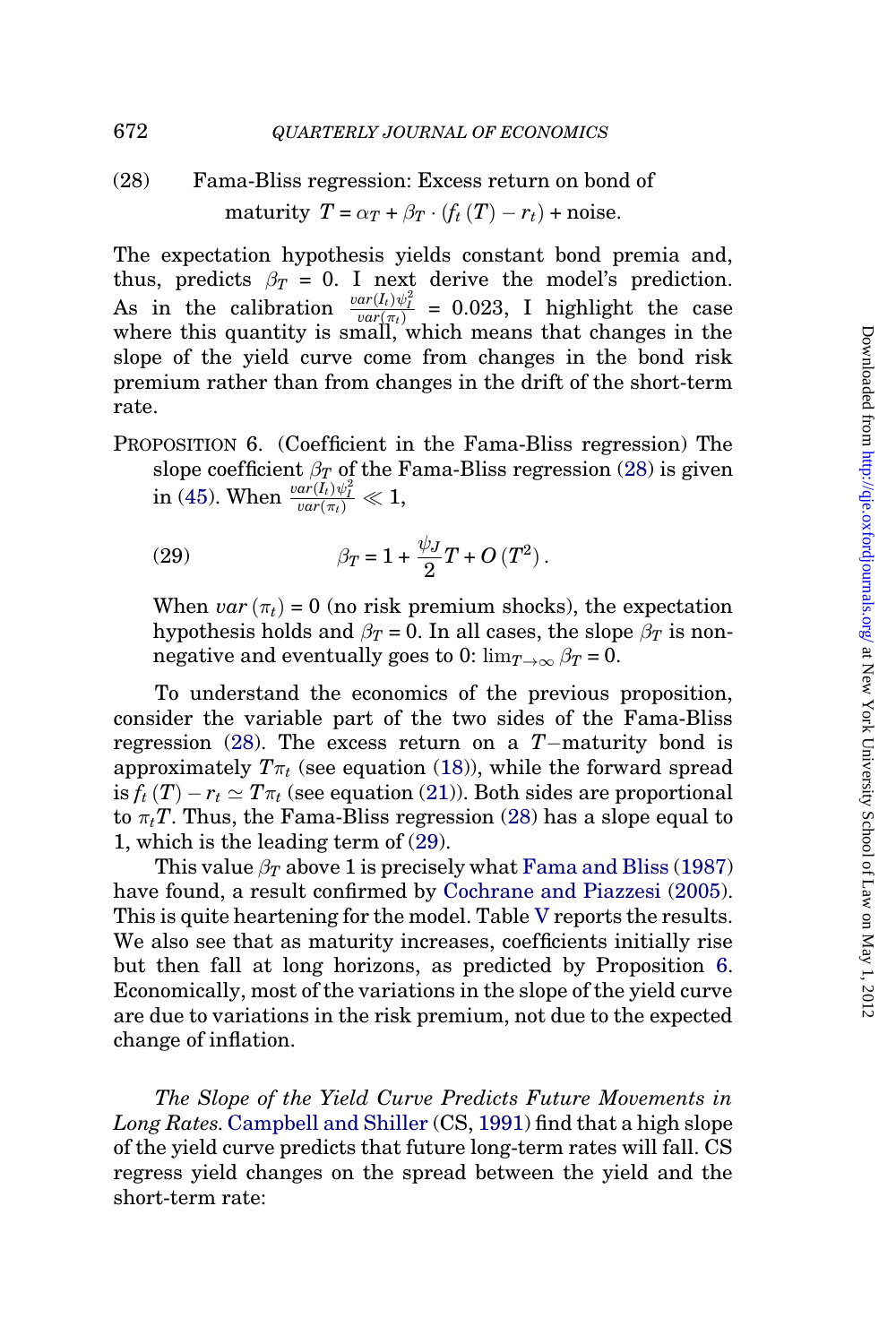<span id="page-28-0"></span>

| Data            |      | Model                             |       |      |       |
|-----------------|------|-----------------------------------|-------|------|-------|
| Maturity T      | Β    | $(\mathrm{std}.\, \mathrm{err.})$ | $R^2$ |      | $R^2$ |
| $2 \,\rm yr$    | 0.99 | (0.33)                            | 0.16  | 1.33 | 0.34  |
| $3 \mathrm{yr}$ | 1.35 | (0.41)                            | 0.17  | 1.71 | 0.23  |
| 4 yr            | 1.61 | (0.48)                            | 0.18  | 1.84 | 0.14  |
| 5 yr            | 1.27 | (0.64)                            | 0.09  | 1.69 | 0.08  |

TABLE V FAMA-BLISS EXCESS RETURN REGRESSION

*Notes*. The regressions are the excess returns on a zero-coupon bond of maturity *T*, regressed on the spread between the *T* forward rate and the short-term rate:  $r_{t+1}(T) = \alpha + \beta (f_t(T) - f_t(1)) + \varepsilon_{t+1}(T)$ . The unit of time is one year. The empirical results are from [Cochrane and Piazzesi](#page-53-0) [\(2005](#page-53-0), Table [II\)](#page-18-0). The expectation hypothesis implies  $\beta = 0$ .

|                 | Data    |             | Model   |
|-----------------|---------|-------------|---------|
| Maturity T      | β       | (std. err.) | β       |
| 3m              | $-0.15$ | (0.28)      | $-1.03$ |
| 6 <sub>m</sub>  | $-0.83$ | (0.44)      | $-1.16$ |
| 12 <sub>m</sub> | $-1.43$ | (0.60)      | $-1.41$ |
| $24 \text{ m}$  | $-1.45$ | (1.00)      | $-1.92$ |
| 48 m            | $-2.27$ | (1.46)      | $-2.83$ |

TABLE VI CAMPBELL-SHILLER YIELD CHANGE REGRESSION

*Notes*. The regressions are the change in bond yield on the slope of the yield curve:  $y_{t+1}$  (*T* − 1) −  $y_t$  (*T*)  $=\alpha + \frac{\beta}{T-1} (y_t(T) - y_t(1)) + \varepsilon_{t+1} (T)$ . The time unit is one month. The empirical results are from Campbell, Lo, and MacKinlay (1997, Table 10.3). The expectation hypothesis implies  $\beta = 1$ .

Campbell-Shiller regression:

$$
(30) \quad \frac{y_{t+\Delta t} (T - \Delta t) - y_t (T)}{\Delta t} = a + \beta_T \cdot \frac{y_t (T) - y_t (0)}{T} + \text{noise}.
$$

The expectation hypothesis predicts  $\beta_T = 1$ . However, CS find negative  $\beta_T$ 's, with a roughly affine shape as a function of maturity (see Table VI). This empirical result is predicted by the model, as the next proposition shows. As in the calibration  $\frac{var(I_t)\phi_I^2}{var(\pi_t)} = 0.045$ , I highlight the case where these quantities are small.

PROPOSITION 7. (Coefficient in the Campbell-Shiller regression) The slope coefficient  $\beta_T$  in the [Campbell and Shiller](#page-53-0) [\(1991](#page-53-0)) regression (30) is given by [\(46\)](#page-52-0). When  $\frac{\phi_f^2 var(I_t)}{var(\pi_t)} \ll 1$ ,  $\kappa T \ll 1$ ,  $\beta_T$  =  $\left(1 + \frac{2\psi_j - \psi_I}{3}T\right)$  +  $o$   $(T)$  when  $T \to 0$ , and  $\beta_T$  =  $-\psi_J T$  +  $o$   $(T)$ when  $\dot{T} \gg 1$ .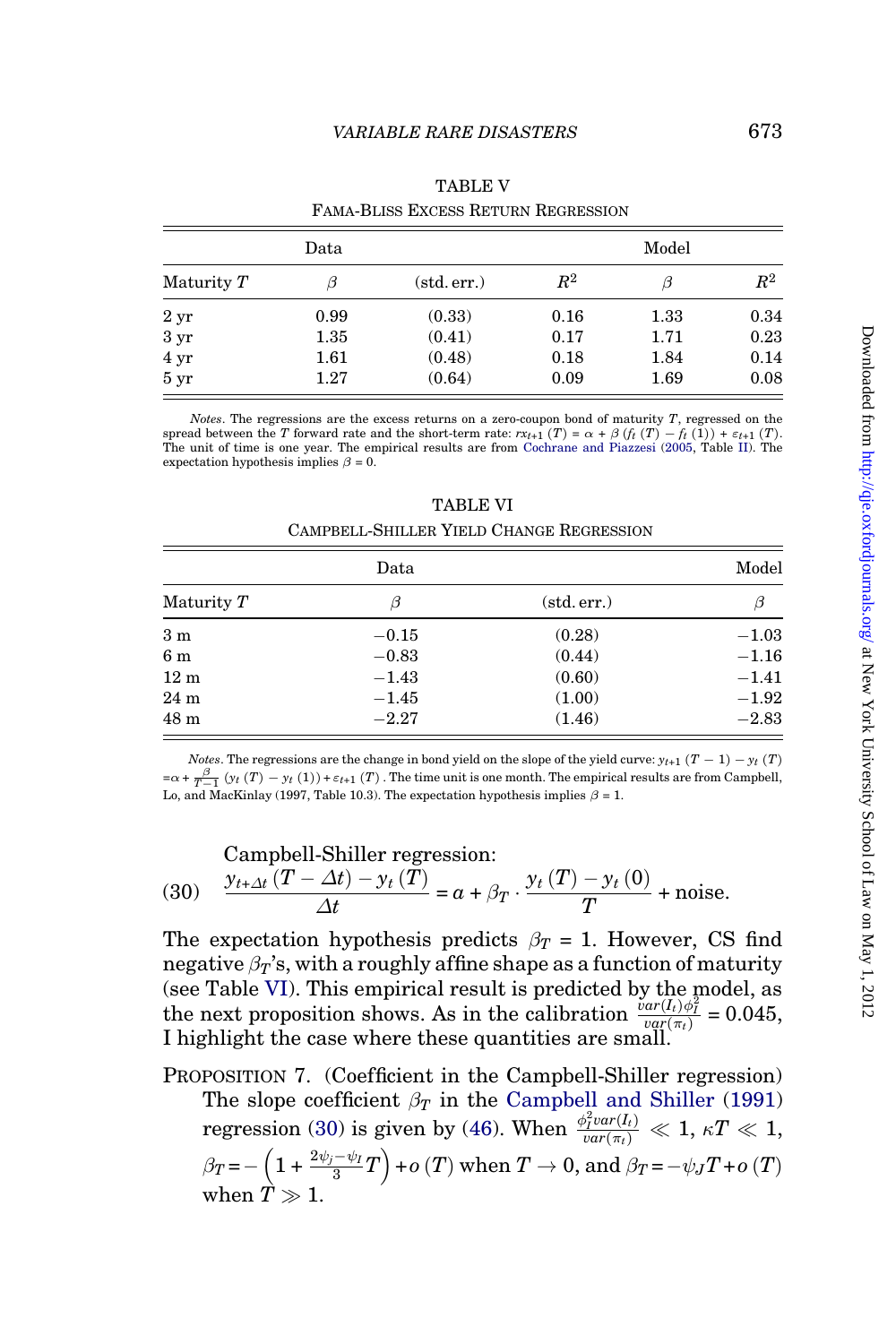Table [VI](#page-28-0) also contains simulation results of the model's predictions. They are in line with CS's results. To understand the economics better, I use a Taylor expansion in the case where inflation is minimal. The slope of the yield curve is, to the leading order,  $\frac{y_t(T)-y_t(0)}{T} = \frac{\pi_t}{2} + O(T)$ . Hence, to a first-order approximation (when inflation changes are not very predictable), the slope of the yield curve reflects the bond risk premium. The change in yield is (the proof of Proposition [7](#page-28-0) justifies this):

$$
\frac{y_{t+\Delta t} (T - \Delta t) - y_t (T)}{\Delta t} \simeq -\frac{\partial y_t (T)}{\partial T} = \frac{-\pi_t}{2} + O(T).
$$

Hence, the CS regression yields a coefficient of  $-1$ , to the leading order. Economically, it means that a high bond premium increases the slope of the yield curve (by  $\frac{\pi_t}{2}$ ).

As bond maturity increases, Proposition [7](#page-28-0) predicts that the coefficient in the CS regression becomes more and more negative. The economic reason is the following. For long maturities, yields have vanishing sensitivity to the risk premium, which the model says has the shape  $y_t(T) = a + \frac{b\pi_t}{T} + o\left(\frac{1}{T}\right)$  for some constants  $a, b$ . Thus, the slope of the yield curve varies with  $\frac{b\pi_t}{T^2}$ , and the expected change in the yield is  $\frac{-b\phi_J\pi_t}{T}$ . So the slope in the CS regression [\(30](#page-28-0)) is  $\beta_T \simeq -\phi_J T$ . On the other hand, the expression for  $\beta_T$  shows that when the predictability due to inflation is non-negligible, the CS coefficient should go to 1 for very large maturities.

In Table [VI,](#page-28-0) we see that the fit between theory and evidence is rather good. The only poor fit is for a short maturity. The CS coefficient is closer to 0 than in the model. The short-term rate has a larger predictable component at short-term horizons than in the model. For instance, this could reflect a short-term forecastability in Fed Funds rate changes. That feature could be added to the model, as in the Online Appendix. Given the small errors in fit, it is arguably better not to change the baseline model which broadly accounts for the CS finding. Economically, the CS finding reflects the existence of a stochastic one-factor bond risk premium.

*A Tent-shaped Combination of Forward Rates Predicts the Bond Risk Premium.* [Cochrane and Piazzesi](#page-53-0) (CP, [2005](#page-53-0)) establish that (i) a parsimonious description of bond premia is given by a stochastic one-factor risk premium, (ii) (zero-coupon) bond premia are proportional to bond maturity, (iii) this risk premium is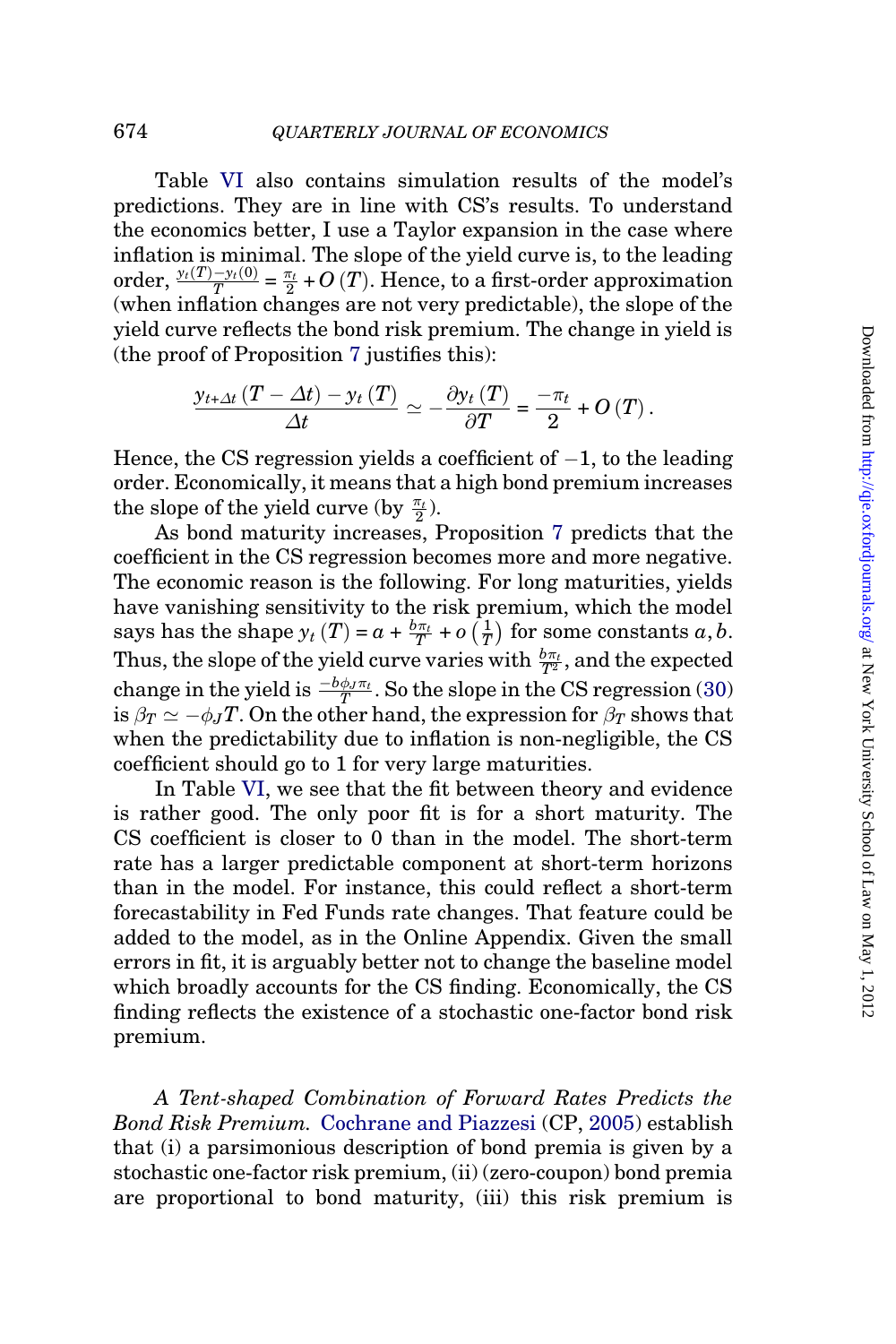empirically well approximated by a "tent-shaped" linear combination of forward rates, and (iv) a regression of excess bond returns on five forward rates gives such a tent shape.

Equation  $(18)$  is consistent with their findings  $(i)$ – $(ii)$ : there is a single bond risk factor  $\pi_t$ , and the loading on it is proportional to bond maturity.<sup>18</sup> Economically, this is because a bond of maturity *T* has a sensitivity to inflation risk approximately proportional to*T*.

We shall see that the model delivers finding (iii) but not finding (iv). It cannot deliver (iv) because it has only two factors, so that five forwards rates in a regression would be collinear. It is conceivable that richer extensions (e.g., with five factors) of the model might deliver (iv), although at the same time it would be nice to see if (iv) replicates robustly in other countries (see [Kozak](#page-55-0) [2011\)](#page-55-0).

However, we shall see that the model is account for CP's finding (iii). To understand this, rewrite  $(21)$  $(21)$  as:

$$
f_t(T) = F(T) + e^{-\psi_l T} I_t + \Lambda(T) \pi_t, \qquad \Lambda(T) \equiv \frac{e^{-\psi_l T} - e^{-\psi_l T}}{\psi_l - \psi_l}.
$$

This model's interpretation of the CP "tent-shaped" effect is that, in the model, forward rates of maturity T necessarily have a "tentshaped" loading  $\Lambda(T)$  on the bond risk premium. To see that the model's loading  $\Lambda(T)$  is tent-shaped, observe that  $\Lambda(0) = \Lambda(\infty) = 0$ and  $\Lambda(T) > 0$  for  $T > 0$ . We saw earlier (after Lemma [2](#page-14-0)) that the economic reason for this tent shape of  $\Lambda(T)$  is that short-term bonds have no inflation risk premium, and long-term forwards are constant (in this model,  $f_t(\infty) = \delta - H_{\$} + I_{**}$ ), so that only intermediate maturity forwards have a loading on the bond risk premium.

To econometrically capture the bond risk premium, a tentshaped  $\sum_{T=1}^{5} w_T f_t(T)$  combination of forwards predicts the bond risk premium. The simple  $(\sum_{T=1}^{5} w_T)$  and maturity-weighted  $(\sum_{T=1}^{5} Tw_T)$  sums of the weights should be roughly 0, so as to eliminate slow-moving factors such as  $e^{-\psi_l T} I_t$  up to second-order terms. This reasoning leads one to ask if there is a simple combination of

<sup>18.</sup> This is not an artifact of postulating a single bond risk premium, coming from  $J_t$ . If there are K bond risk premia  $J_{bt}$ , with different speeds of mean reversion (as inthemultifactormodel of theOnlineAppendix), then, totheleadingorder, the risk premium on a bond of maturity *T* is still  $T_{\pi}$ , with  $\pi_t = p_t \mathbb{E}_t \left[ B_{t+1}^{-\gamma} \right] \sum_{k=1}^K \hat{J}_{kt}$ .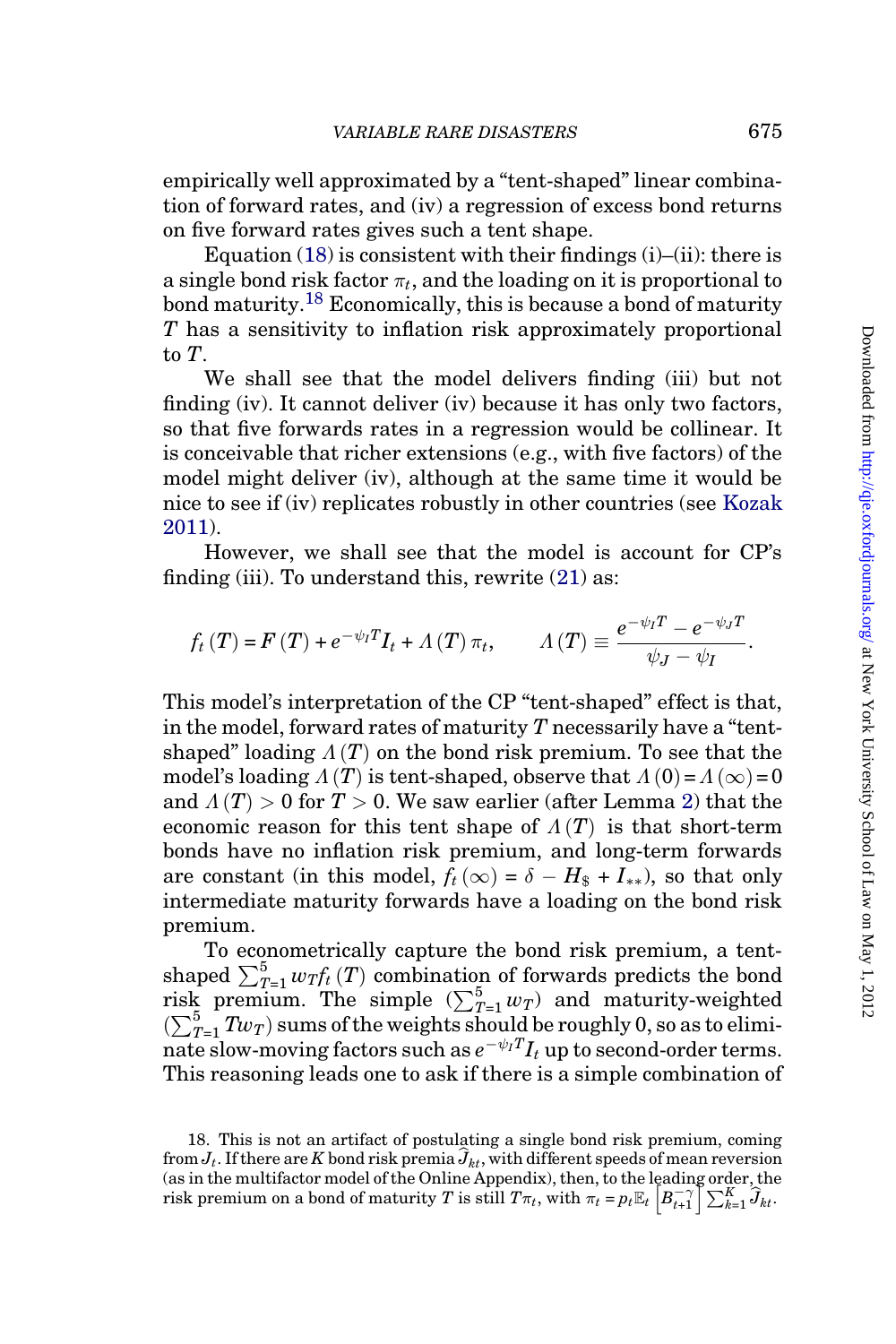# <span id="page-31-0"></span>forward rates that one might expect to robustly proxy for the risk PROPOSITION 8. (Estimation-free combinations of forwards to proxy for the bond risk premium) Given time horizons *a* and *b*, consider the following "estimation-free" combinations of

(31) 
$$
CP_t^{EF}(a,b) \equiv \frac{-f_t(a) + 2f_t(a+b) - f_t(a+2b)}{b^2},
$$

premia. The next proposition provides an answer.<sup>19</sup>

where  $f_t(T)$  are the forwards of maturity T. Then, up to thirdorder terms, for small *a* and *b*,  $CP_t^{EF}(a, b) = (\psi_I + \psi_J) \pi_t$  is proportional to the bond risk premium.

*Proof.* From [\(21\)](#page-14-0), up to third-order terms,  $CP_t^{EF} = (\psi_I + \psi_J) \pi_t$ . The leading inflation term is  $-\psi_I^2 I_t$ , a third-order term.

For instance,  $CP_{t}^{EF}(1, 2) = \frac{-f_{t}(1)+2f_{t}(3)-f_{t}(5)}{4}$  uses the forwards up to a maturity of 5 years. Proposition 8 suggests that *CPEF t* could be used in practice to proxy for the bond risk premia without requiring a preliminary estimation.<sup>20</sup> Over the period 1964–2008, repeating the CP analysis gives an average  $R^2$  of 28% to predict excess bond return, while the estimation-free  $CP_t^{EF}(1, 2)$  yields a  $R<sup>2</sup>$  of 23%. This is arguably a good performance, given the CP analysis uses five regressors, and the estimation-free  $CP^{EF}_{t}$  uses just one. In addition, the correlation between CP's variable and  $CP^{EF}_t$  is 0.89. Finally, consider a country with a short data set: the estimate of the CP coefficients will be very noisy. Researchers could thus use the estimation-free  $CP^{EF}_t$  to evaluate risk premia.

I conclude that the model can account for the CP findings (i)–(iii) and proposes new combinations of factors to predict the bond risk premium. The latter are "estimation-free" and might be useful empirically.

19. Combination (31) is not unique in the present two-factor model. However, if we add a small third persistent factor, then the combination becomes unique. It goes to (31) when the extra persistence of that factor and inflation go to 0 (see the Online Appendix). In that sense, (31) is a special combination that comes naturally out of a small perturbation of the baseline model. [Lettau and Wachter](#page-55-0) [\(2011](#page-55-0)) proposed earlier another combination of theoretical factors to obtain the risk premium, but it is not estimation-free.

20. The CP estimate is very close to  $8CP^{EF}_{t}(1,2) - \frac{1}{2}CP^{EF}_{t}(2,1)$ , which is  $-2f(1) + 0.5f(2) + 3f(3) + 0.5f(4) - 2f(5)$ .

forwards: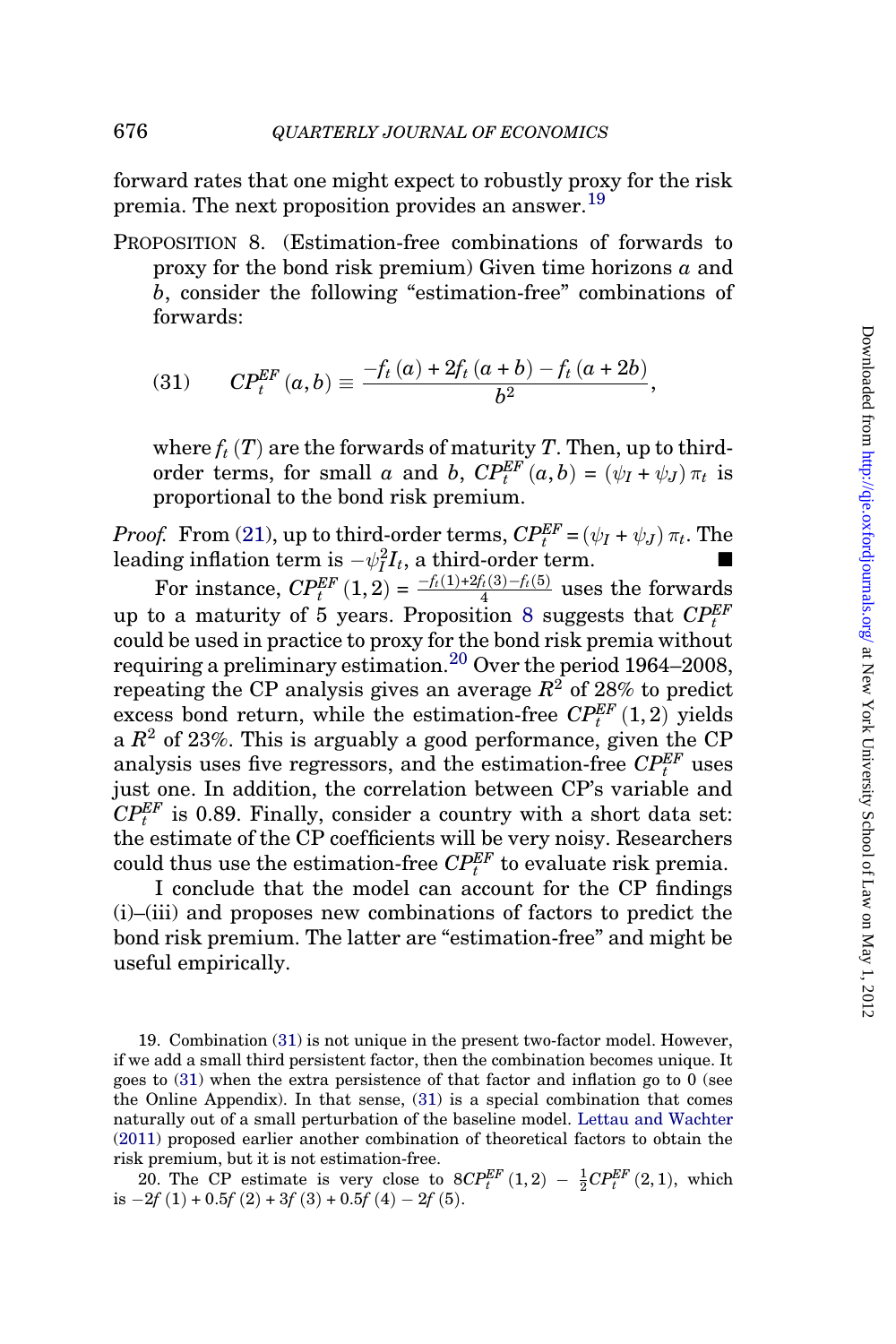<span id="page-32-0"></span>

Option implied volatility in the model and in the data.

This figure presents the Black-Scholes annualized implied volatility of a one-month put on the stock market. The solid line is from the model's calibration. The dots are the empirical average (January 2001 to February 2006) for the options on the S&P 500 index [\(Figlewski 2008\)](#page-54-0). The initial value of the market is normalized to 1. The implied volatility of deep out-of-the-money puts is higher than the implied volatility of at-the-money uts, which reflects the probability of rare disasters.

## *IV.D. Options*

I now investigate whether the model's calibration (which did not target any option-specific value) yields good values for options. I calculate the model's Black-Scholes implied volatilities of puts with a one-month maturity. I am very grateful to Stephen Figlewski for providing the empirical implied volatilities of onemonth options on the S&P 500 from January 2001 to February 2006 [\(Figlewski 2008\)](#page-54-0).

Figure I reports the implied volatilities from the data and the calibration. The correspondence is quite good, despite the fact that no extra parameter was tuned to match option prices.<sup>21</sup> Hence, I conclude that as a first pass and for the maturity presented here, the variable rare disasters model can yield correct option prices. [Du](#page-54-0) [\(2011\)](#page-54-0) finds other parametrizations of jumps that match option prices. Of course, a more systematic study would be desirable. [Farhi et al.](#page-54-0) [\(2009](#page-54-0)) investigate the link between

21. I use  $\sigma = 15\%$  (from Table [III\)](#page-23-0), and the central case  $F_{i,t+1} = F_*$ , which yields  $H_{it} = H_{i*}$ .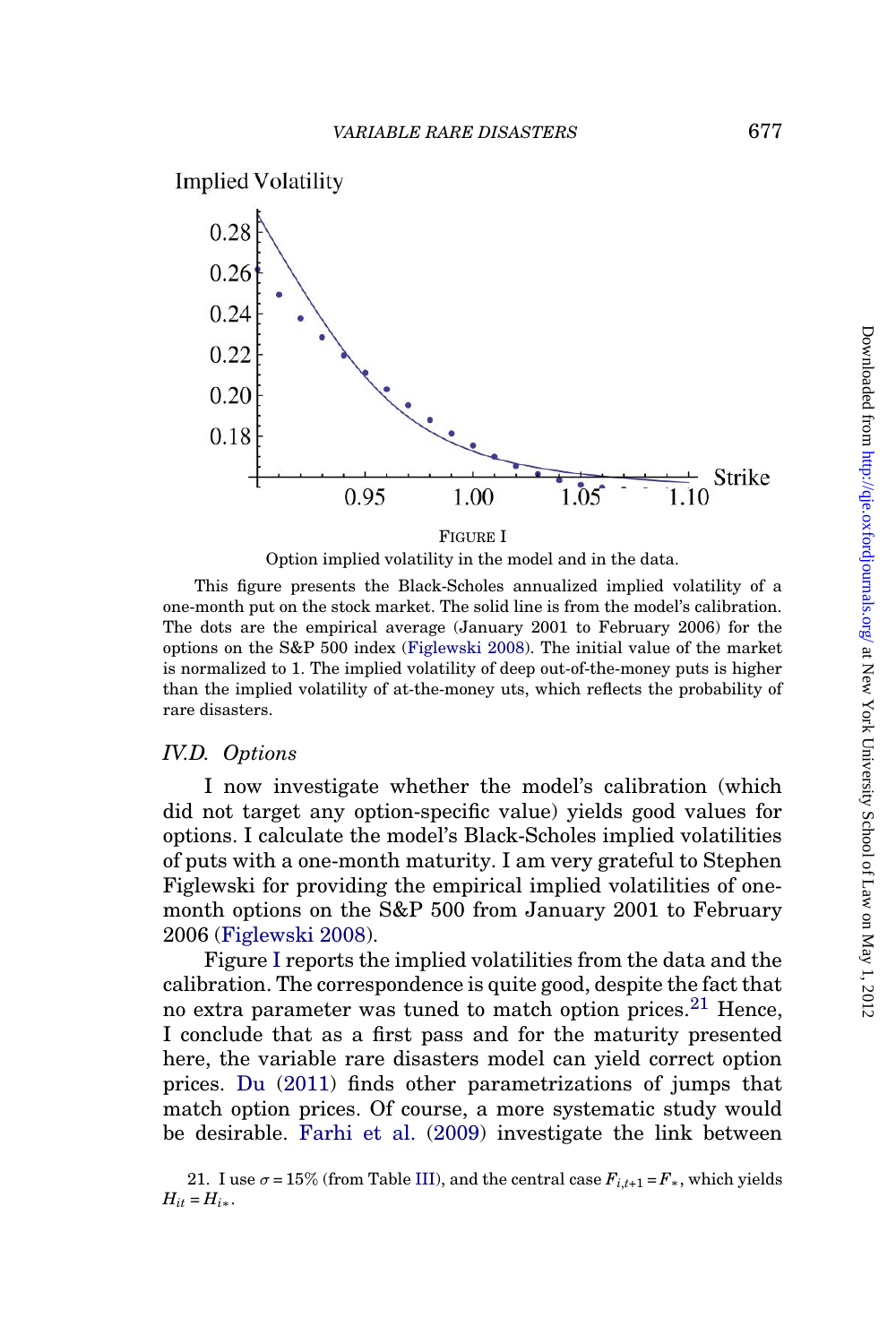currency option prices and currency levels, finding support for the existence of a disaster risk premium.

Backus, Chernov, and Martin (forthcoming) study a specification that equity dividends are  $D_t = C_t^{\lambda}$  for some  $\lambda > 0$ , and cannot fit option prices in a disaster framework with constant disaster risk. In their framework, a high  $\lambda$  (about 4) is necessary to attain a high volatility of equity (so that dividend volatility is  $\lambda$  times consumption volatility). But then, equity is immensely risky during disasters, and put prices are too high. In contrast, in the present framework, equity volatility comes from resilience volatility, and put prices can be moderate and calibrate naturally.

Proposition [3](#page-15-0) suggests a way to extract key structural parameters of disasters from options data. Stocks with a higher put price (controlling for "normal-times" volatility) should have a higher risk premium, because they have higher future expected returns. Evaluating this prediction would be most interesting. Supportive evidence comes from [Bollerslev, Tauchen, and Zhou](#page-53-0) (BTZ, [2009\)](#page-53-0). They find that when put prices are high, subsequent stock market returns are high. This is qualitatively what a disaster-based model predicts.

For a more quantitative assessment, consider the "variance premium"  $VP_t$ , which is the risk-neutral expected variance minus the expected variance (conditional on no disasters). It is straightforward to derive  $VP_t = p_t \mathbb{E}^D \left[ B_{t+1}^{-\gamma} \left(1 - F_{i,t+1}\right)^2 \right]$ , as the jump size in a disaster is  $1 - F_{i,t+1}$ . BTZ regress annualized stock market returns on the variance premium  $VP_t$ . Table [VII](#page-34-0) reports the results. $22$  In addition, the mean and standard deviation of  $VP_t$  are, respectively, 2.2% and 0.53% in the BTZ data, and 3.4% and 0.66% in the model. Hence, the model is broadly congruent with the empirical results of BTZ. It cannot account for all the patterns in the variance premium, as it is a one-factor model and the VIX index clearly exhibits some high-frequency transient dynamics. They might be accounted for by a resilience made of fast and slow components, as in the Online Appendix. Still, it is comforting to see that the model can generate some of the qualitative and quantitative empirical patterns.

22. I convert BTZ's results to annualized units, which multiplies their slopes by  $\frac{100}{12}$ . The model's baseline prediction (i.e., neglecting small nonlinear terms) for the slope in Table [VII](#page-34-0) is  $\beta = -\left(\frac{\partial H_{it}}{\partial F_{it}}\right) / \left(\frac{\partial V P_t}{\partial F_{it}}\right) = \frac{1}{(2(1 - F_*))} = 1.5$ . Table [VII'](#page-34-0)s simulations confirm the prediction.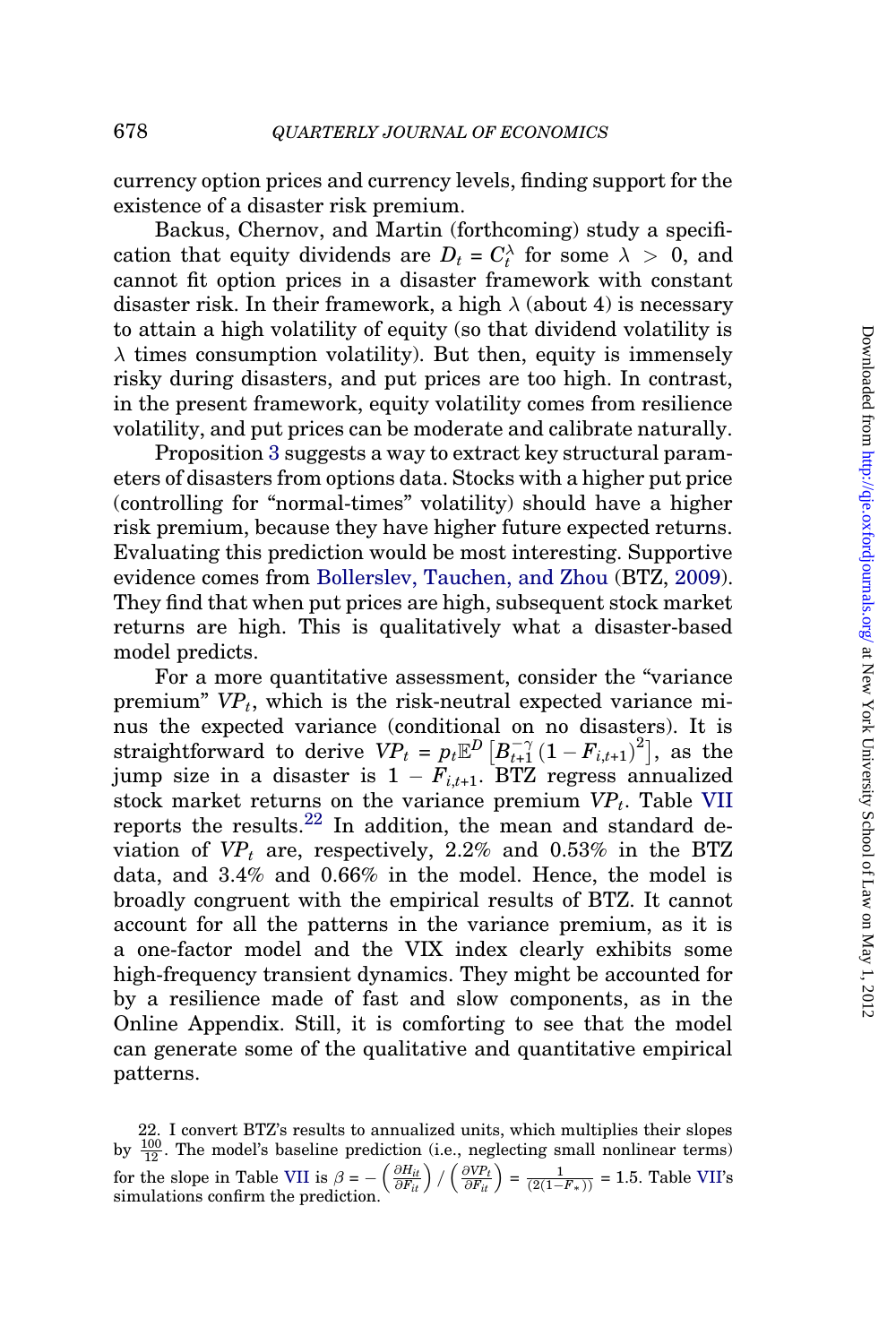<span id="page-34-0"></span>

| Data            |         | Model    |                |         |         |
|-----------------|---------|----------|----------------|---------|---------|
| Horizon         | Slope   | std.err. | $\mathbb{R}^2$ | Slope   | $\,R^2$ |
| 1 <sub>m</sub>  | $3.2\,$ | (1.8)    | 0.01           | $1.6\,$ | 0.006   |
| 3m              | 3.9     | (1.4)    | 0.06           | $1.6\,$ | 0.02    |
| 6 <sub>m</sub>  | 2.5     | (1.2)    | 0.05           | $1.6\,$ | 0.03    |
| 12 <sub>m</sub> | $1.0\,$ | (0.9)    | 0.01           | 1.4     | 0.05    |

TABLE VII PREDICTING RETURNS WITH THE VARIANCE PREMIUM

*Notes.* Predictive regression for the expected stock return  $\frac{1}{T}r_{it\rightarrow t+T} = \alpha_T + \beta_T VP_T$  at horizon T (using annualized units).  $VP_T$  is the variance risk premium. The empirical data come from [Bollerslev, Tauchen,](#page-53-0) [and Zhou](#page-53-0) [\(2009,](#page-53-0) Table [II\)](#page-18-0).

## *IV.E. Corporate Bonds*

The calibration allows us to evaluate Proposition [4.](#page-16-0) The disaster risk premium is  $\pi_i^D = y_i - y_G - \lambda_i$ , the difference between the yield on corporate bonds and governance bonds minus the historical default rate of corporate bonds. The rare disaster model provides a macroeconomic foundation for [Almeida and Philip](#page-52-0)[pon](#page-52-0) [\(2007](#page-52-0))'s view that the corporate spread reflects the existence of bad states of the world and for reduced-form models of credit risk.

[Almeida and Philippon](#page-52-0) [\(2007\)](#page-52-0) yield an estimate of  $\pi_i^D$  as the difference between the risk-adjusted annualized probability of default and the historical one.<sup>23</sup> For instance, this implies  $\pi^D_i$  to be about  $4.05\%$  for a bond rated B (resp.  $0.60\%$  for a AAA bond). With  $p \mathbb{E}[B^{-\gamma}]$ =19.2%, this means that the expected loss in a disaster is  $\frac{4.05\%}{0.192}$  = 21% (resp.  $\frac{0.60\%}{0.192}$  = 3.2% for a AAA bond). This is a moderate loss. We see how easily, though, a disaster model can rationalize the corporate spread.

[Moody's](#page-55-0) [\(1999\)](#page-55-0) reports evidence on the United States. During the Great Depression, the realized loss rate was 5.3% on "investment-grade" bonds (of which AAA are the least risky) and 25% for the "speculative-grade" bonds (a category that comprises

23. I take [Almeida and Philippon](#page-52-0) [\(2007](#page-52-0))'s Table [III,](#page-23-0) which has the 10-year risk-neutral and historical probability, and apply the transformation  $-\ln\frac{(1-x)}{10}$  to obtain the annualized probability of default. I also add back the AAA-Treasury spread of 0.51% to get the actual AAA-Treasury spread. This yields the following disaster premia: 0.60% (AAA bonds), 1.11% (AA), 1.71% (A), 2.57% (BBB), 3.06% (BB), and 4.05% (B). [Almeida and Philippon](#page-52-0) [\(2007\)](#page-52-0) do not report standard errors.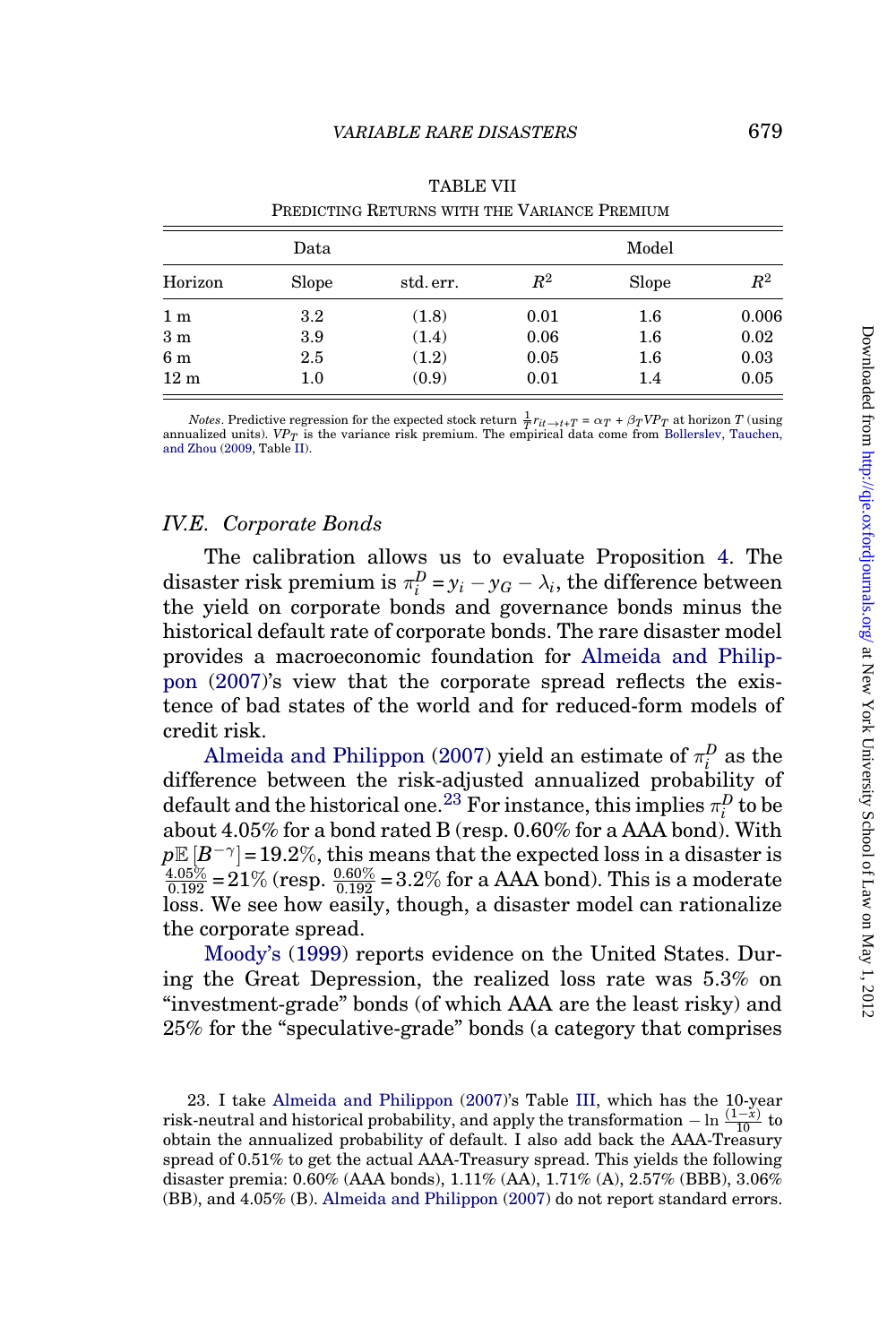B bonds). $24$  This is roughly in line with the magnitude from market prices and disaster models.

Prediction (i) of Proposition [4](#page-16-0) seems quite novel. The intuition is the following. To take an extreme example, suppose agents know that there will be hyperinflation in disasters, so that the real value of all nominal assets will be zero  $(F<sub>s</sub> = 0)$ . Then, government bonds lose all their advantage over corporate bonds, as the value of all bonds will be wiped out in a disaster. Hence, before the disaster, there should be no difference in the disaster risk premium between government bonds, AAA bonds, or any nominal bond. In less extreme scenarios, the same logic applies: high inflation risk lowers the spread between nominal bonds, because high inflation compresses the performance of all nominal bonds in the disaster state.

Prediction (i) provides an explanation for Krishnamurthy and [Vissing-Jorgensen](#page-55-0) [\(2008](#page-55-0))'s finding that when the Debt/GDP ratio is high, the AAA-Treasury and the BAA-AAA spreads are low: in their 1925–2005 U.S. sample, regressing the AAA-Treasury and BAA-AAA spreads on the Debt/GDP ratio yields significant coefficients of −1.5 and−1.2, respectively. The first AAA-Treasury finding can be explained by their favored interpretation of a liquidity demand for treasuries, but the BAA-AAA spread may be harder to explain by liquidity. The disaster hypothesis offers an explanation for both, hence it is complementary to the liquidity explanation. When Debt/GDP is high, the temptation to default via inflation (should a risk occur) is high,  $^{25}$  thus  $F_{\rm s}$  is low and so are nominal spreads.

Prediction (ii) of Proposition [4](#page-16-0) allows one to think about the impact of the government Debt/GDP ratio. It is plausible that if the Debt/GDP ratio is high, then—once there is a disaster—the government will sacrifice monetary rectitude, so that  $J_t$  is high (this effect could be microfounded). This implies that when the Debt/GDP ratio (or the deficit/GDP) is high, then long-term rates are high and the slope of the yield curve is steep (controlling for inflation and expectations about future inflation in normal times). In addition, in the [Krishnamurthy and Vissing-Jorgensen](#page-55-0) [\(2008](#page-55-0)) data, regressing bond rates minus the bill rate on the

<sup>24.</sup> I average over the twomethodologies in the [Moody's](#page-55-0) [\(1999\)](#page-55-0) paper (Exhibits 5-11 and 5-13). I use the 1932–1935 cumulative rate. The earlier losses are much smaller.

<sup>25.</sup> [Catao and Terrones](#page-53-0) [\(2005](#page-53-0)) find that high Debt/GDP leads, on average, to an increase in inflation.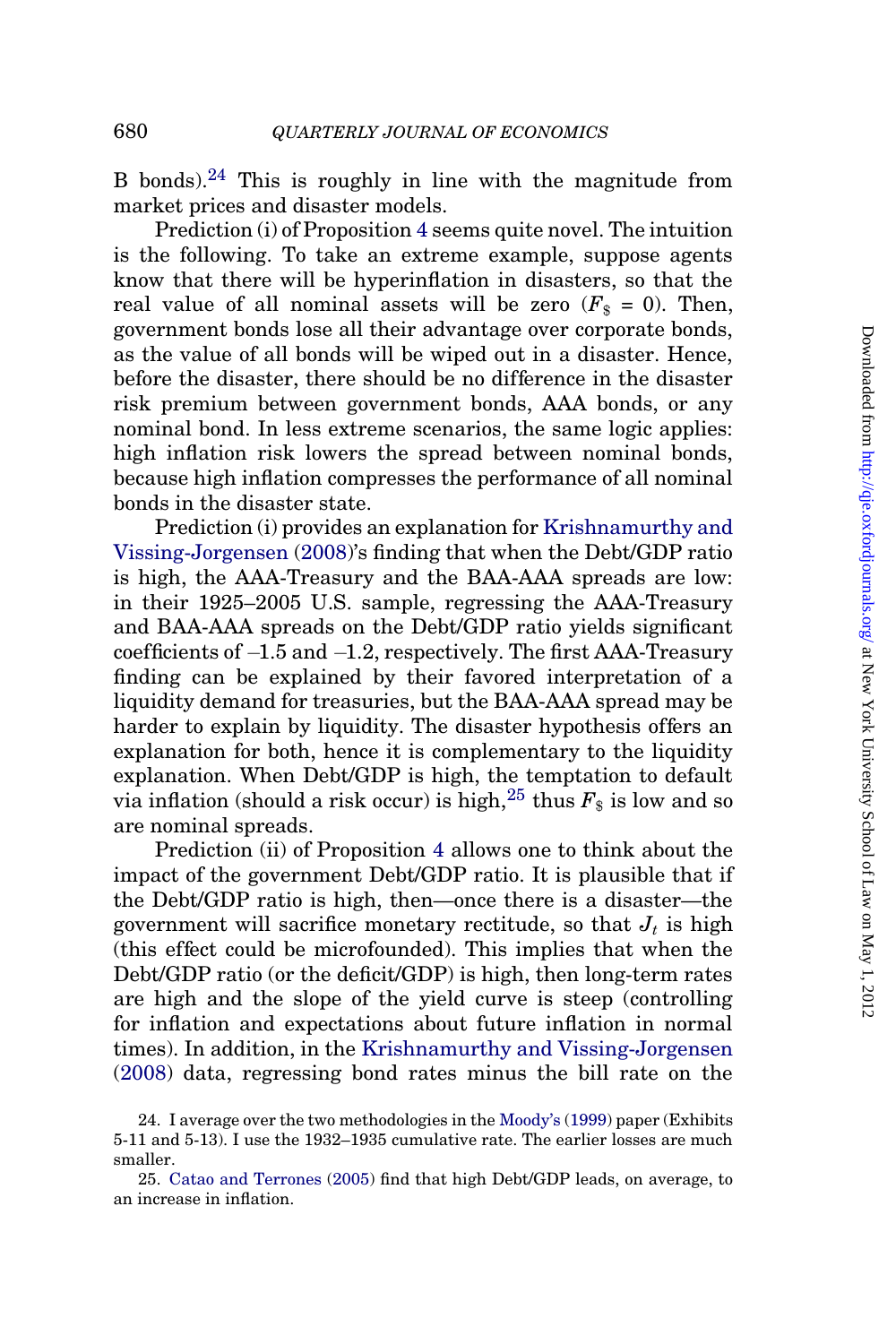<span id="page-36-0"></span>Debt/GDP ratio yields a significant coefficient of 1.8, consistent with the disaster hypothesis: when the Debt/GDP ratio is high, the bond risk premium is high, so the slope of the yield curve is also high.

Likewise, suppose that an independent central bank has a more credible commitment not to increase inflation during disasters  $(J_t$  smaller). Then, real long-term rates (e.g., nominal rates minus expected inflation) are lower and the yield curve is less steep. This effect works in an economy where Ricardian equivalence holds. Higher deficits increase long-term rates not because they "crowd out" investment but instead because they increase the government's temptation to inflate away the debt if there is a disaster. In such a case, there is an inflation risk premium on nominal bonds.

## V. DISCUSSION AND EXTENSIONS

### *V.A. Epstein-Zin Preferences*

As mentioned, the power utility model has one qualitative deficiency: if the disaster probability increases, the risk-free rate decreases so much that the prices of most assets, including a consumption claim, go up.<sup>26</sup> To remedy this strong movement of the risk-free rate, I extend the model to the preferences introduced by Epstein and Zin (EZ, [1989\)](#page-54-0), which allow one to decouple the intertemporal elasticity of substitution (IES),  $\psi$ , and risk aversion,  $\gamma$ <sup>27</sup> This decoupling is indexed by  $\chi = \frac{1-1/\psi}{2^2}$ , which is equal to 1 in the case of power utility preferences.<sup>28</sup> EZ show that the stochastic discount factor (SDF) evolves as  $\frac{M_{t+1}}{M_t} = e^{-\frac{\rho}{\chi}} \left( \frac{C_{t+1}}{C_t} \right)$  $\int_{-\frac{x\psi}{}}^{\frac{-x\psi}{}} R^{1/\chi-1}_{c,t+1},$ where  $R_{c,t+1} = \frac{P_{c,t+1}}{P_{ct}-C_t}$  is the gross return of a consumption claim —

26. The same anomalous effect works with a change in the recovery rate of consumption,  $B_{t+1}$ , and is fixed by Epstein-Zin preferences.

27. This effect of "bad news increase the price" is also present without any risk. In that case, the interest rate is  $r_f = \rho + \frac{g_C}{\psi}$ , and the stock price is  $P_t = \frac{\tilde{D}_t}{\rho + g_C/\psi - g_D}$ by the Gordon formula. Hence, if both  $g_C$  and  $g_D$  go *down* by the same amount (bad news), the asset price  $increases,$  unless  $\psi>1.$  That is why it is useful to have  $\psi > 1$ . At the same time, we need  $\gamma > 1$  to have large risk premia. EZ preferences allow for  $\psi > 1$  and  $\gamma > 1$ , whereas power utility preferences, which impose  $\psi \gamma = 1$ , do not.

28. This subsection complements the prior and different Epstein-Zin model of [Wachter](#page-55-0) [\(2009\)](#page-55-0), whose many results require a unit IES, and the numerical treatment in [Gourio](#page-54-0) [\(2008a,](#page-54-0) [2008b\)](#page-54-0).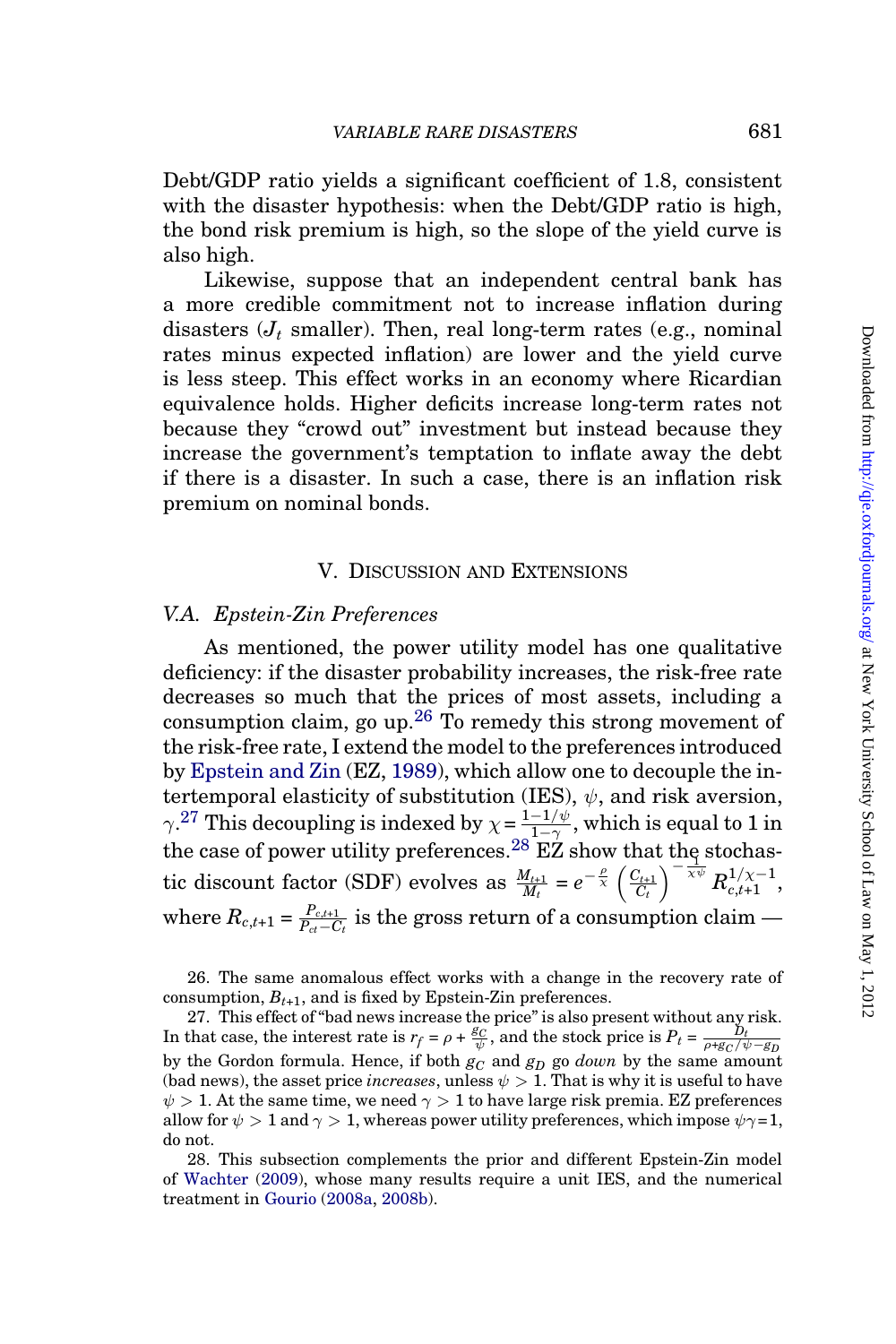the asset that gives a consumption  $C_t$  as a dividend and the price of which we call  $P_{C_t}$ .

The Appendix presents a setup in which this Epstein-Zin model is exactly solved. To make the exposition more transparent, I present here the economics of the model using a first-order approximation (in the exposition I neglect quadratic terms).<sup>29</sup>

The resilience of a consumption claim,  $H_{ct} = p_t \mathbb{E} \left[ B_{t+1}^{1-\gamma} - 1 \right]$ , is again assumed to follow the LG-twisted process,  $H_{c,t+1} = \frac{1+H_{c*}}{1+H_{ct}} e^{-\phi_H} \hat{H}_{c,t} + \varepsilon_{c,t+1}^H$  to the leading order. The main tool is the value of the SDF.

THEOREM 3. (SDF with EZ preferences) In the Epstein-Zin setup, the stochastic discount factor is given exactly by [\(37](#page-47-0)) and approximately by:

$$
\frac{M_{t+1}}{M_t} = e^{-\delta} \left( 1 + (\chi - 1) H_{ct} + \varepsilon_{t+1}^M \right)
$$
  
(32) 
$$
\times \begin{cases} 1 & \text{if there is no disaster at } t+1 \\ B_{t+1}^{-\gamma} & \text{if there is a disaster at } t+1 \end{cases}
$$

where  $\delta_{\nu} = \rho + g_c/\psi$ ,  $\delta_c = \delta - g_c - \chi H_{c*}$  and  $\varepsilon_{t+1}^M$  $(1 - \chi) \frac{\varepsilon_{c,t+1}^H}{\delta_c + \phi_H}$ . To the leading order, the risk-free rate is  $r_{ft}$  =  $\delta - p_t \mathbb{E}_t^D \left[ B_{t+1}^{-\gamma} \left( 1 + (\chi - 1) B_{t+1} \right) - \chi \right].$ 

The key impact of disaster is in  $B_{t+1}^{-\gamma}$ , as in the power utility case. However, it is now modulated by the  $H_{ct}$  term, which cancels out in the power utility case,  $\chi = 1$ . When  $\chi$  decreases (up to a point), the interest rate becomes less sensitive to  $p_t$ , as people are less willing to increase savings when disaster risk is high.

Considera stock*i*. I defineits *Epstein–Zin–enriched resilience* in [\(38](#page-47-0)), whose leading term is  $H_{it}^{EZ} = H_{it} + (\chi - 1) H_{ct}$ , that is,

(33) 
$$
H_{it}^{EZ} = p_t \mathbb{E}_t^D \left[ B_{t+1}^{-\gamma} \left( F_{i,t+1} + (\chi - 1) B_{t+1} \right) - \chi \right].
$$

When  $\chi$  = 1, (33) is the earlier definition of resilience, given in [\(4\)](#page-7-0). The EZ resilience is the power utility resilience plus an asset-independent term that reflects variation in the risk-free rate. Hence, when noise is small, introducing EZ preferences changes the risk-free rate but leaves risk premia unchanged to the

<span id="page-37-0"></span>

<sup>29.</sup> The Online Appendix finds that, for parameters used in the calibration, the second-order terms are very small (less than 1% of the first-order terms).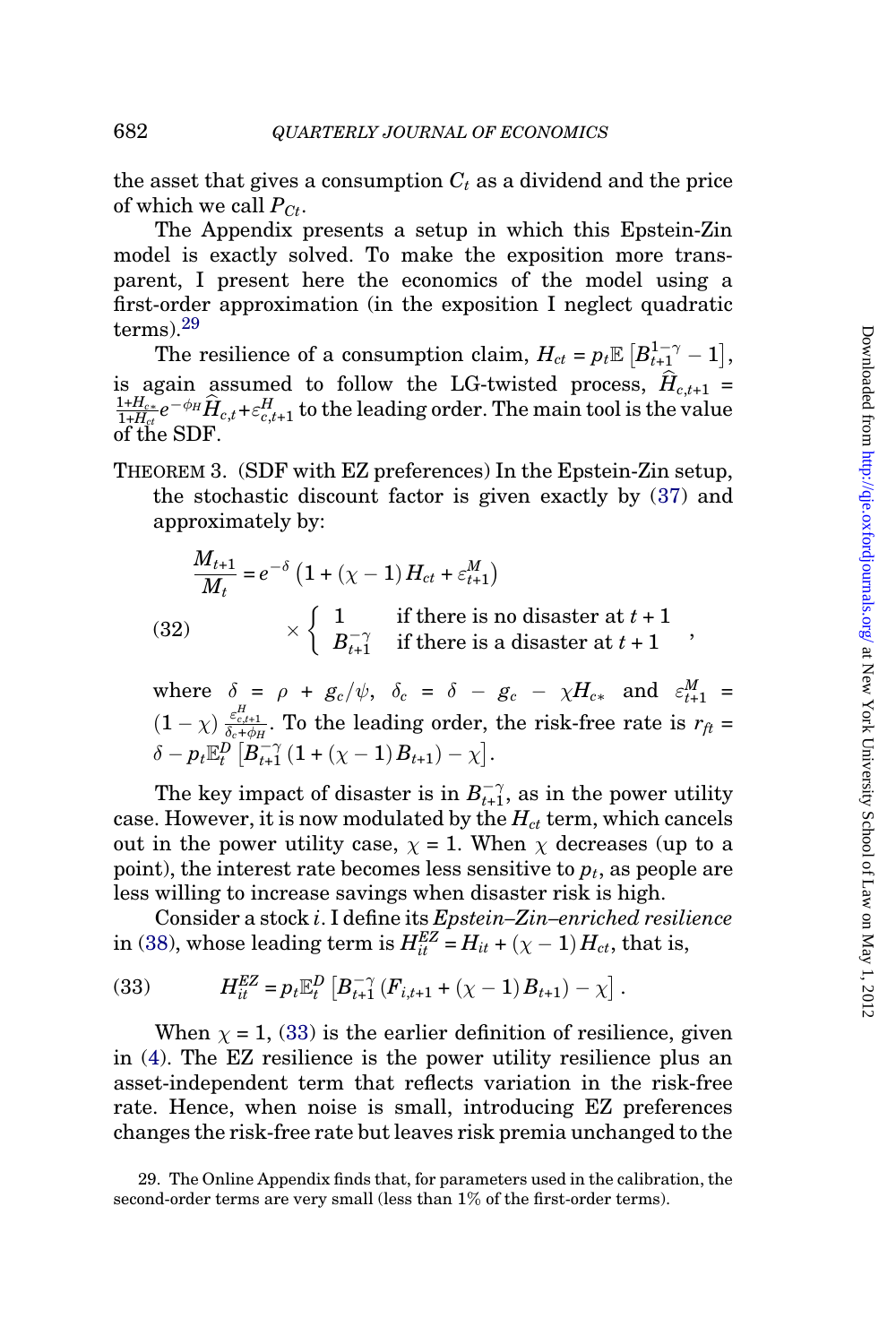<span id="page-38-0"></span>leading order (the risk premium remains  $p_t \mathbb{E}_t^D \left[ B_{t+1}^{-\gamma} \left( 1 - F_{it} \right) \right]$ ).<sup>30</sup> This echoes [Barro](#page-53-0) [\(2009\)](#page-53-0), which find this result (EZ changes the interest rate, but not the risk premium) when disaster risk is constant over time, but finds it for a time-varying disaster risk.

I assume that the EZ-enriched resilience follows, up to second-order terms, an LG process, with  $H_{it}^{EZ} = H_{i*}^{EZ} + \hat{H}_{it}^{EZ}$  and  $\mathbb{E}_t\left[\hat{H}_{i,t+1}^{EZ}\right] = \frac{1+H_{i*}^{EZ}}{1+H_{ii}^{EZ}}e^{-\phi_H}\hat{H}_{ii}^{EZ}$  (to the leading order; see [\(40](#page-48-0)) for all specifics). The next proposition shows that the above results on stocks (e.g., Theorem [1,](#page-11-0) Proposition [1\)](#page-12-0) follow, provided one uses the enriched notion of resilience.

PROPOSITION 9. (Stock price with EZ preferences) With EZ preferences, the price of a stock *i* is the same exact expression [\(14](#page-12-0)) as in the power utility case, but with the EZ-enriched resilience:

(34) 
$$
\frac{P_{it}}{D_{it}} = \frac{1}{\delta_i} \left( 1 + \frac{\widehat{H}_{it}^{EZ}}{\delta_i + \phi_H} \right), \qquad \delta_i \equiv \delta - g_i - H_{i*}^{EZ}.
$$

In particular, a consumption claim has a resilience  $H_{Ct}^{EZ}$  =  $\chi p_t \mathbb{E}^D_t \left[ B^{1-\gamma}_{t+1} - 1 \right]$ , and its price is  $P_t = \frac{C_t}{\delta_c}$  $\left(1 + \frac{\chi \widehat{H}_{Ct}}{\delta_c + \phi_c}\right)$  . We see that in the case  $\chi$  < 0 (i.e., an IES > 1 and  $\gamma$  > 1), when  $p_t$  goes up, the resilience of a consumption claim and its price go down. This is the key qualitative effect from an EZ model. In contrast, the power utility model  $(y = 1)$  would lead to the opposite prediction, which is likely anomalous.

Consider now a more general stock. When  $\chi$  < 0, as the disaster probability goes up, the stock price goes down. This is true as long as  $F_{it} \leq B_t$ , that is, the asset is riskier than consumption. However, if the asset is very safe (e.g., with  $F_{i,t+1} = 1$ ) and  $\chi$  is negative enough, then if the disaster probability goes up, the asset's resilience and price go up. This corresponds to a "flight to safety."

*Calibration.* I follow [Barro](#page-53-0) [\(2009](#page-53-0)) and take  $\psi = 2$ . This leads to a value  $\chi = -\frac{1}{6}$ . For  $\sigma_p$ , I observe that the variations in the risk-free rate are small (Campbell and Cochrane 1995 calibrate a constant risk-free rate), so I calibrate a small volatility of *pt*,

30. Comovement between the SDF and resilience also affects the asset's risk premium, which is  $-cov_t\left(\frac{M_{t+1}}{M_t}, r_{i,t+1}\right)$ . The Appendix derives terms due to the normal-times covariance with the innovations in the SDF, but we shall see that they are quantitatively small.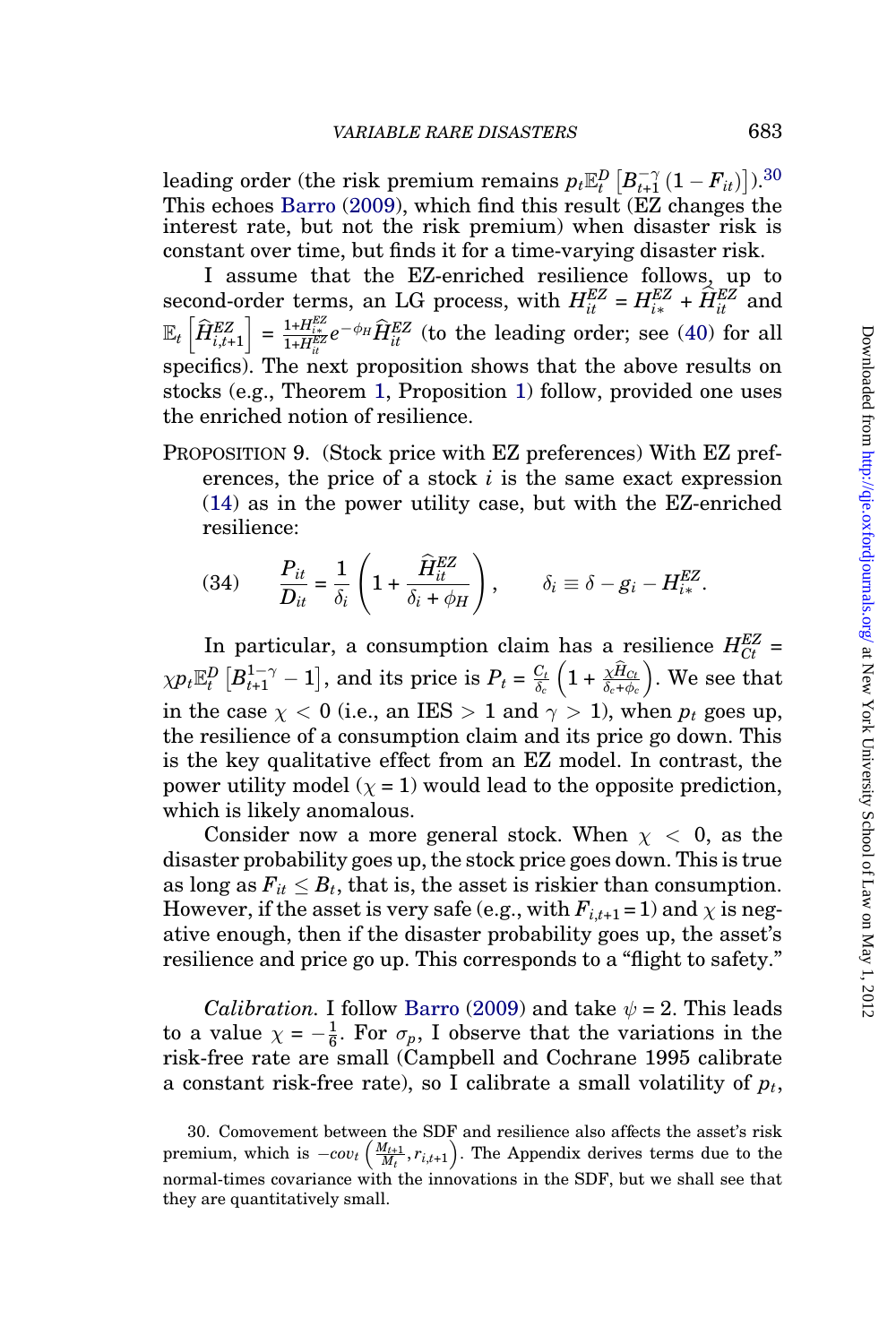$\sigma_p = 0.4\%$ , which implies a volatility of the risk-free rate of  $\sigma_r =$ 0.55%. Tolower the number of free parameters, I assume that the movements in  $p_t$  and  $F_{it}$  are uncorrelated, and preserve the values of all parameters as in the power utility calibration in Table [I,](#page-17-0) except the rate of time preference, which changes to  $\rho = 4.8\%$ . Further details are in the Online Appendix.

It turns out that the extra volatility coming from the variation in  $p_t$  increases the volatility of resilience only by a fraction 1%:  $\sigma_H^{EZ} = \sigma_H \cdot 1.01$ . To see why, consider the case of  $F_{i,t+1} = B_{t+1} = \overline{B}$ . Then, to the leading order,  $\widehat{H}_{it}^{EZ} = \chi \overline{B}^{1-\gamma} \widehat{p}_t + p_* \overline{B}^{-\gamma} \widehat{F}_{it}$ . As  $\chi$  is small, the resilience is not too sensitive to deviation of the disaster probability from trend,  $\hat{p}_t$ , but it remains equally sensitive as in the power utility case to the deviation of the recovery rate from trend,  $\ddot{F}_{it}$ . At least in this calibration, most of the volatility comes from the movement in the recovery rate, and most of the risk premia come from disaster risk (the "normal-times" volatility in the SDF is very small,  $\sigma_{\epsilon M} = 6.4\%$ ).

Hence, a time-varying probability usually has little impact on the volatility of stocks and their price-earnings ratio. However, the major impact of that probability likely occurs in times of crises, that is, when it suddenly moves a lot. During such episodes, the fraction of the variance explained by  $p_t$  would be high.

For nominal bonds with Epstein-Zin utility, we can anticipate that the economics would be like in the power utility case, except for an extra variation in the risk-free rate, in a fashion very analogous to the one developed in Proposition 13 of the Online Appendix.

The present EZ model has some limitations. Indeed, [Naka](#page-55-0)[mura et al.](#page-55-0) [\(2011\)](#page-55-0) find that empirically consumption drops a couple of years after the disaster strikes and then partly recovers. Then, using a numerical solution, the authors find that the impact of EZ preferences on risk premia is first order, and the partial recovery affects the relative premia of short-term versus long-term assets. The present setup, which assumes that consumption falls on impact and does not recover, misses that effect. I conjecture that the present setup could be extended so as to yield predictable consumption dynamics after the disaster and complement the available numerical treatments, and then account for some further asset pricing puzzles (e.g., for short-term versus long-term assets). Still, the benchmark of consumption dropping at the onset of the disaster is surely useful to study asset prices before the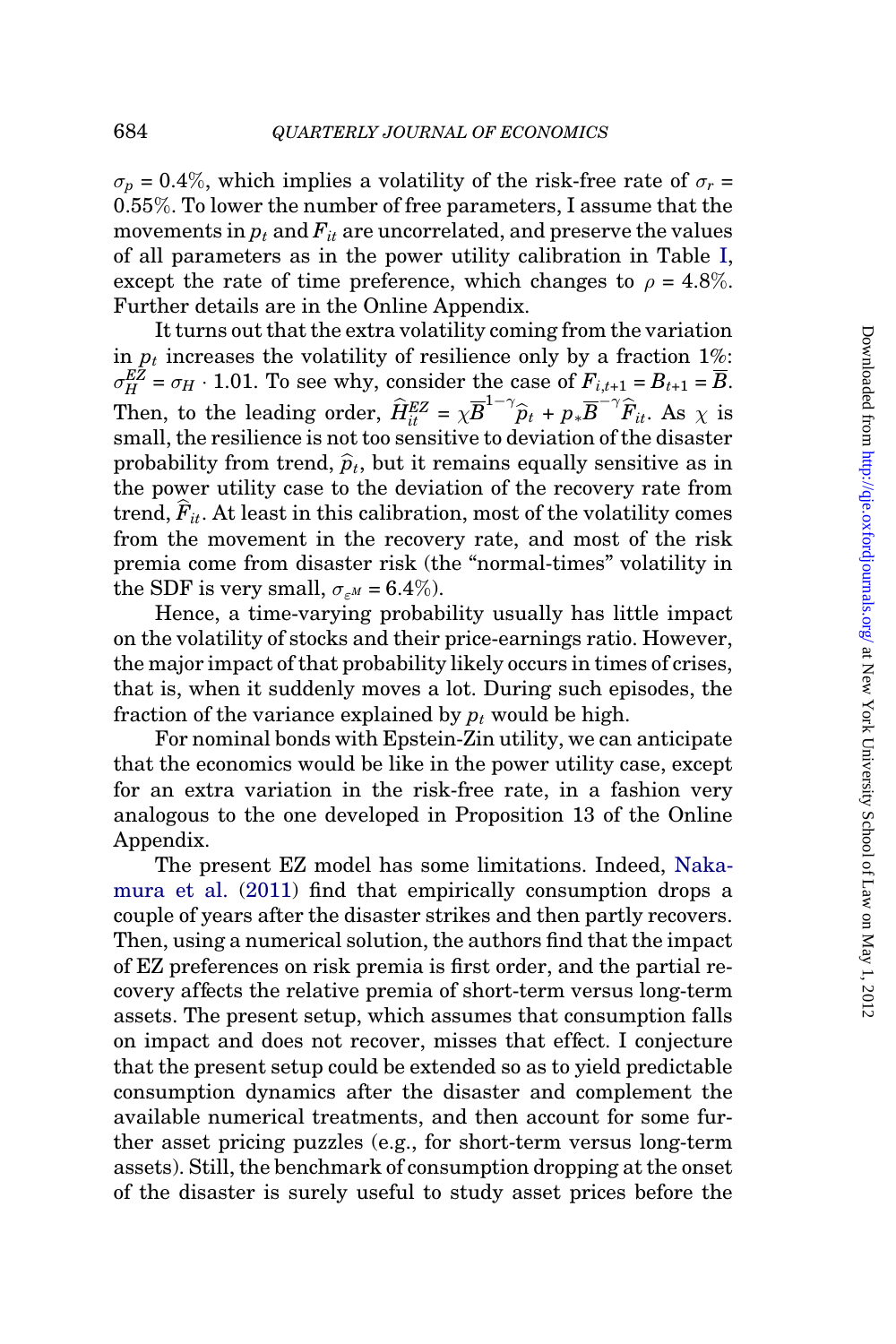<span id="page-40-0"></span>disaster, and the present model offers a reasonably transparent way (via equations [\(33\)](#page-37-0) and [\(34\)](#page-38-0)) to understand the economics of that benchmark.

To conclude, the main advantage of this Epstein-Zin setting is that it inverts the anomalous qualitative impact of *pt*. At the same time, the quantitative impact of the Epstein-Zin setting is not very large on average, though it can be large in times of crises. Hence, I recommend using the power utility setting with time-varying recovery rates for a host of asset pricing issues (e.g., excess volatility, predictability, options, and the impact of  $p_t$  on the relative risk premia) and paying the cost of the somewhat more complex Epstein-Zin framework only when movements in  $p_t$  affect the risk-free rate too much. A simple way to think about all these issues is to use the Epstein-Zin enriched resilience [\(33\)](#page-37-0), which incorporates much of the economics in a compact way.

## *V.B. Alternative Interpretation of the Model*

Some derivations on stocks and bonds do not depend solely on the disaster hypothesis. On the other hand, for some predictions about "tail assets" (e.g., options and high-grade corporate bonds) the disaster model is crucial. This is formalized in the next proposition.

PROPOSITION 10. (Models generating the same stock and government bond prices as a disaster economy, but not the same option and corporate bond prices) Consider a model with stochastic discount factor  $\frac{M_{t+1}}{M_t} = e^{-r_f} \left(1 + \varepsilon_{t+1}^M \right)$  and a stock with dividend following  $\frac{D_{i,t+1}}{D_{it}} = e^{g_{iD}} \left(1 + \varepsilon_{i,t+1}^D\right)$ , where all  $\varepsilon_{i,t+1}^H$ 's have expected value 0 at time *t*. Call  $H_{it} = \mathbb{E}_t \left[ \varepsilon_{t+1}^M \varepsilon_{i,t+1}^D \right] = H_{i*} +$  $\hat{H}_{i,t+1}$ , so that  $-H_{it}$  is the risk premium on the dividend, and assume  $\hat{H}_{i,t+1} = \frac{1+H_{i*}}{1+H_{it}} e^{-\phi_H} \hat{H}_{it} + \varepsilon_{i,t+1}^H$ , with  $\varepsilon_{i,t+1}^H$  uncorrelated with the innovations to  $\frac{M_{t+1}D_{i,t+1}}{(M_tD_{it})}$  $\frac{M_{t+1}D_{i,t+1}}{(M_tD_{it})}$  $\frac{M_{t+1}D_{i,t+1}}{(M_tD_{it})}$ . Then, Theorem 1 and Proposition [1](#page-12-0) hold, except that the equity premium is  $-H_{it}$  and the interest rate is  $r_f$ . Furthermore, suppose that inflation is  $I_t = I_* + \hat{I}_t$  and follows  $\hat{I}_{t+1} = \frac{1-I_*}{1-I_t}$  $\left(e^{-\phi_I} \hat{I}_t + \varepsilon_{t+1}^I\right)$ . Call  $\mathbb{E}_t \left[ \varepsilon_{t+1}^M \varepsilon_{t+1}^I \right] = \pi_* + \pi_t$ , the inflation risk premium, and assume  $\pi_{t+1} = \frac{1 - I_*}{1 - I_t} e^{-\phi_J} \pi_t + \varepsilon_{t+1}^\pi$ , with  $\mathbb{E}_t \left[ \varepsilon_{t+1}^M \varepsilon_{t+1}^\pi \right] = 0$ . Also, use the notation  $\pi_* = (1 - I_*) \kappa (1 - e^{-\phi_I} - \kappa)$ . Then, Theorem [2](#page-13-0) on bond values (with  $H_{\$} = 0$ ) and Propositions [2,](#page-13-0) [6–](#page-27-0)[8](#page-31-0) on bond predictability hold (except equation [\(19\)](#page-13-0)).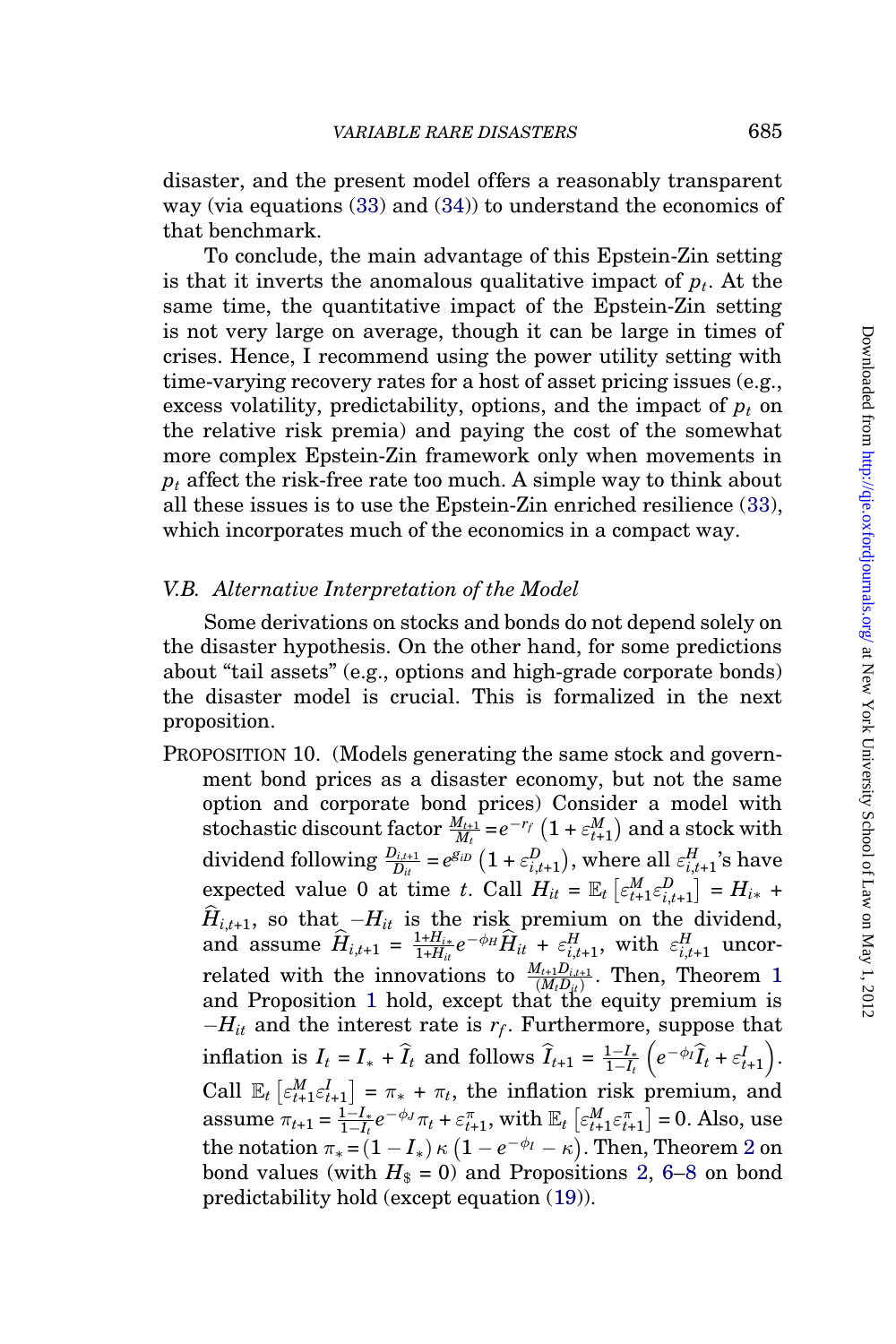<span id="page-41-0"></span>However, such a model generically has different prices for options and corporate bonds (which are more tail-sensitive).

*Proof.* With  $\frac{Q_{t+1}}{Q_t} = 1 - I_t$ ,  $M_t D_{it} \left( 1, \hat{H}_{it} \right)$  and  $M_t Q_t \left( 1, \frac{\hat{I}_t}{1 - I_*}, \frac{\pi_t}{1 - I_*} \right)$  $\overline{\phantom{0}}$ are both LG processes with the same moments as in the disaster economy.

Proposition [10](#page-40-0) shows that in many models stocks and bonds will behave exactly as in a disaster economy (however, options or defaultable bonds will behave differently), so that disaster analytics shed light on many models. Rather than a disasterbased pricing kernel, the proposition studies a generic pricing kernel *Mt*, which could include a "behavioral" one. Relatedly, in some respects one way to model "time-varying sentiment" in a time-consistent way would be to model it as a time-varying perception of disaster risk. Note that it is hard for agents to learn a "rational" perception of disaster risk, as feedback will be scant [\(Chen, Joslin, and Tran 2011\)](#page-53-0).

Yet disaster models make clearly distinctive predictions for tail-sensitive assets such as options and high-grade corporate bonds (and gold, which could be modeled similarly to a stock, but with a very high resilience). These assets are naturally the object of scrutiny of the growing literature that examines disaster risk empirically, and to which I now turn.

# *V.C. A Further Provisional Empirical Assessment*

This section provides an assessment of the empirical evidence on the link between disasters and asset price movements, as worked out in the present model.

# *Are the Movements of Asset Prices Correlated with the Movements in Objective Disaster Risk?*

*i. Political Measures of Disaster Risk.* A question very high on the empirical agenda is tofind "objective" measures of disaster risk that ideally do not come from asset prices. A few papers attempt to do this. Using a database of 447 major international political crises during the period 1918–2006, [Berkman, Jacobsen,](#page-53-0) [and Lee](#page-53-0) [\(2011](#page-53-0)) show that high war risk leads to a drop in asset prices: returns are low when a crisis starts and are high when it ends, and crisis risk is positively correlated with the dividend yield. Other papers measure (on shorter data sets) the impact of the probability of war on asset prices. [Bittlingmayer](#page-53-0) [\(1998\)](#page-53-0) finds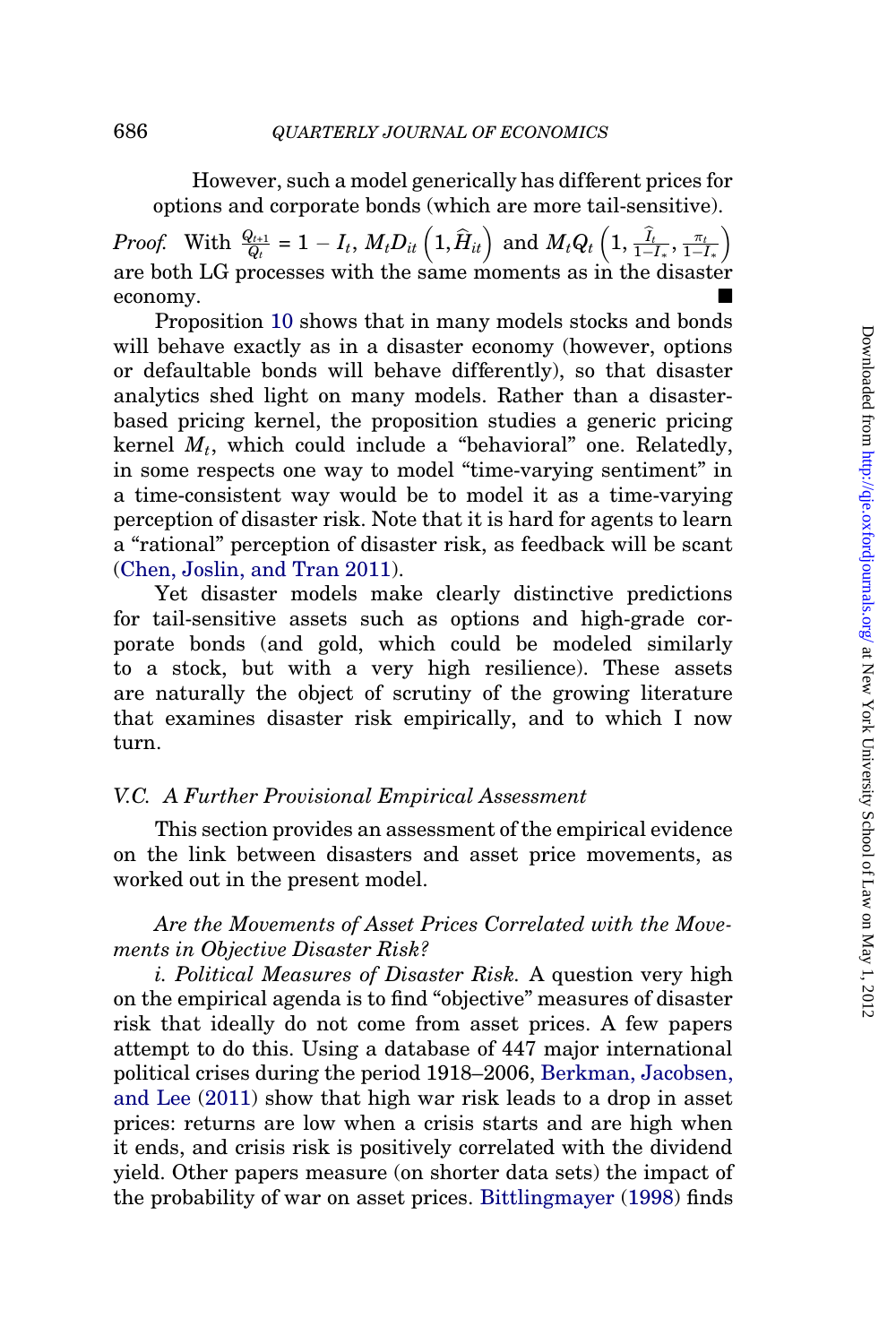that political risk was an important factor of volatility between 1880 and World War II. [Amihud and Wohl](#page-52-0) [\(2004\)](#page-52-0) document the link between the probability of the second Iraq War (obtained from prediction markets) and the stock market. All in all, a growing number of studies document a link between political risk and the volatility and level of asset prices, in a way consistent with the disaster hypothesis. A fully structural empirical analysis has yet to be carried out, probably enriched with new data, but the extant evidence is encouraging.

*ii. Disaster Risk Measured by Tail Behavior of Asset Prices.* Alternatively, we may detect disaster risk in asset prices. [Boller](#page-53-0)[slev, Tauchen, and Zhou](#page-53-0) [\(2009](#page-53-0)) show that when put prices are high, future stock returns are low, like in this article. In addition, the high price of put prices is consistent with disaster risk. [Boller](#page-53-0)[slev and Todorov](#page-53-0) [\(forthcoming\)](#page-53-0) find large jumps in option prices that are much harder to detect than in the physical probability. In currency markets, [Farhi et al.](#page-54-0) [\(2009\)](#page-54-0) find that when put prices on currencies are high, the return on investing in "risky" currencies (by the measure of their put prices) is high. They find that when a currency falls in value, its put prices increase, with a correlation of −0.4. This is consistent with the disaster view. Burnside et al. (2011) also calibrate that disaster risk might account for the violations of uncovered interest rate parity.

In conclusion, put prices are high and they predict future returns, as in the disaster hypothesis. Hence, the evidence is, though not systematically so, supportive of the disaster hypothesis. Finally, a recent paper by [Kelly](#page-54-0) [\(2011\)](#page-54-0) finds that a moving average of the cross-sectional tail distribution of realized stock returns may be a good proxy for aggregate tail risk, predicting equity returns.

*Do High-yield Assets do Particularly Poorly During Disasters?* [Barro](#page-53-0) [\(2009\)](#page-53-0) find that stocks indeed do particularly poorly during disasters. [Farhi et al.](#page-54-0) [\(2009\)](#page-54-0) report that high-yield currencies do particularly poorly during currency market crashes, consistent with rare-event risk premia. [Koijen, Lustig, and van](#page-54-0) [Nieuwerburgh](#page-54-0) [\(2010](#page-54-0)) find that during the Great Depression dividends of value stocks fell a lot more than dividends of growth stocks.<sup>31</sup> Ongoing work with Joachim Voth investigates Russia

<sup>31.</sup> It also finds that the [Cochrane and Piazzesi](#page-53-0) [\(2005](#page-53-0)) factor helps predict value stock returns. This might indicate that disaster risk is important for value stocks and is higher in the cross-section of stocks when it is higher in the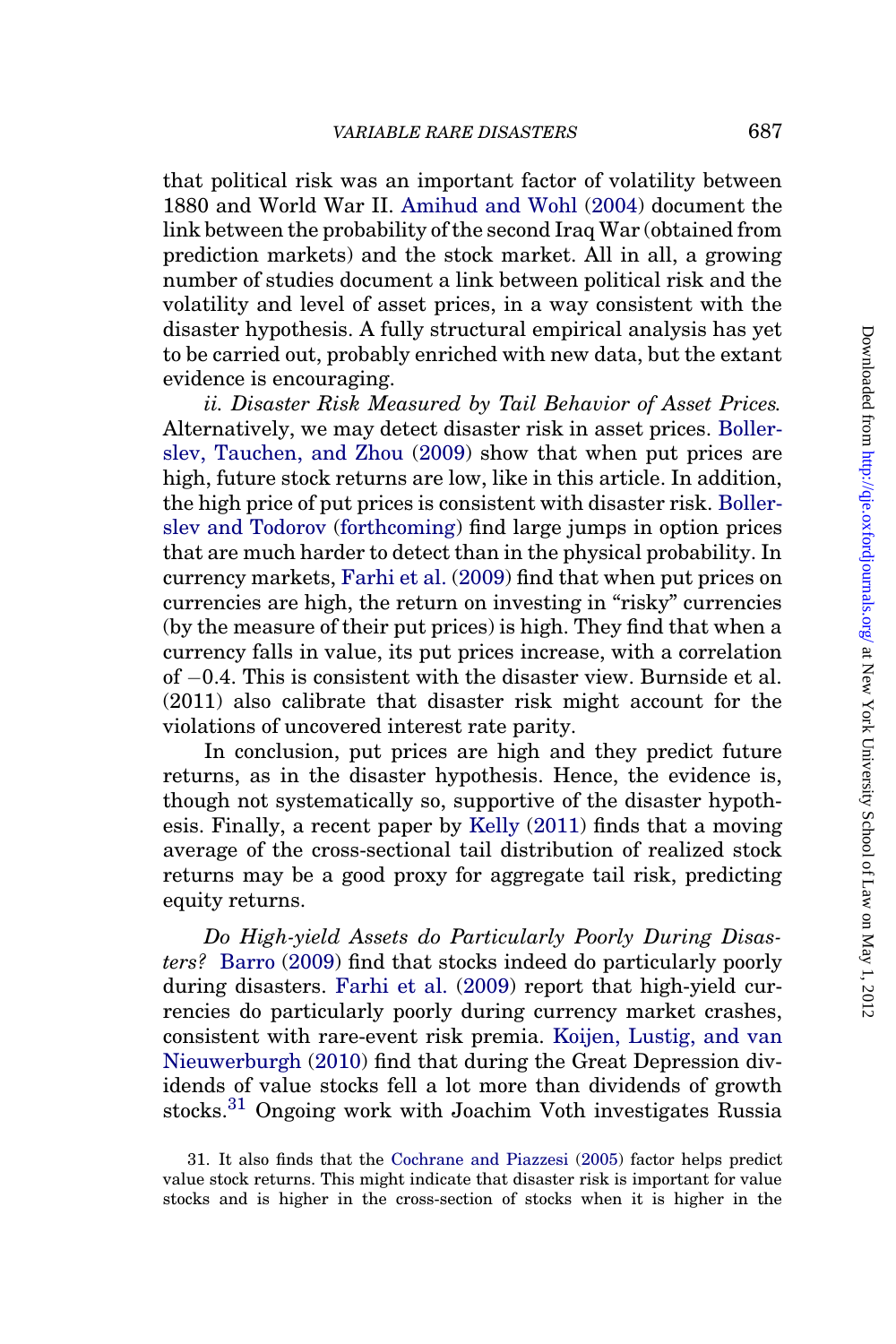and Germany around 1917, and finds that high-yield stocks did doparticularly badly during disasters. Furthermore, I mentioned earlier that [Moody's](#page-55-0) [\(1999](#page-55-0)) finds that high-yield bonds did worse than low-yield bonds during the Great Depression.

*Is There Sufficient Variation of Disaster Risk Compared to that of Resilience?* In the model, we need a large enough variation of resilience. One indirect test is to compare the volatility of the required resilience to the dispersion of actual outcomes in asset markets. Thus, I define and perform the disaster counterpart of the Shiller (1982) excess volatility test. Consider indeed the assetto-disaster dispersion ratio for a variable *X* that pays off during disasters:

$$
DR_X \equiv \frac{\text{Disperson of prediction of } X \text{ from asset markets}}{\text{Disperson of realized values of } X}.
$$

It should be less than 1. Indeed: denote by  $V_X$  the standard deviation of the variable *X*, then  $DR_X = \frac{V_{E[X|G]}}{V_X} \le 1$  for any information set  $\mathcal{G}$ .

To evaluate the dispersion of stock resiliences, I consider *X* =  $B_{t+1}^{-\gamma}$  (1 + *r*<sub>*i*,*t*+1</sub>). As the calibration has  $p_t$  constant, we have  $V_H =$  $p\widetilde{V}_{\mathbb{E}^D[B_{t+1}^{-\gamma}(1+r_{i,t+1})]}.$  As [\(14\)](#page-12-0) gives  $V_{\ln\frac{p}{D}}=\frac{V_H}{\delta_i+\phi_H}$ , we obtain:

$$
DR_{\text{Stocks}} = \frac{p^{-1} \left( \delta_i + \phi_H \right) V_{\ln P/D}}{V_{B_{i+1}^{-\gamma} (1 + r_{i,t+1}) | \text{disaster}}}.
$$

To evaluate this dispersion ratio, I use the [Barro](#page-53-0) [\(2009](#page-53-0)) data, which report series of  $B_{t+1}$  and stock market returns during disasters. Note that they use a flexible window to circumvent a variety of econometric problems, including missing data. I find:  $V_{B_{t+1}^{-\gamma}(1+r_{i,t+1})|{\text{disaster}}} = 5.05$ . Using also  $\frac{\delta_i + \phi_H}{p} V_{\ln \frac{p}{D}} = \frac{0.18}{0.0363} \cdot 0.33 = 0.33$ 1.63, I obtain a dispersion ratio  $DR_{\text{Stocks}} = 0.32$ . It is less than 1, so I conclude that the stocks pass the dispersion-ratio test. This is something of a success for the disaster hypothesis. Economically, the test means that the P/D ratio is volatile, but it is less volatile than the dispersion of (marginal-utility-adjusted) actual stock returns during disasters. Of course, this test is simple and aggregate, and refining it across asset classes, say, would be a very good thing to do.

cross-section of bonds. This could be modeled as a common innovation in the risk premia of value stocks and bonds.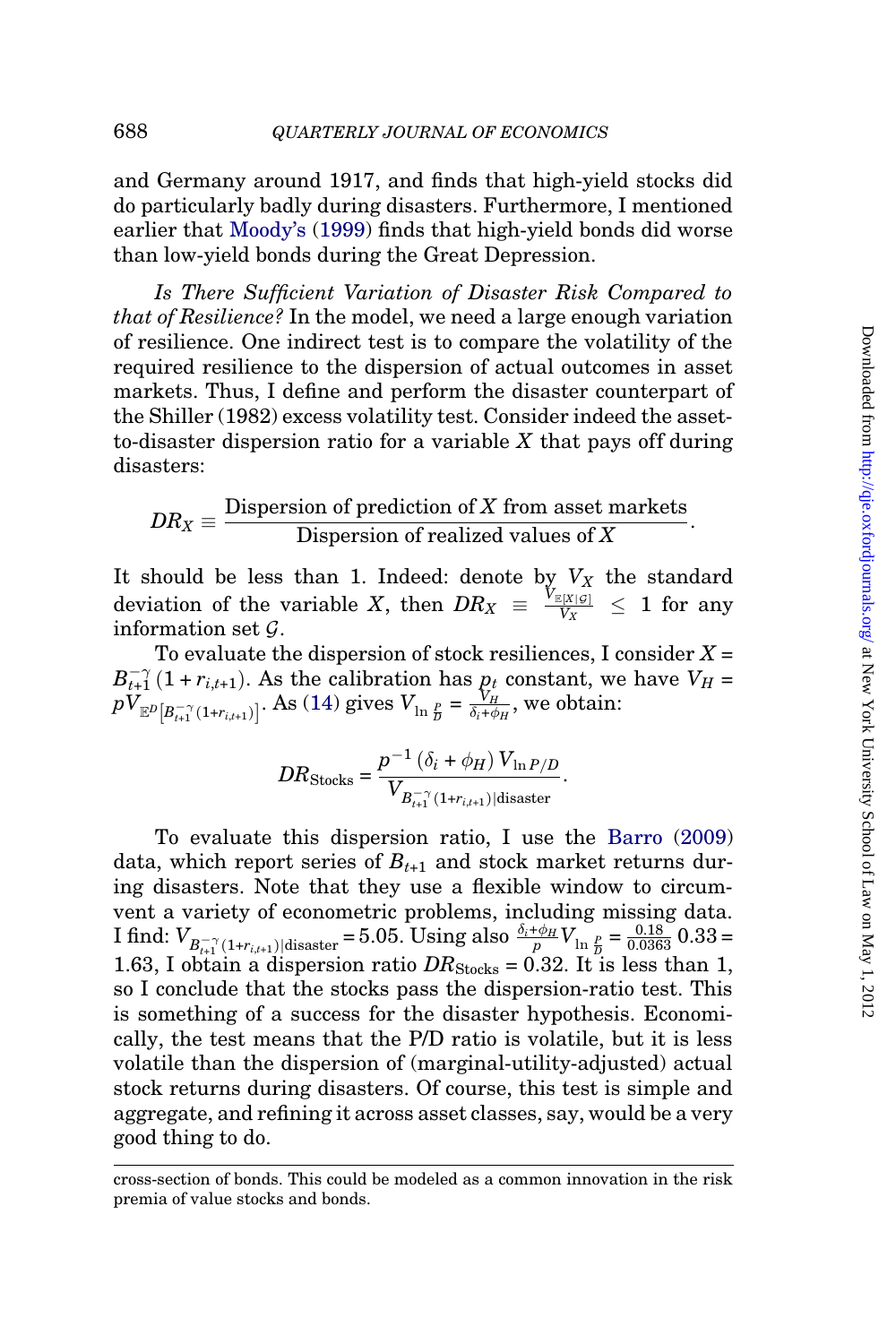For inflation, I use the similar reason for the change in inflation during a disaster,  $X = \Delta I_t$ . As  $V_{\pi} = pV_{B_{t+1}^{-\gamma} \Delta I_{t+1}}$ , the dis- $\text{person ratio is: } DR_{\text{Inflation}} = \frac{V_{\pi}}{p V_{B_{t+1}^{-\gamma}(\Delta I_{t+1})|\text{disaster}}}$ . The calibration gives *V*<sub>π</sub> = 2.1%, and the empirical value is  $V_{B_{t+1}^{-\gamma}(\Delta I_{t+1})|\text{dissster}} = 6.36$ , so that  $DR<sub>Inflation</sub> = 0.09$ . The dispersion ratio is less than 1, consistent with the disaster hypothesis. I conclude that the rare disaster model passes the dispersion-ratio test, for both stocks and inflation. There is enough dispersion in the realized outcomes during disasters towarrant the volatility of stock and bond prices in samples without disasters.

*Do Variations in Recovery Rates Implied by the Model Make Sense?* For stocks, the P/D ratio reflects resilience in the model. For instance, the low P/D ratio in the 1930s and 1970s reflects the fact that agents believed that if there was going to be a disaster, the stock market would do terribly. This seems reasonable, given the recent experience. Likewise, the measured subjective risk premia for bonds rise and peak between 1975 and 1982 [\(Piazzesi](#page-55-0) [and Schneider 2011\)](#page-55-0). In terms of the model, agents reasoned: "if there is a disaster, inflation will really go up." This seems sensible given their experience with a (nondisaster) crisis and the concomitant rise in inflation. It would be insightful to have a way of formalizing that intuition and probing it, for example, via a learning model. More broadly, a learning model of how agents might form beliefs about disasters, and conditional asset behavior in disasters, would seem to be quite useful and an important new frontier for research on time-varying assessment of disaster risk.

## VI. CONCLUSION

This article presents a tractable way to handle a time-varying severity of rare disasters, demonstrates its impact on stock and bond prices, and shows its implications for time-varying risk premia and asset predictability. Many finance puzzles can be understood through the lens of the variable rare disasters model. On the other hand, the model does suffer from several limitations and suggests several questions for future research.

First, it would be useful to empirically examine the model's joint expression of the values of stocks, bonds, and options. Here I have only examined their behavior separately, relying on robust stylized facts from many decades of research. The present study suggests specifications for joint cross-asset patterns of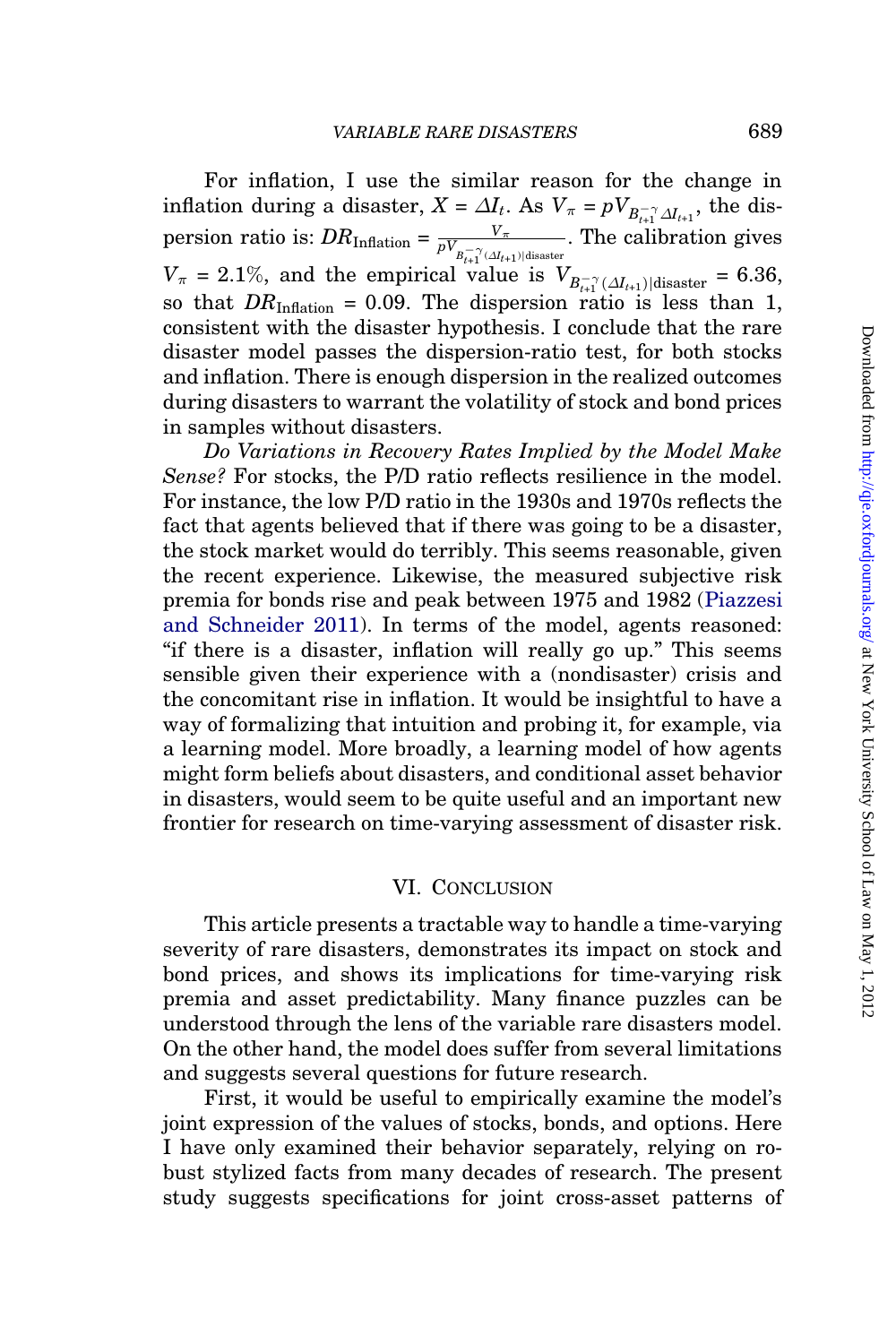predictability. The multifactor extension of the model presented in the Online Appendix could be instrumental in such an endeavor.

It would be useful to understand how investors estimate disaster risk. Risk premia seem to decrease following good news for the economy [\(Campbell and Cochrane 1999\)](#page-53-0) and for individual firms (the growth-firms effect). So it seems that updating will involve resiliences increasing following good news about the fundamental values of the economy or about individual stocks. Modeling this idea would lead to a link between recent events, risk premia, and future predictability.

This model brings us one step closer to a unified framework for various puzzles in macroeconomics and finance. A companion paper [\(Farhi and Gabaix 2011\)](#page-54-0) suggests that various puzzles in international macroeconomics (including the forward premium puzzle and the excess volatility puzzle on exchange rates) can be accounted for in an international version of the variable rare disasters framework. Furthermore, ongoing work [\(Gabaix 2011;](#page-54-0) Gourio 2011) shows how to embed the rare-disasters idea in a production economy by modifying its asset pricing properties while preserving its business-cycle properties, producing realistic empirical results. Thus, variable rare disaster modeling may bring us closer to the long-sought goal of a joint, tractable framework for macroeconomics and finance.

#### APPENDIX

## *Notations*

The article often uses a decomposition of a generic variable  $X_t$  as follows:  $X_t = X_* + \hat{X}_t$ , where  $X_*$  is a constant part (or "typical value") and  $\widehat{X}_t$  a variable part centered around 0.  $\varepsilon_{t+1}^X$  is an innovation to X, and  $\sigma_X$ , its standard deviation, is the volatility of variable  $X_t$ . The other notations are as follows.

 $B_{t+1}$ : recovery rate of consumption in a disaster  $\overline{B} = \mathbb{E} \left[ B_{t+1}^{-\gamma} \right]^{-\frac{1}{\gamma}}$ : risk-adjusted average  $B_{t+1}$  $\beta_T$ : slope in a predictive regression with horizon *T*  $\chi$ : in Epstein-Zin,  $\chi = \frac{1-1/\psi}{1-\gamma}$ , which is 1 in the power utility case *Dit* : dividend of stock *i*  $\delta$  : "Ramsey" discount rate δ*<sup>i</sup>* : stock *i*'s effective discount rate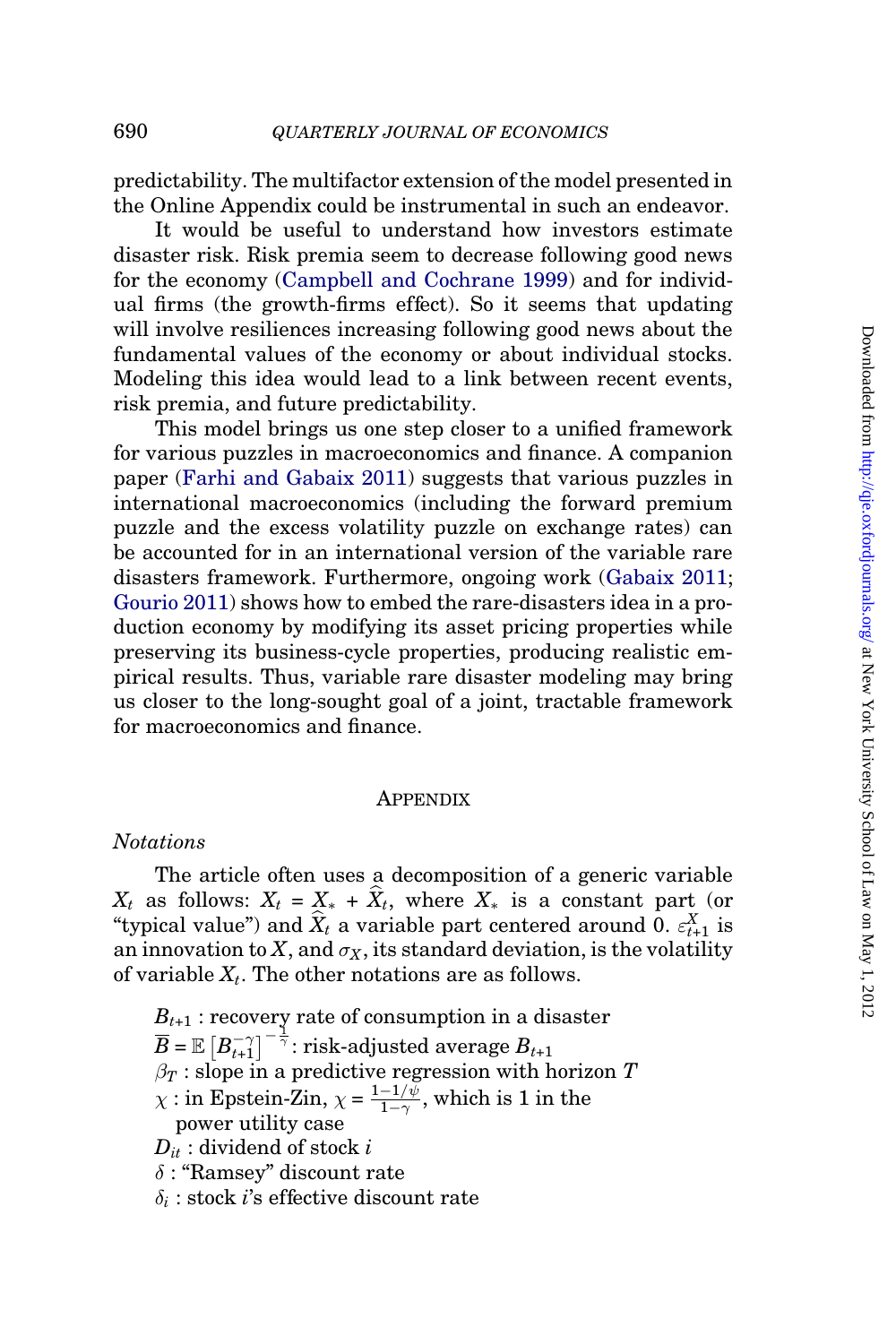$\mathbb{E}^D_t \left[ X_{t+1} \right]$  (resp.  $\mathbb{E}^{ND}_t \left[ X_{t+1} \right]$ ): expected value conditional on a disaster (resp. on no disaster) *ft* (*T*) : nominal forward rate of maturity *T*  $F_{\text{st}}$ : recovery rate of a nominal dollar *Fit* : recovery rate of stock *i*  $g_C$ : growth rate of consumption *giD* : growth rate of stock *i*'s dividend  $\gamma$ : coefficient of relative risk aversion *Hit* : resilience of stock *i*  $H_{it}^{EZ}$  : Epstein-Zin-enriched resilience of stock  $i$  $H_{\$}$ : resilience of a nominal dollar *It* : inflation *I*∗∗ : risk-adjusted central part of inflation  $J_t$ : jump in inflation in a disaster  $\kappa$ : inflation disaster risk premium  $K_T$ : loading on bond risk premium  $M_t$ : pricing kernel  $\mu_{it}$ : expected growth of the stock price, conditional on no disasters (only used for options) *pt* : disaster probability *Pit* : price of stock *i*  $\pi_t$ : variable part of the bond risk premium  $\phi_X$ : rate of mean reversion of variable  $X_t$  $\psi$ : intertemporal elasticity of substitution  $\psi_X$ : rate of mean reversion of variable  $X_t$  under the risk-adjusted measure *rf* : risk-free rate  $r_{it}^e$ : stock *i*'s expected stock return, over a one-period horizon  $r_{it \rightarrow t+T}$  : stock *i*'s expected stock return, over a horizon  $T$  $r^e_{\text{\tiny \rm \$\ensuremath{t}}} \left( T \right)$  : expected return on a nominal bond of maturity  $T$  $\rho$ : subjective rate of time preference *t* : calendar time *T* : maturity (for a bond) or horizon (for a regression)  $V_X$ : dispersion (standard deviation of the distribution) of variable *X yi* : yield on the debt of corporation *i*  $y_t(T)$ : nominal yield of maturity *T*  $Z_{\text{S}t}$  (*T*) : price of a nominal zero-coupon bond of maturity *T* 

*Exact Setup and Results for the Epstein-Zin Model.* Here are the exact postulates for the EZ model, which lead to closed forms.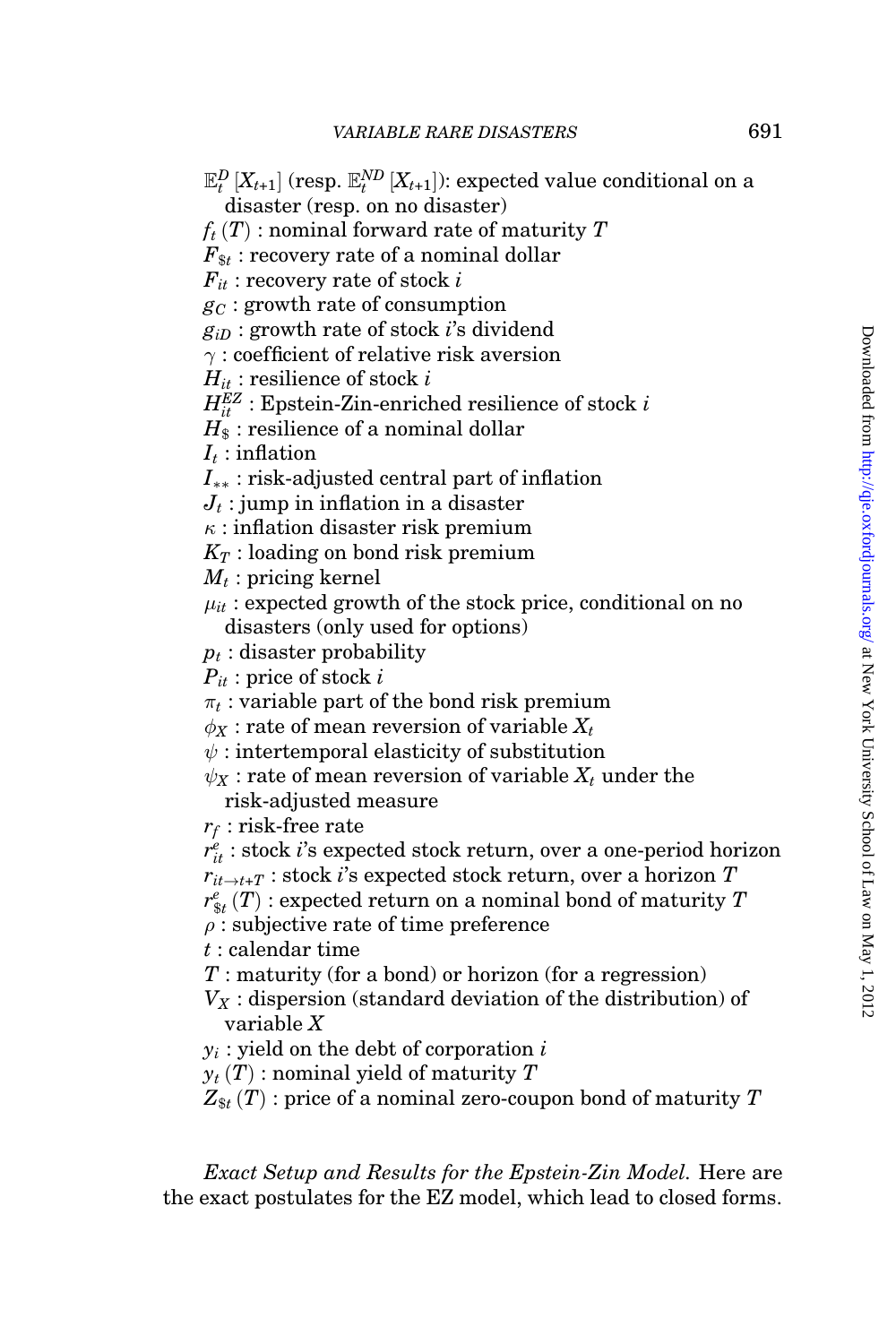<span id="page-47-0"></span>I postulate that the variable part of resilience can be written as  $\hat{H}_{ct} = k_t + \frac{1-\chi}{2} w^2 (k_t)$ , with a process  $k_t$  following

(35)  
\n
$$
dk_t = - (\phi_c + \chi k_t) k_t dt + (\delta_c + \phi_c + \chi k_t) [(\chi - 1) w^2 (k_t) dt + w (k_t) dz_t],
$$

where  $z_t$  is a standard Brownian motion.<sup>32</sup> Up to second-order terms, the interpretation is  $\hat{H}_{ct} \simeq k_t$  and  $dk_t \simeq -\phi_c k_t dt + \text{noise}$ , that is,  $\hat{H}_{ct}$  mean-reverts with speed  $\phi_c$ . For tractability, the process is best expressed with the primitive  $k_t$  rather than  $\hat{H}_{ct}$ . The volatility function *w* can be arbitrary, except that it vanishes before  $k_t$  hits  $-\frac{\phi_c}{\chi}$  (as in [Gabaix 2009](#page-54-0)). This postulate has two joint consequences, derived in the Online Appendix. The price of a consumption claim obtains in exact closed form:

(36) 
$$
P_t = \frac{C_t}{\delta_c} \left( 1 + \frac{\chi k_t}{\delta_c + \phi_c} \right).
$$

In addition, the SDF  $M_t$  follows:

$$
\frac{dM_t}{M_{t-}} = -\delta dt + (\chi - 1) \left( \left( H_{ct} + \frac{\chi w^2 (k_t)}{2} \right) dt - w (k_t) dz_t \right)
$$
\n(37)\n
$$
+ \left( B_t^{-\gamma} - 1 \right) d\mathcal{J}_t,
$$

where  $dJ_t$  is the disaster jump process, equal to 1 with probability  $p_t dt$ , and otherwise equal to 0. As a result,  $r_{ft} = \delta$  –  $\left(\chi-1\right)\left(H_{ct}+\frac{\chi w^2(k_t)}{2}\right)~-~p_t\mathbb{E}_t^D\left[B_t^{-\gamma}-1\right].$  The interpretation for both is that in the main text, where the second-order term  $\frac{\chi w^2(k_t)}{2}$ is neglected.

The Epstein-Zin enriched resilience of a stock *i* is defined as:

(38) 
$$
H_{it}^{EZ} = H_{it} + (\chi - 1) \left( H_{ct} + \frac{\chi w^2 (k_t)}{2} \right) + \left\langle \frac{dM_t}{M_t}, \frac{dD_{it}}{D_{it}} \right\rangle^{ND},
$$

 $\mathbf{a} \cdot \mathbf{b} = \int_{t}^{T} \mathbf{E}_{t}^{D} \left[ B_{t}^{-\gamma} F_{it} - 1 \right] \text{ and } \langle dx_{t}, dy_{t} \rangle^{ND} dt := cov^{ND}(dx_{t}, dy_{t})$ is the normal-times (i.e., conditional on No Disaster) covariance

32. The reader might ask: why those postulates? I tried to have  $\frac{P_t}{C_t} = \frac{1+\chi_t}{\delta_c}$ , with  $x_t$  a small term meanreverting at speed  $\phi_c$ , and allowed to add second-order terms to its equation of motion. That generates movements in the SDF, which in turn generate the price of a consumption claim. To ensure self-consistency and find  $\frac{P_t}{C_t}$  =  $\frac{1+x_t}{\delta_c}$  while having  $M_tC_t(1, x_t)$  an LG process, there is very little freedom. Basically, one is more or less directly led to postulate (35). Hence, in the spirit of Campbell-Cochane (1995), [Gabaix](#page-54-0) [\(2009\)](#page-54-0), and this article, I (proudly) reverse-engineered second-order terms to make the first-order economics transparent.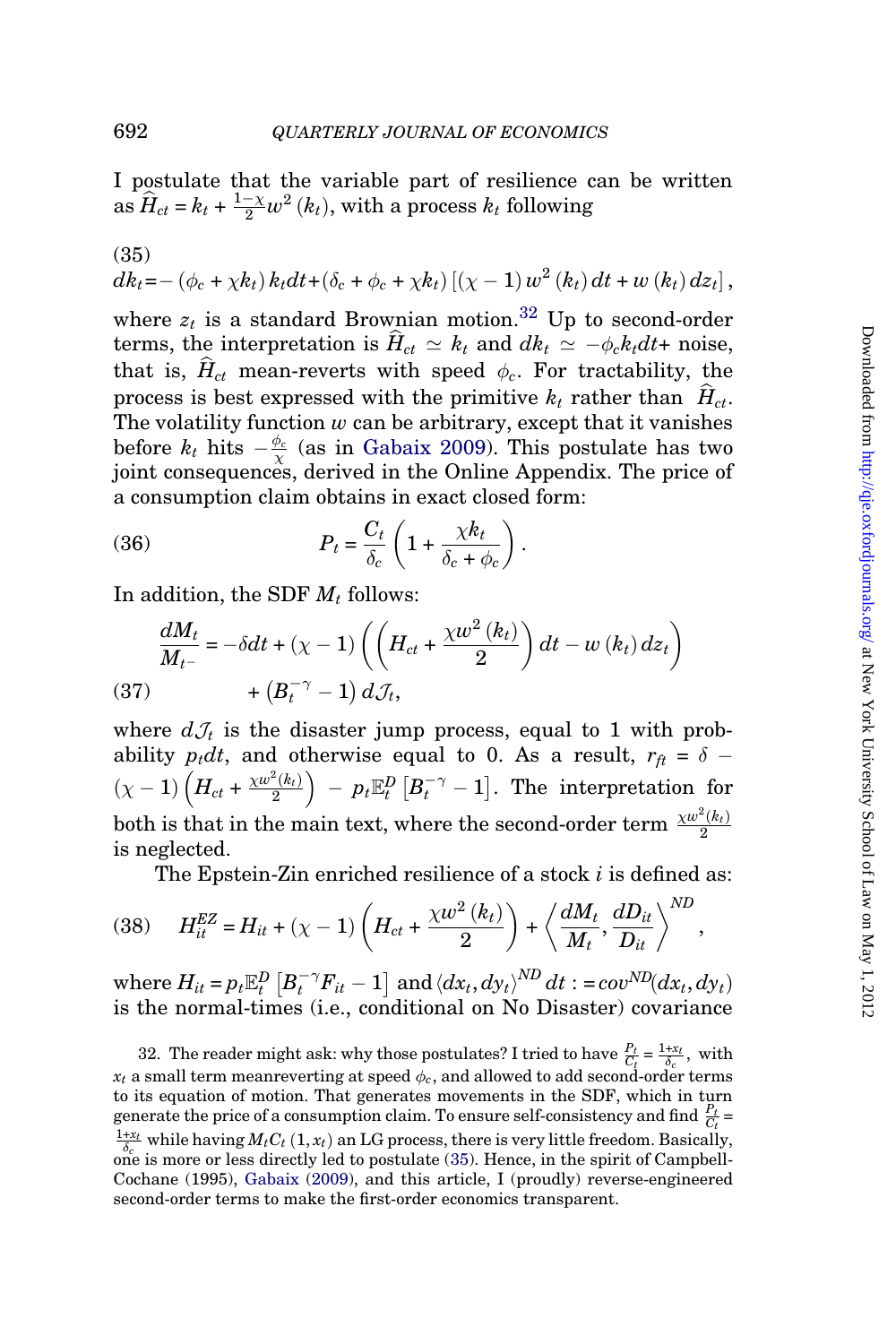<span id="page-48-0"></span>between two processes  $x_t$  and  $y_t$ . Hence  $H_{it}^{EZ} \simeq H_{it} + (\chi - 1)H_{ct}$ , that is, the EZ resilience is the power utility asset-specific resilience  $(H_{it})$  plus an asset-independent term that reflects variations in the interest rate  $((\chi - 1)H_{ct})$ . I posit that it follows an LG-twisted process:  $H_{it}^{EZ} = H_{i*}^{EZ} + \hat{H}_{it}^{EZ}$ , with

(39) 
$$
d\widehat{H}_{it}^{EZ} + \left\langle \frac{dM_t}{M_t} + \frac{dD_{it}}{D_{it}}, dN_{it}^{EZ} \right\rangle^{ND} dt
$$

$$
= -\left(\phi_H + \widehat{H}_{it}^{EZ}\right) \widehat{H}_{it}^{EZ} dt + dN_{it}^{EZ},
$$

where  $dN^{EZ}_{it}$  is a mean-zero innovation to  $\hat{H}^{EZ}_{it}$  . The small LG terms are largely mathematical conveniences that ensure that the model is solved in closed form, but the interpretation of the leading order is easy:  $d\widehat{H}^{EZ}_{it} \simeq -\phi_H\widehat{H}^{EZ}_{it}dt +$ noise, that is,  $\widehat{H}^{EZ}_{it}$  mean-reverts with a speed  $\phi_H$ .

Then, the Online Appendix proves Proposition [9](#page-38-0). It is easy to check that the stock price is higher if the dividends covary with the price kernel in normal times, or if resilience innovations covary with it. One can easily verify that  $\hat{H}_{ct}^{EZ} = \chi k_t$ , which elucidates the meaning of  $k_t$ : up to a multiplicative factor, it is the variable part of the EZ-enriched resilience of a consumption claim.

*Proof of Theorem 1.* Following the general procedure for LG processes, I use  $(2)$ ,  $(3)$ , and form:

$$
\frac{M_{t+1}D_{i,t+1}}{M_t D_{it}} = e^{-\delta + g_{iD}} (1 + \varepsilon_{t+1}^D)
$$
\n
$$
\times \left\{ \begin{array}{ll} 1 & \text{if there is no disaster at } t+1 \\ B_{t+1}^- F_{i,t+1} & \text{if there is a disaster at } t+1 \end{array} \right.\ .
$$

As the probability of disasters at  $t + 1$  is  $p_t$ , and  $H_{it} \equiv$  $p_t\left(\mathbb{E}_t\left[B_{t+1}^{-\gamma} \bar{F_{i,t+1}}\right]-1\right),$ 

$$
\mathbb{E}_{t}\left[\frac{M_{t+1}D_{i,t+1}}{M_{t}D_{it}}\right] = e^{-\delta + g_{iD}}\left\{\underbrace{(1-p_{t}) \cdot 1}_{\text{No disaster term}} + \underbrace{p_{t} \cdot \mathbb{E}_{t}\left[B_{t+1}^{-\gamma}F_{i,t+1}\right]}_{\text{Disaster term}}\right\}
$$
\n
$$
(40)
$$
\n
$$
= e^{-\delta + g_{iD}}\left(1 + H_{it}\right) = e^{-\delta + g_{iD}}\left(1 + H_{i*} + \widehat{H}_{it}\right)
$$
\n
$$
= e^{-\delta + g_{iD} + h_{i*}}\left(1 + e^{-h_{i*}}\widehat{H}_{it}\right)
$$
\n
$$
= e^{-\delta_{i}}\left(1 + e^{-h_{i*}}\widehat{H}_{it}\right),
$$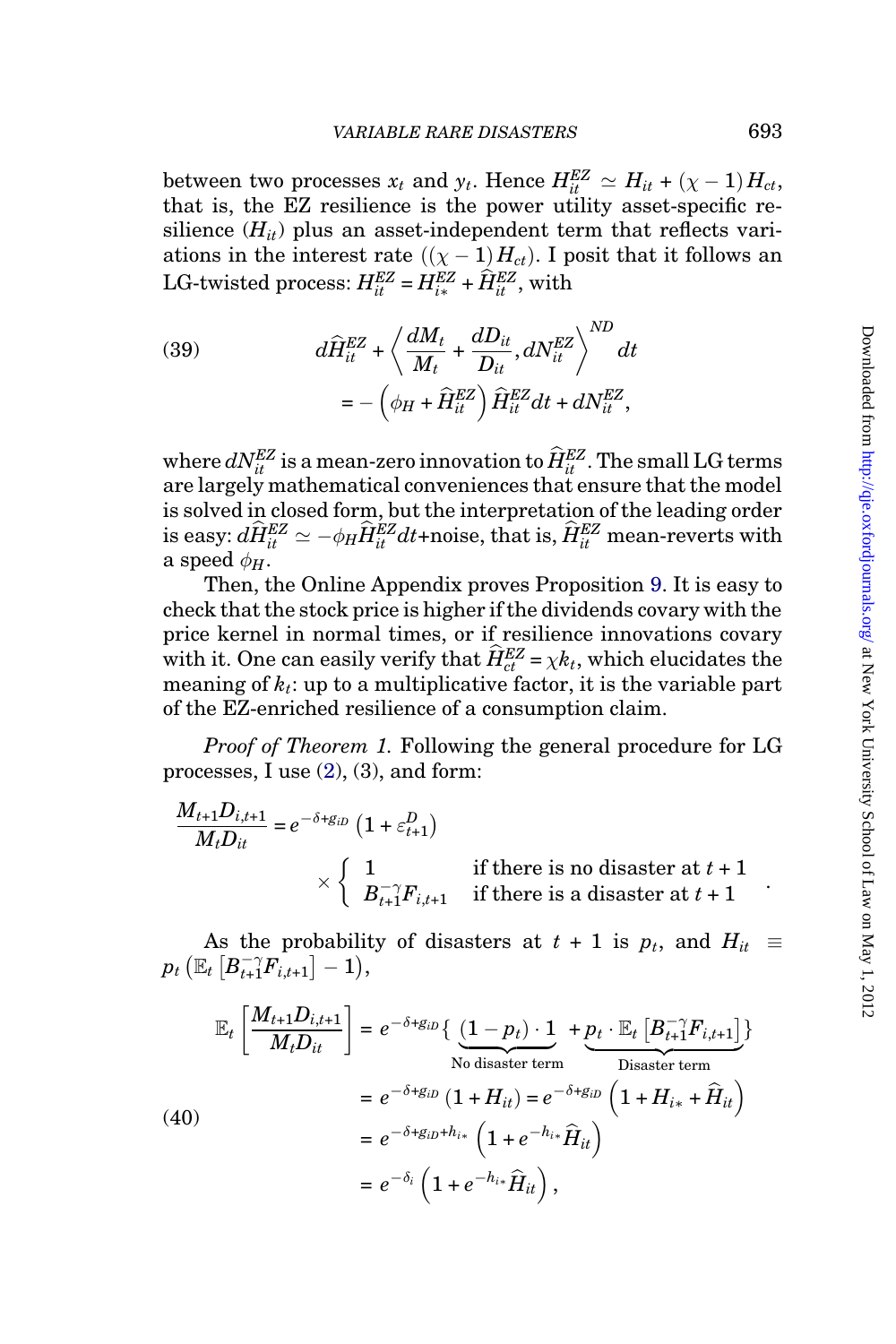where I use the notations  $h_{i*} = \ln(1 + H_{i*})$  and  $\delta_i = \delta - g_{iD} - h_{i*}$ . Next, as  $H_{i,t+1}$  is independent of whether there is a disaster, and  $\text{is uncorrelated with }\varepsilon_{t+1}^D,$ 

(41)  

$$
\mathbb{E}_{t}\left[\frac{M_{t+1}D_{i,t+1}}{M_{t}D_{it}}\hat{H}_{i,t+1}\right] = \mathbb{E}_{t}\left[\frac{M_{t+1}D_{i,t+1}}{M_{t}D_{it}}\right]\mathbb{E}_{t}\left[\hat{H}_{i,t+1}\right]
$$

$$
= e^{-\delta + g_{iD}}\left(1 + H_{it}\right) \cdot \frac{1 + H_{i*}}{1 + H_{it}}e^{-\phi_{H}}\hat{H}_{it}
$$

$$
= e^{-\delta + g_{iD} + h_{i*} - \phi_{H}}\hat{H}_{it} = e^{-\delta_{i} - \phi_{H}}\hat{H}_{it}.
$$

We see that in  $(5)$  $(5)$  the reason for the  $1+H_{it}$  term in the denominator was to ensure that the above expression would remain linear in  $H_{it}$ .

There are two ways to conclude. The first way (which is not entirely rigorous, but is elementary) is to look for a solution of the type  $P_{it} = D_{it} \left( a + b \hat{H}_{it} \right)$  for some constants *a* and *b*. The price must satisfy:  $P_{it} = D_{it} + \mathbb{E}\left[\frac{M_{t+1}P_{i,t+1}}{M_t}\right]$  $\Big]$ , that is, for all  $\widehat{H}_{it}$ ,

$$
a + b\hat{H}_{it} = 1 + \mathbb{E}_{t} \left[ \frac{M_{t+1}D_{i,t+1}}{M_{t}D_{it}} \left( a + b\hat{H}_{i,t+1} \right) \right]
$$
  

$$
= 1 + aE_{t} \left[ \frac{M_{t+1}D_{i,t+1}}{M_{t}D_{it}} \right] + bE_{t} \left[ \frac{M_{t+1}D_{i,t+1}}{M_{t}D_{it}} \hat{H}_{i,t+1} \right]
$$
  

$$
= 1 + ae^{-\delta_{i}} \left( 1 + e^{-h_{i*}} \hat{H}_{it} \right) + be^{-\delta_{i} - \phi} \hat{H}_{it} = \left( 1 + ae^{-\delta_{i}} \right)
$$
  

$$
+ \left( ae^{-\delta_{i} - h_{i*}} + be^{-\delta_{i} - \phi_{H}} \right) \hat{H}_{it}.
$$

Solving for *a* and *b*, we get  $a = 1 + ae^{-\delta_i}$ ,  $b = ae^{-\delta_i - h_{i*}} + be^{-\delta_i - \phi_H}$ , and [\(13](#page-11-0)).

The second way is rigorous, and uses linearity-generating (LG) processes. A very short summary of the machinery is available on my web page, and the reader is encouraged to refer to it for the following argument and the proof of Theorem [2.](#page-13-0) Equations [\(40](#page-48-0)) and (41) ensure that  $M_t D_{it} (1, \hat{H}_{it})$  is an LG process with generator  $\begin{pmatrix} e^{-\delta_i} & e^{-\delta_i - h_{i*}} \\ 0 & e^{-\delta_i - \delta u} \end{pmatrix}$  $0 \quad e^{-\delta_i - \phi_H}$  $\lambda$ . The stock price [\(13\)](#page-11-0) comes from Theorem 2 in [Gabaix](#page-54-0) [\(2009\)](#page-54-0).

*Proof of Theorem 2.* The proof is simpler when  $J_* = \kappa = 0$ , and this is the best case to keep in mind in a first reading. I call  $\rho_I =$  $e^{-\phi_I}$  and  $\rho_J = e^{-\phi_J}$ , use the inflation-adjusted (i.e., real) face value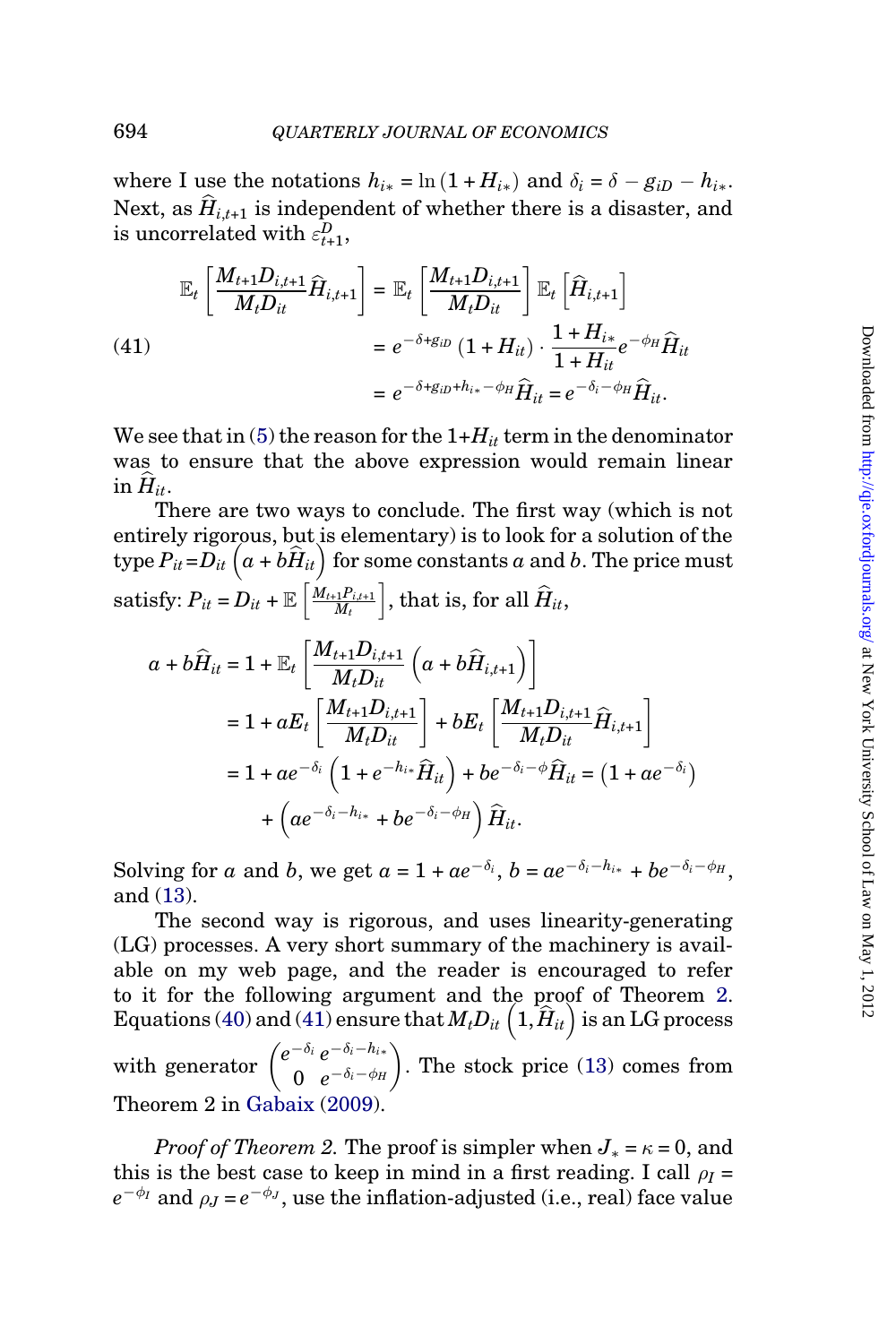of the bond,  $Q_t$ , so that  $\frac{Q_{t+1}}{Q_t} = (1 - I_t)$  in normal times, and  $\frac{Q_{t+1}}{Q_t} =$  $(1 - I_t) F_{\$,t+1}$  if there is a disaster. I calculate the LG moments.

$$
\mathbb{E}_{t}\left[\frac{M_{t+1}Q_{t+1}}{M_{t}Q_{t}}\right] = e^{-\delta} (1 - I_{t}) \left\{ (1 - p_{t}) \cdot 1 + p_{t} \cdot \mathbb{E}_{t}\left[B_{t+1}^{-\gamma}F_{\$,t+1}\right]\right\}
$$
  
=  $e^{-\delta} (1 + H_{\$}) \left(1 - I_{*} - \widehat{I}_{t}\right).$ 

$$
\mathbb{E}_{t} \left[ \frac{M_{t+1} Q_{t+1}}{M_{t} Q_{t}} \hat{I}_{t+1} \right]
$$
\n
$$
= e^{-\delta} (1 - I_{t}) \left\{ (1 - p_{t}) \mathbb{E}_{t}^{ND} \left[ \hat{I}_{t+1} \right] + p_{t} \cdot \mathbb{E}_{t}^{D} \left[ B_{t+1}^{-\gamma} F_{s,t+1} \hat{I}_{t+1} \right] \right\}
$$
\n
$$
= e^{-\delta} (1 - I_{t}) \frac{1 - I_{*}}{1 - I_{t}} \left\{ (1 - p_{t} + p_{t} \mathbb{E}_{t} \left[ B_{t+1}^{-\gamma} F_{s,t+1} \right] \right) \times \rho_{I} \hat{I}_{t}
$$
\n
$$
+ p_{t} \mathbb{E}_{t} \left[ B_{t+1}^{-\gamma} F_{s,t+1} \right] \left( J_{*} + \hat{J}_{t} \right) \right\}
$$
\n
$$
= e^{-\delta} (1 + H_{s}) (1 - I_{*}) \left( \rho_{I} \hat{I}_{t} + \frac{p_{t} \mathbb{E}_{t} \left[ B_{t+1}^{-\gamma} F_{s,t+1} \right]}{1 + H_{s}} \left( J_{*} + \hat{J}_{t} \right) \right)
$$
\n
$$
= \Psi \left( \rho_{I} \hat{I}_{t} + (1 - I_{*}) \kappa (1 - \rho_{I} - \kappa) + \pi_{t} \right),
$$
\n
$$
\Psi \equiv e^{-\delta} (1 + H_{s}) (1 - I_{*})
$$

using  $(8)$  $(8)$  and  $(9)$  $(9)$ . This gives:

$$
\mathbb{E}_t \left[ \frac{M_{t+1} Q_{t+1}}{M_t Q_t} \frac{\widehat{I}_{t+1}}{1-I_*} \right] = \Psi \left( \kappa \left( 1 - \rho_I - \kappa \right) + \rho_I \frac{\widehat{I}_t}{1-I_*} + \frac{\pi_t}{1-I_*} \right)
$$
\n
$$
\mathbb{E}_t \left[ \frac{M_{t+1} Q_{t+1}}{M_t Q_t} \widehat{J}_{t+1} \right] = \mathbb{E}_t \left[ \frac{M_{t+1} Q_{t+1}}{M_t Q_t} \right] \mathbb{E}_t \left[ \widehat{J}_{t+1} \right] = \Psi \frac{1 - I_*}{1 - I_t} \rho_J \widehat{J}_{t+1}
$$
\n
$$
= \Psi \rho_J \widehat{J}_{t+1},
$$

so that, as  $\frac{\pi_t}{1-I_*}$  is proportional to  $\hat{J}_t$  (equation [\(8](#page-10-0))),  $\mathbb{E}_t \left[ \frac{M_{t+1} Q_{t+1}}{M_t Q_t} \frac{\pi_{t+1}}{1-I_*} \right]$  $\left[ \frac{1}{2} \pm \frac{W\rho_J \frac{\pi_{t+1}}{1-I_*}}{\pi_{t+1}} \right]$ . Hence,  $M_t Q_t \left( 1, \frac{\hat{I}_t}{1-I_*}, \frac{\pi_t}{1-I_*} \right)$  is an LG  $\sqrt{ }$  $1 \t -10$  $\setminus$ 

process with generator  $\Omega = \Psi$  $\mathbf{I}$  $\kappa \left( 1 - \rho_I - \kappa \right) \; \rho_I \; \; \; 1$ 0 0  $\rho_{\pi}$ . Theorem [1](#page-11-0) in [Gabaix](#page-54-0) [\(2009](#page-54-0)) gives the bond price,  $Z_{\text{St}}(T) = (1, 0, 0) \Omega^T$ 

 $\left(1, \frac{\widehat{I}_t}{1-I_*}, \frac{\pi_t}{1-I_*}\right)$  $\int'$ , which concludes the derivation of [\(16](#page-13-0)) when  $\kappa = 0$ . When  $\kappa \neq 0$ , one more step is required. The eigenvalues of  $\Omega$  are  $\Psi$  {1 –  $\kappa$ ,  $\rho_I$  +  $\kappa$ ,  $\rho_\pi$ }. It is convenient to factorize by 1 –  $\kappa$  and, hence, to define:  $\tilde{\rho}_i = \frac{\rho_I + \kappa}{1 - \kappa}$  and  $\tilde{\rho}_\pi = \frac{\rho_\pi}{1 - \kappa}$ , which are the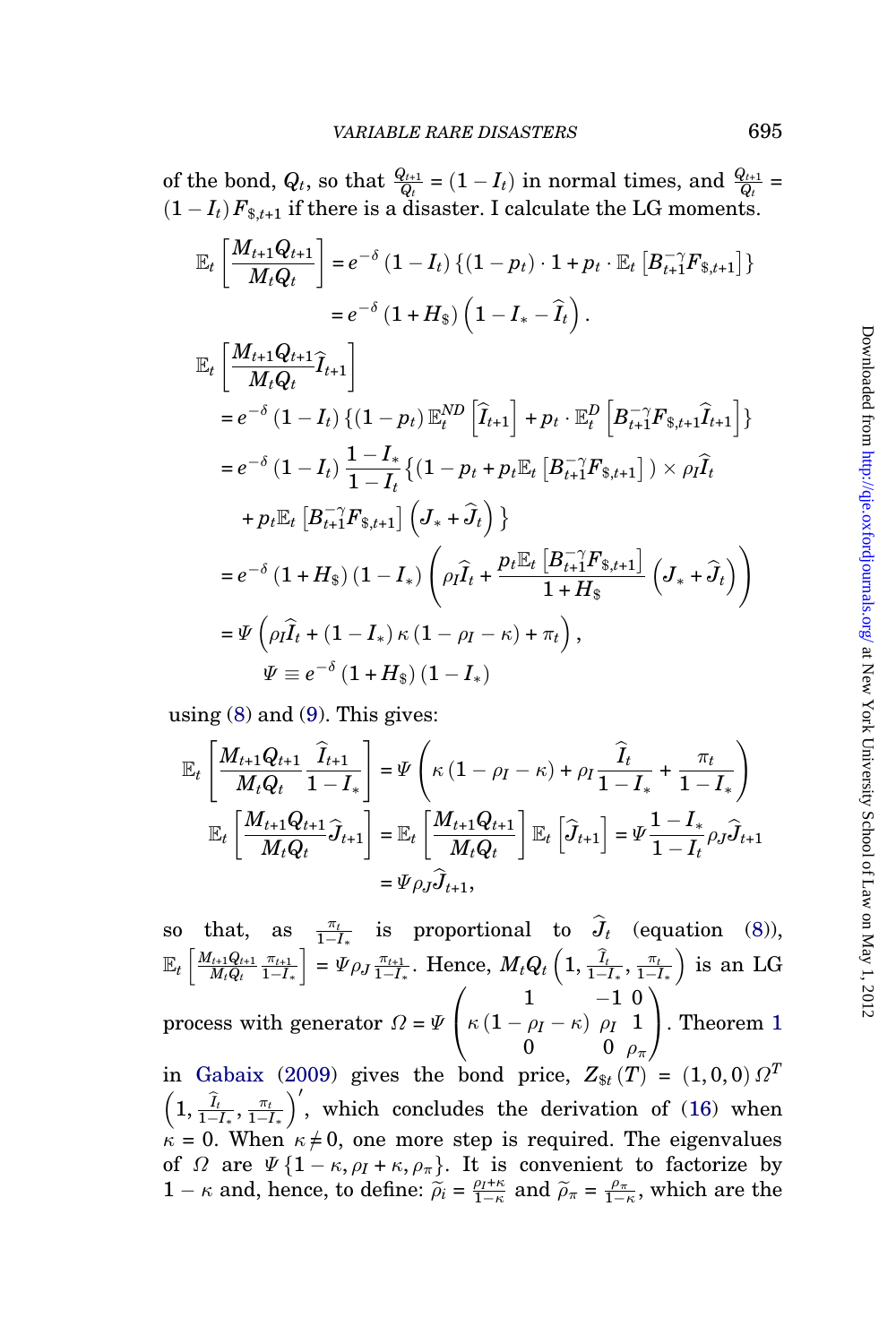<span id="page-51-0"></span>discrete-time analogues of the continuous-time mean-reversion speeds  $\psi_I \equiv \phi_I - 2\kappa$  and  $\psi_J \equiv \phi_J - \kappa$ . Calculating  $\Omega^T$  gives the bond price:

(42)  

$$
Z_{\$t}(T) = (\Psi (1 - \kappa))^T \times \left\{ 1 - \frac{1}{1 - \kappa} \frac{1 - \tilde{\rho}_i^T}{1 - \tilde{\rho}_i} \left( \frac{\tilde{I}_t}{1 - I_*} - \kappa \right) - \frac{1}{(1 - \kappa)^2} \cdot \frac{\frac{1 - \tilde{\rho}_i^T}{1 - \tilde{\rho}_i} - \frac{1 - \tilde{\rho}_i^T}{1 - \tilde{\rho}_i}}{\tilde{\rho}_i - \tilde{\rho}_\pi} \cdot \frac{\pi_t}{1 - I_*} \right\}.
$$

The corresponding value of the yield  $y_t(T) = -\frac{\ln Z_{\text{St}}(T)}{T}$  is:

(43)  

$$
y_t(T) = \delta - H_{\$} + I_{**} + \frac{1 - e^{-\psi_l T}}{\psi_l T} (I_t - I_{**}) + \frac{\frac{1 - e^{-\psi_l T}}{\psi_l} - \frac{1 - e^{-\psi_l T}}{\psi_l}}{(\psi_J - \psi_l) T} \pi_t + O(I_t - I_{**}, \pi_t)^2
$$

$$
= \delta - H_{\$} + I_t + (\kappa (\phi_l - \kappa) + \pi_t - \phi_l (I_t - I_{*})) \frac{T}{2}.
$$

*Proof of Proposition 3.* We have  $V_t = V_t^{ND} + V_t^D$  with:

$$
V_t^{ND} = (1 - p_t) \mathbb{E}_t^{ND} [e^{-\delta} \left( K - \frac{P_{i,t+1}}{P_{it}} \right)^+] = (1 - p_t) e^{-\delta}
$$
  
\$\times \mathbb{E}\_t \left[ \left( K - e^{\mu + \sigma u\_{t+1} - \sigma^2/2} \right)^+ \right] \quad \text{or} \quad \mathbf{V}\_t^D = p\_t \mathbb{E}\_t^D \left[ e^{-\delta} \left( B\_{t+1}^{-\gamma} K - \frac{P\_{i,t+1}}{P\_{it}} \right)^+ \right] = p\_t e^{-\delta} \mathbb{E}\_t \left[ B\_{t+1}^{-\gamma} (K - e^{\mu} F\_{i,t+1})^+ \right],

where  $x^+$  = max  $(0, x)$ . Recall that the Black-Scholes value of a put with maturity 1 is:  $\mathbb{E}_t[e^{-r}(K-e^{r+\sigma u_{t+1}-\sigma^2/2})^+]$ = $V_{Put}^{BS}(Ke^{-r},\sigma)$ . Hence, the first term is  $(1 - p_t)$  times:

$$
e^{-\delta} \mathbb{E}_t[(K - e^{\mu + \sigma u_{t+1} - \sigma^2/2})^+] = e^{-\delta + \mu} \mathbb{E}_t[(K e^{-\mu} - e^{\mu + \sigma u_{t+1} - \sigma^2/2})^+]
$$
  
=  $e^{-\delta + \mu} V_{Put}^{BS}(K e^{-\mu}, \sigma)$ .

*Proof of Proposition 6.* The Fama-Bliss regression [\(28\)](#page-27-0) yields  $\beta_T = \frac{cov(r_{s}^e(T) - r_{s}^e(0), f_t(T) - f_t(0))}{var(f_t(T) - f_t(0))}$ . Equations [\(17\)](#page-13-0) and [\(21\)](#page-14-0) give  $r_{s}^e(T)$  –  $r_{\$t}^{e}(0) = \frac{1-e^{-\psi_{I}T}}{\psi_{I}} \pi_{t} + O\left(\widehat{I}_{t}, \pi_{t}\right)^{2}$  and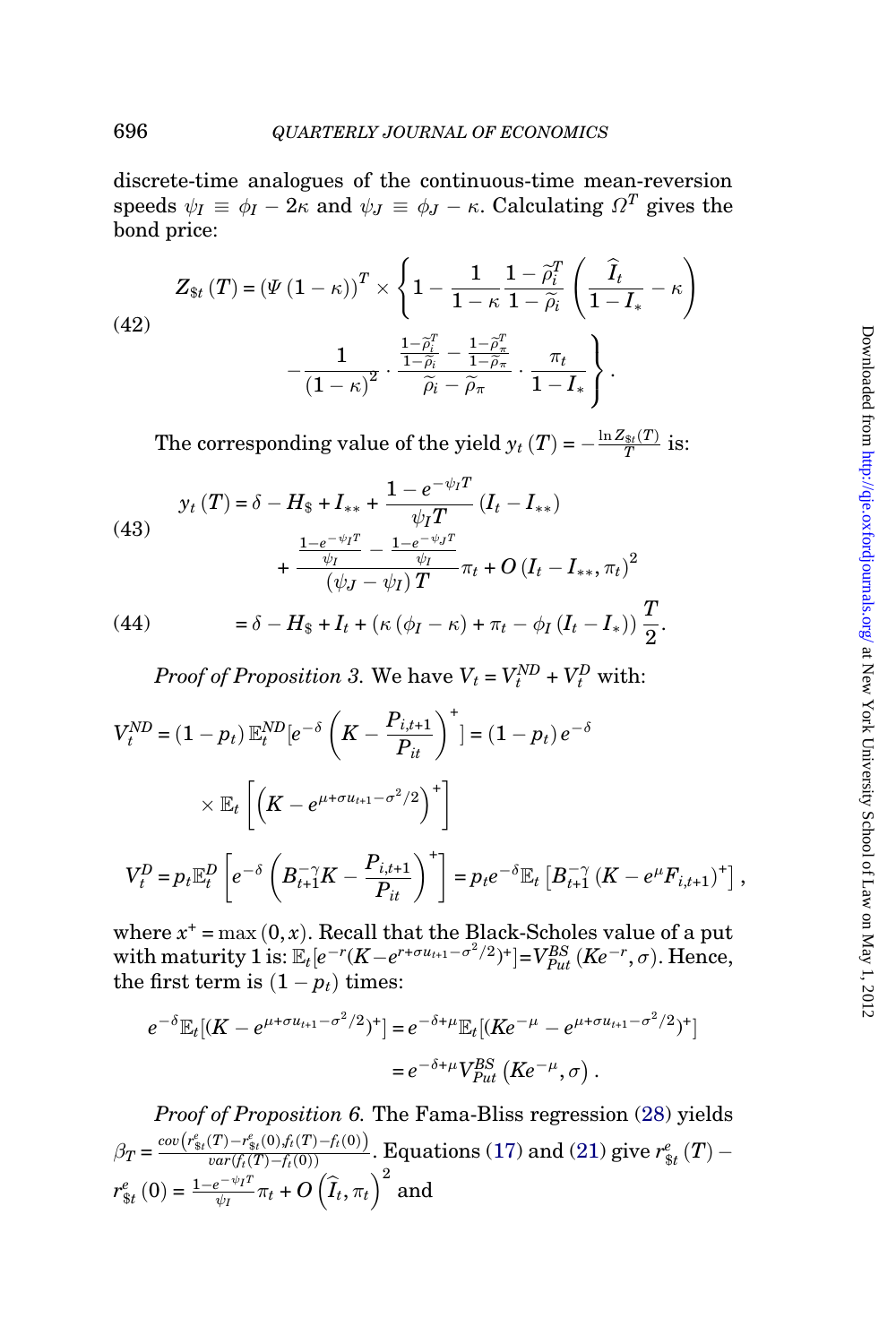<span id="page-52-0"></span>
$$
f_t(T) - f_t(0) = \left(e^{-\psi_l T} - 1\right)\widehat{I}_t + \frac{e^{-\psi_l T} - e^{-\psi_l T}}{\psi_l - \psi_l}\pi_t + \alpha_T + O\left(\widehat{I}_t, \pi_t\right)^2,
$$

where  $a_T$  is a constant. So to the leading order,

(45) 
$$
\beta_T = \frac{\frac{e^{-\psi_I T} - e^{-\psi_J T}}{\psi_J - \psi_I} \cdot \frac{1 - e^{-\psi_I T}}{\psi_I} \nu a r \left(\pi_t\right)}{\nu a r \left((e^{-\psi_I T} - 1) \hat{I}_t + \frac{e^{-\psi_I T} - e^{-\psi_J T}}{\psi_J - \psi_I} \pi_t\right)},
$$

which implies that  $\lim_{T\to\infty} \beta_T = 0$ ,  $\lim_{T\to 0} \beta_T = \frac{var(\pi_t)}{var(\psi_t \hat{l}_t + \pi_t)}$ , and [\(29\)](#page-27-0).

*Proof of Proposition* [7.](#page-28-0) This proof is in the limit of  $\sigma$ <sup>*I*</sup>  $\rightarrow$  0,  $bI_t = 0$ ,  $\kappa \to 0$ , and  $\Delta t \to 0$ . Equation [43](#page-51-0) gives:  $y_t(T) = a + b(T) \pi_t$ ,  $\text{with } b(T) = \frac{\frac{1-e^{-\psi_I T}}{\psi_I} - \frac{1-e^{-\psi_J T}}{\psi_I}}{(\psi_J - \psi_I)T} = \frac{T}{2} - \frac{\psi_I + \psi_J}{6} T^2 + O(T^3).$  Hence:

$$
\frac{y_{t+\Delta t} (T - \Delta t) - y_t (T)}{\Delta t} = \frac{\mathbb{E}_t [dy_t (T)]}{dt} - \frac{\partial y_t (T)}{\partial T}
$$

$$
= (-\phi_J b (T) - b' (T)) \pi_t.
$$

As 
$$
\frac{y_t(T)-r_t}{T} = \frac{b(T)\pi_t}{T}
$$
,  $-\beta = \frac{\phi_J b(T)+b'(T)}{b(T)/T}$ , that is,

(46) 
$$
\beta = -\frac{Tb'(T)}{b(T)} - \phi_J T,
$$

 $\int \sec^2 \theta \, d\theta = -1 - \frac{2\psi_j - \psi_I}{3} T + O\left(T^2\right) \, \text{when} \; T \to 0, \text{ and } \beta = -\psi_J T + o\left(T\right)$ when  $T \to \infty$ . The reasoning in the text of the article comes from the fact that for small  $T$ ,  $\frac{\mathbb{E}_t[d\mathbf{y}_t(T)]}{dt} = -\frac{\phi_J T}{2}\pi_t$ ,  $-\frac{\partial \mathbf{y}_t(T)}{\partial T} = \left(-\frac{1}{2} + O(T)\right)\pi_t$ ,  $\text{so } \frac{y_{t+\varDelta t}(T-\varDelta t)-y_t(T)}{\varDelta t}\simeq -\frac{\partial y_t(T)}{\partial T}.$ 

NEW YORK UNIVERSITY

## SUPPLEMENTARY MATERIAL

An Online Appendix for this article can be found at QJE online (qje.oxfordjournals.org).

## **REFERENCES**

Almeida, Heitor, and Thomas Philippon, "The Risk-Adjusted Cost of Financial Distress," *Journal of Finance*, 62 (2007), 2557–2586. Amihud, Yakov, and Avi Wohl, "Political News and Stock Prices: The Case of

Saddam Hussein Contracts," *Journal of Banking and Finance*, 28 (2004), 1185–1200.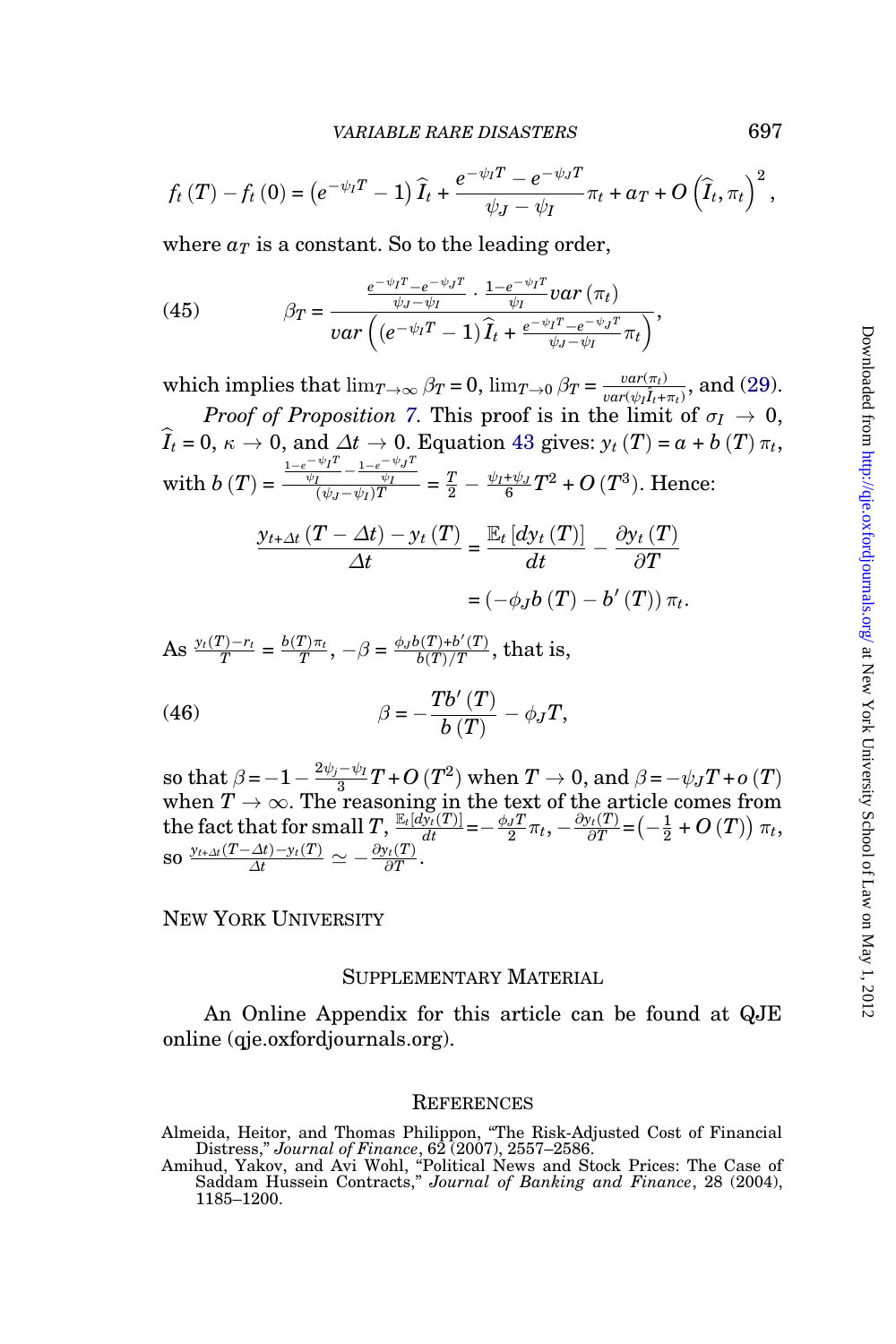- <span id="page-53-0"></span>Backus, David, Mikhail Chernov, and Ian Martin, "Disasters Implied by Equity Index Options," *Journal of Finance* (forthcoming). Bansal, Ravi, and Ivan Shaliastovich, "A Long-Run Risks Explanation of Pre-
- dictability Puzzles in Bond and Currency Markets," Working Paper, Duke University, 2009.
- Bansal, Ravi, and Amir Yaron, "Risks for the Long Run: A Potential Resolution of Asset Pricing Puzzles," *Journal of Finance*, 59 (2004), 1481–1509.
- Barro, Robert, "Rare Disasters and Asset Markets in the Twentieth Century," *Quarterly Journal of Economics*, 121 (2006), 823–866.
- ———, "Rare Disasters, Asset Prices, and Welfare Costs," *American Economic Review,* 99 (2009), 243–264.
- Barro, Robert, and Jos´e Ursua, "Macroeconomic Crises Since 1870," *Brookings Papers on Economic Activity* (2008), 255–335.
- ———, "StockMarket Crashes andDepressions,"NBERWorkingPaperno. 14760, 2009.
- Berkman, Henk, Ben Jacobsen, and John Lee, "Time-Varying Rare Disaster Risk<br>and Stock Returns," Jou*rnal of Financial Economics*, 101 (2011), 313–332.<br>Binsbergen, Jules van, Michael Brandt, and Ralph Koijen, "On the Timing
- Pricing of Dividends," *American Economic Review* (forthcoming).
- Bittlingmayer, George, "Output, Stock Volatility, and Political Uncertainy in a Natural Experiment: Germany 1880–1940," *Journal of Finance*, 53 (1998), 2243–2256.
- Bollerslev, Tim, George Tauchen, and Hao Zhou, "Expected Stock Returns and Variance Risk Premia," *Review of Financial Studies*, 22 (2009), 4463–4492. Bollerslev, Tim, and Viktor Todorov, "Tails, Fears and Risk Premia," *Journal of*
- *Finance* (forthcoming).
- Brandt, Michael W., and Kevin Q. Wang, "Time-Varying Risk Aversion and
- UnexpectedInflation,"*Journal of Monetary Economics*, 50 (2003), 1457–1498. Brown, Stephen, William Goetzmann, and Stephen Ross, "Survival," *Journal of Finance*, 53 (1995), 853–873.
- Brunnermeier, Markus, Stefan Nagel, and Lasse Pedersen. "Carry Trades and Currency Crashes," *NBER Macroeconomics Annual*, 23 (2008), 313–347.
- Burnside, Craig, Martin Eichenbaum, Isaac Kleshchelski, and Sergio Rebelo, "Do Peso Problems Explain the Returns to the Carry Trade? *Review of Financial*
- *Studies* 24 (2011), 853–891. Campbell, John Y., "Consumption-Based Asset Pricing," in *Handbook of the Economics of Finance*, George M. Constantinides, Milton Harris, and Rene M. Stulz, eds. (Amsterdam: Elsevier, North Holland, 2003).
- Campbell, John Y., and John Cochrane, "By Force of Habit: A Consumption-Based Explanation of Aggregate Stock Market Behavior," *Journal of Political*
- *Economy*, 107 (1999), 205–251. Campbell, John Y., Andrew W. Lo, and A. Craig MacKinlay, *The Econometrics of Financial Markets*, (Princeton, NJ: Princeton University Press, 1997).
- Campbell, John Y., and Robert J. Shiller, "The Dividend-Price Ratio and Expectations of Future Dividends and Discount Factors," Review of Financial Studies, 1 (1988), 195–228.
	- ———, "Yield Spreads and Interest Rate Movements: A Bird's Eye View," *Review of Economic Studies*, 58 (1991), 495–514.
- Catao, Luis, and Marco Terrones, "Fiscal Deficits and Inflation," *Journal of Monetary Economics*, 52 (2005), 529–554.
- Chen, Hui, Scott Joslin, and Ngoc-Khanh Tran, "Rare Disasters and Risk Sharing with Heterogeneous Beliefs," Working Paper, MIT, 2011.
- Chen, Long, Pierre Collin-Dufresne, and Robert S. Goldstein, "On the Relation between the Credit Spread Puzzle and the Equity Premium Puzzle," *Review of Financial Studies*, 22 (2009), 3367–3409. Cochrane, John, "The Dog That DidNot Bark: A Defense of Return Predictability,"
- *Review of Financial Studies*, 21 (2008), 1533–1575.
- Cochrane, John, and Monika Piazzesi, "Bond Risk Premia," *American Economic Review*, 95 (2005), 138–160.
- Cremers, Martijn, Joost Driessen, and Pascal Maenhout, "Explaining the Level of Credit Spreads: Option-Implied Jump Risk Premia in a Firm Value Model," *Review of Financial Studies*, 21 (2008), 2209–2242.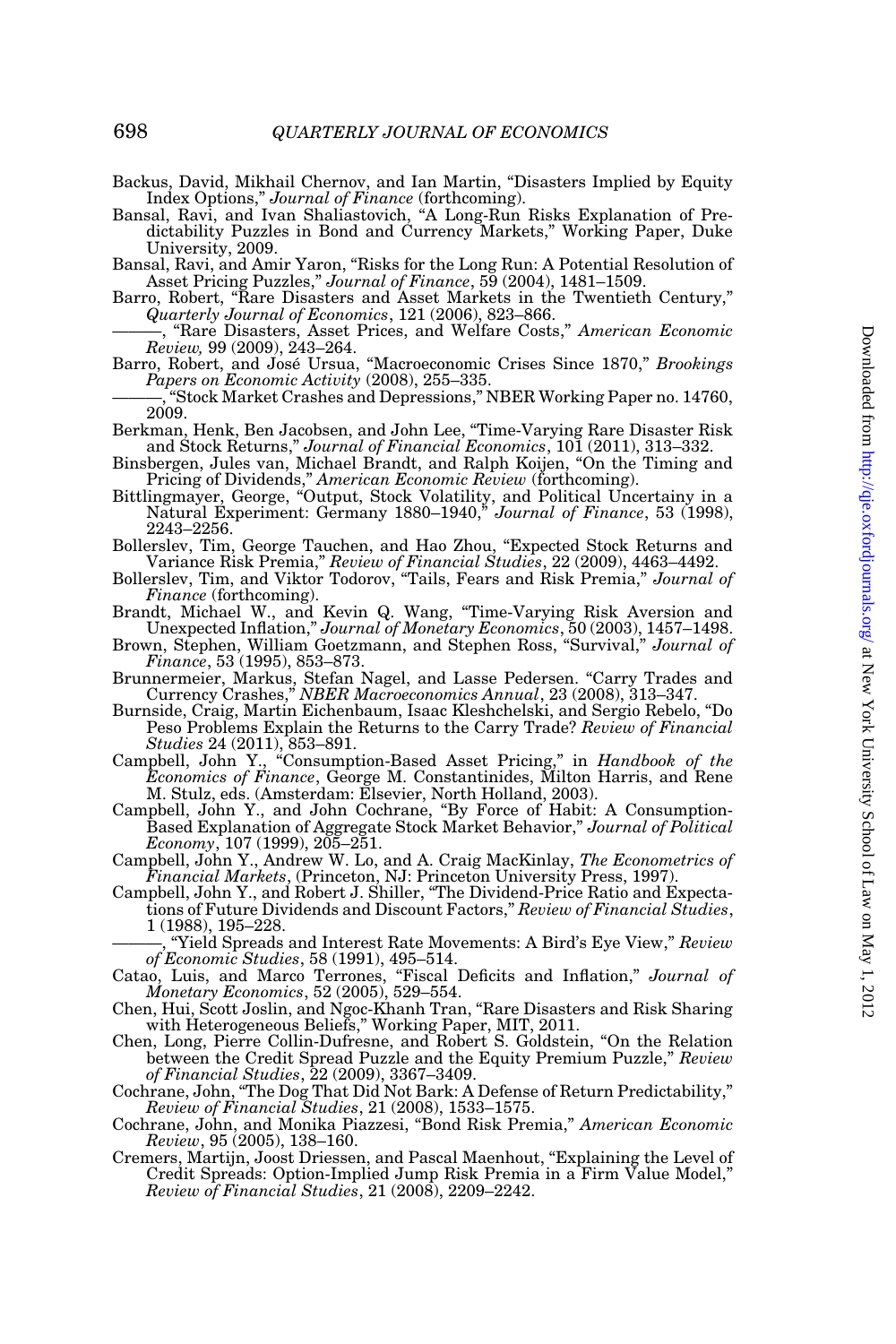- <span id="page-54-0"></span>Dai, Qiang, and Kenneth J. Singleton, "Expectation Puzzles, Time-Varying Risk Premia, and Affine Models of the Term Structure,"*Journal of Financial Economics*, 63 (2002), 415–441.
- Daniel, Kent, and Sheridan Titman, "Evidence on the Characteristics of Cross Sectional Variation in Stock Returns," *Journal of Finance*, 52 (1997), 1–33.
- Drechsler, Itamar, and Amir Yaron, "What's Vol Got to Do with It," *Review of Financial Studies*, 24 (2011), 1–45.
- Du, Du, "General Equilibrium Pricing of Options with Habit Formation and Event Risks," *Journal of Financial Economics*, 99 (2011), 400–426.
- Duffee, Gregory, "Term Premia and Interest Rate Forecasts in Affine Models," *Journal of Finance*, 57 (2002), 405–443.
- Dybvig, Philipp, John Ingersoll, and Stephen Ross, "Long forward and zero coupon rates can never fall," *Journal of Business* 69 (1996), 1–25. Epstein, Larry G., and Stanley E. Zin, "Substitution, Risk Aversion, and the
- Temporal Behavior of Consumption and Asset Returns: A Theoretical Framework," *Econometrica*, 57 (1989), 937–969.
- Fama, Eugene F., and Robert R. Bliss, "The Information in Long-Maturity Forward Rates," *American Economic Review*, 77 (1987), 680–692.
- Fama, Eugene F, and Kenneth R. French, "Common Risk Factors in the Returns on Stocks and Bonds," *Journal of Financial Economics*, 33 (1993),
- 3–56. Farhi, Emmanuel, and Xavier Gabaix, "Rare Disasters and Exchange Rates," Working Paper, Harvard University, 2011. Farhi, Emmanuel, Samuel Fraiberger, Xavier Gabaix, Romain Ranciere, and
- Adrien Verdelhan, "Crash Risk in Currency Markets," NBER Working Paper no. 15062, 2009.
- Figlewski, Stephen, "Estimating the Implied Risk Neutral Density for the U.S.<br>Market Portfolio," in *Volatility and Time Series Econometrics: Essays in*<br>*Honor of Robert F. Engle*, Tim Bollerslev, Jeffrey Russell, and Mark eds. (Oxford: Oxford University Press, 2008).
- Gabaix, Xavier, "Variable Rare Disasters: A Tractable Theory of Ten Puzzles in Macro-Finance," *American Economic Review, Papers and Proceedings*, 98 (2008), 64–67.
	- ———, "Linearity-Generating Processes: A Modelling Tool Yielding Closed Forms for Asset Prices," Working Paper, New York Uuniversity, 2009.
	- ———, "Disasterization: A Simple Way to Fix the Asset Pricing Properties of Macro-economic Models," *American Economic Review, Papers and Proceed-ings*, 101 (2011), 406–409.
- Gabaix, Xavier, Parameswaran Gopikrishnan, Vasiliki Plerou, and H. Eugene Stanley, "A Theory of Power Law Distributions in Financial Market Fluctuations," *Nature*, 423 (2003), 267–230.

———, "Institutional Investors and Stock Market Volatility," *Quarterly Journal of Economics*, 121 (2006), 461–504.

- Ghandi, Pryiank, and Hanno Lustig, "A Fiscal Explanation of the Size Anomalies in U.S. Bank Stock Returns," Working Paper, University of California, Los Angeles, 2011.
- Ghosh, Anisha, and Christian Julliard, "Can Rare Events Explain the Equity Premium Puzzle?," Working Paper, Carnegie-Mellon University, 2008.
- Gourio, Francois, "Disasters and Recoveries," *American Economic Review, Papers and Proceedings*, 98 (2008a), 68–73.
	- ———, "Predictability in the Disaster Model,"*Finance Research Letters*, 5 (2008b), 191–203.
- "Disaster Risk and Business Cycles," Working Paper, Boston University, 2011.
- Jackwerth, Jens Carsten, and Mark Rubinstein, "Recovering Probability Distributions from Option Prices," *Journal of Finance*, 51 (1996), 1611–1631.
- Kelly, Bryan, "Tail Risk and Asset Prices," Working Paper, University of Chicago, 2011.
- Koijen, Ralph, Hanno Lustig, and Stijn van Nieuwerburgh, "The Cross-Section and Time-Series of Stock and Bond Returns," Working Paper, SSRN, 2010.